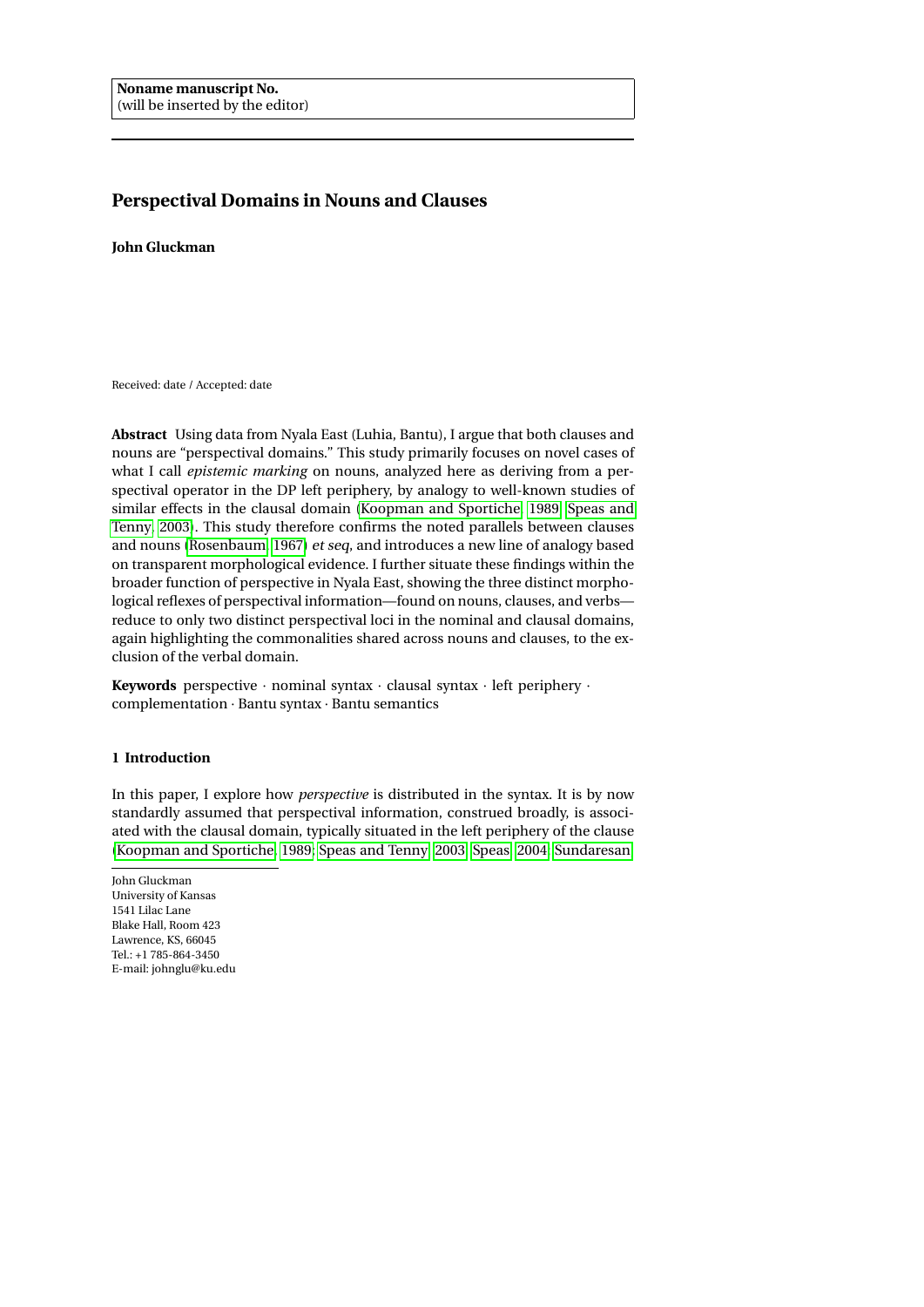[2018,](#page-48-2) among many others). Perspectival operators and projections have been proposed to cover a number of functions relating to anaphors and logophors, indexicality, intensionality, evidentiality, and general "point-of-view," among other things.

Given the noted morpho-syntactic parallels between the nominal and clausal domains [\(Rosenbaum, 1967;](#page-47-0) [Lees, 1965;](#page-47-1) [Takahashi, 2010;](#page-48-3) [Kastner, 2015;](#page-46-1) [Pietraszko,](#page-47-2) [2019\)](#page-47-2) across languages, we might expect to find similar perspectival information in DP/NP as well. And indeed, to the extent that these issues have been explored, it has also been proposed that the extended nominal domain can house perspectival information (e.g., [Charnavel 2019\)](#page-45-0), though this question remains largely understudied as compared to perspective in clauses.

I bring novel data to this discussion by focussing on Nyala East (nle, JE 32f in [Maho 2009\)](#page-47-3), a Luhia Bantu language spoken in Kenya.<sup>[1](#page-1-0)</sup> Nyala East has what I refer to as *epistemic marking* (EM), which appears as a prefix in the following three syntactic environments: prefixed to nouns, complementizers, and verbs. Representative examples are given in [\(1\)](#page-1-1) with EM in bold, and general schematizations are shown in  $(2).^{2,3}$  $(2).^{2,3}$  $(2).^{2,3}$  $(2).^{2,3}$  $(2).^{2,3}$ 

- <span id="page-1-1"></span>(1) a. NOMINAL-EM *e-vi-ou-vehi* 8AUG-**8EM-**14NC-lie 'a/the lie (that everyone knows about)'
	- b. CLAUSAL-EM

*vi-chi* **8EM-**COMP Masika 1SM-go-FV *Masika ka-chi-e* 'Masika left (according to a lot of people).'

- c. *vi-on-ekh-an-a* **8EM-**see-NEUT-REC-FV COMP Masika 1SM-go-FV *mbo Masika ka-chi-e* 'It seems (to everyone) that Masika left.' VERBAL-EM
- <span id="page-1-2"></span>(2) a. NOMINAL-EM : EM-Noun
	- b. CLAUSAL-EM : EM-Complementizer

<span id="page-1-3"></span> $2$  By using the term "epistemic marking," I mean to remain neutral as to whether I think these are evidentials, or some other category. The label "evidential" carries a number of loaded theoretical issues, which I wish to avoid here. I also want to draw a connection to recent typological work on markers of "engagement," which have been observed to have a similar broad perspectival function [\(Evans et al.,](#page-45-1) [2018;](#page-45-1) [Schultze-Berndt, 2017;](#page-48-4) [Bergqvist, 2015\)](#page-44-0). I note that there is a recent and growing body of work looking at evidentiality in the nominal domain, particularly in reference to determiner/demonstrative systems [\(Faller, 2004;](#page-45-2) [Gutiérrez, 2015;](#page-46-2) [Jacques, 2018\)](#page-46-3). However, I stress that the distinctions observed below do not correlate with the nominal-evidential distinctions discussed in the literature.

<span id="page-1-4"></span><sup>3</sup> 1/2/3 : 1st/2nd person; AC : anticausative; AGR : agreement; ASP : aspect; ASSO : associative; AUG : augment; CAUS : causative; COMP : complementizer; COP : copula; EM : epistemic marking; FV : final vowel; NEG : negation; NEUT : neuter; NC : noun class; OM : object marking; POSS : possessive; PST : past tense; REC : reciprocal; REL : relative clause marker SG/PL : singular/plural; SM : subject marking; TNS : tense

<span id="page-1-0"></span><sup>1</sup> Nyala East is a Luhia (also Luhya or Luyia) language spoken by approximately 35,000 in Western Kenya. Data for this paper was collected from seven L1 Nyala East speakers, ranging in age from 24-44. Data was collected in Kenya, as well as over WhatsApp's video-chat feature.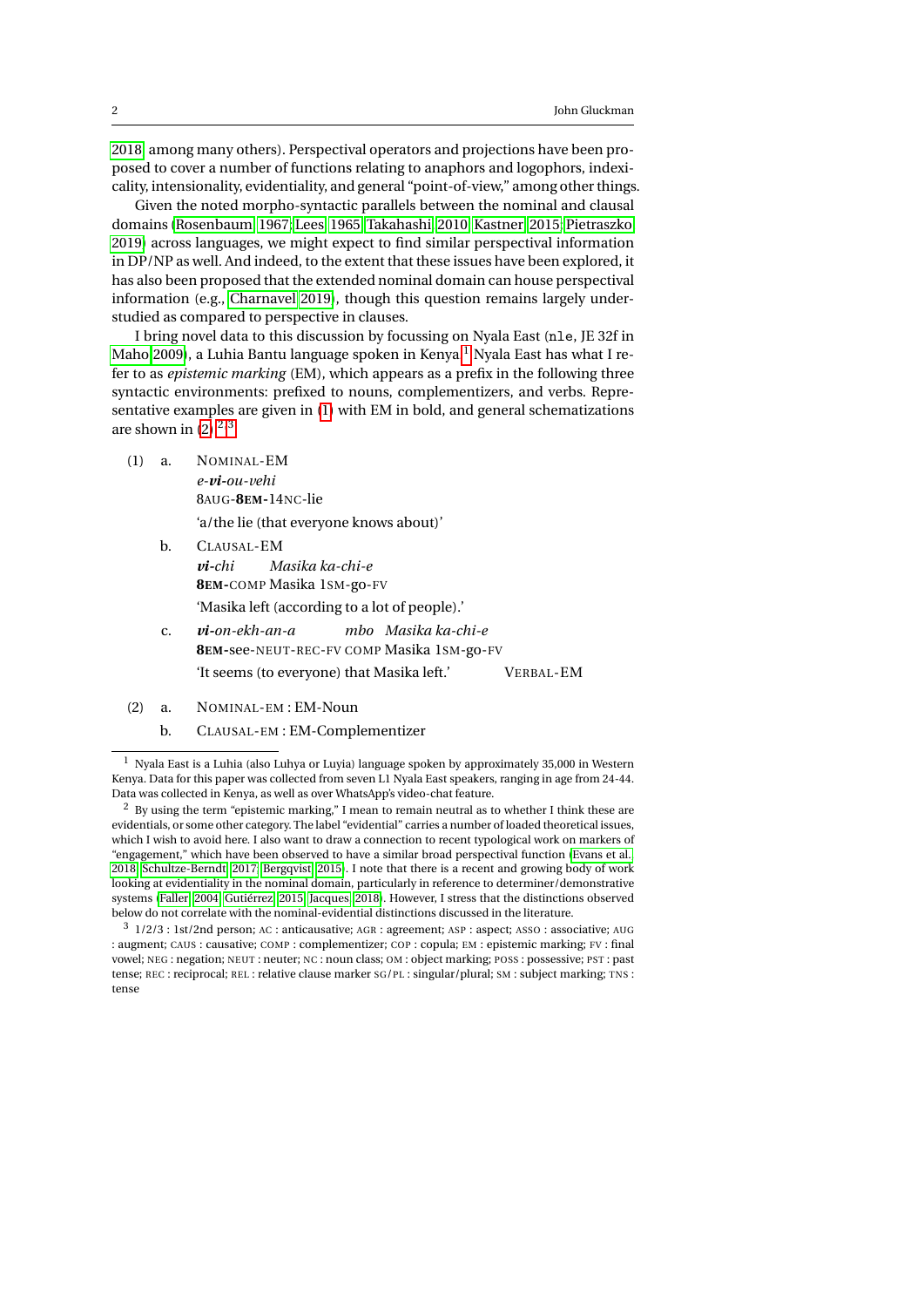# c. VERBAL-EM : EM-Verb ... CP

Across the three uses, EM indicates an information perspective used for evaluating the relevant category. Descriptively, its function is to "perspectivize" the associated category. EM thus provides prima facie evidence that perspective may be associated with multiple loci in the syntax. I ultimately conclude that the three appearances of EM in [\(2\)](#page-1-2) provide evidence for two loci of perspectivization: the nominal domain and the clausal domain. This study thus highlights the well-studied similarities between nouns and clauses, providing evidence for an additional parallelism related to perspective. In the analysis below, I postulate that nominal-EM and clausal-EM reflect a parallel structural source: a functional category (D or C) agrees with a perspectival operator in the associated left periphery. The analysis of verbal-EM provides further evidence for a perspectival operator in the clausal domain. I argue that verbal-EM is derived from a functional category (T) agreeing with a perspectival operator in the associated embedded clause.

Though I address all three instances of epistemic marking in [\(2\)](#page-1-2), this focus of this paper is nominal-EM, since this is, to my knowledge, an unreported phenomenon. Moreover, the discussion and analysis of verbal- and clausal-EM largely adopts established work. In this sense, the second half of the paper can be seen in part of as a replication in another language of previous findings. After first introducing important aspects of Nyala East's morpho-syntax in [subsection 1.1,](#page-3-0) I turn in [section 2](#page-4-0) to the morphological, syntactic, and semantic properties of nominal-EM. In [subsection 2.2,](#page-11-0) I first consider and reject an analysis that derives nominal epistemic marking through NP ellipsis. Starting in [subsection 2.3,](#page-15-0) I provide an analysis of nominal-EM in two stages. First, I account for the morpho-syntactic properties of nominal epistemic marking. I argue that nominal-EM is best explained by analogy to [Diercks'](#page-45-3)s [\(2013\)](#page-45-3) *agreeing complementizer* in the related Lubukusu. As applied to nominal-EM, the head D agrees with a perspectival operator in the local left periphery. The analysis straightforwardly derives the various morphological and syntactic properties for Nyala East's typologically rare nominal-EM strategy. In [subsection 2.4,](#page-18-0) I motivate a semantics for nominal-EM building on related work on Bantu determiner systems in [Gambarage](#page-45-4) [\(2019\)](#page-45-4); [Gambarage and Matthewson](#page-45-5) [\(2019\)](#page-45-5). The semantic account captures the full distribution of nominal-EM, and why it is restricted to only a subset of nouns.

In the second half of the paper starting in [section 3,](#page-27-0) I relate the findings to the two additional instances of epistemic marking in Nyala East: clausal-EM [\(subsec](#page-35-0)[tion 3.3\)](#page-35-0) and verbal-EM [\(subsection 3.1\)](#page-27-1). The analyses of these constructions follow the previous work in [Diercks](#page-45-3) [\(2013\)](#page-45-3) and [Gluckman and Bowler](#page-46-4) [\(2016b\)](#page-46-4); [Gluck](#page-46-5)[man](#page-46-5) [\(2021\)](#page-46-5) (as well as related work in [Halpert 2016\)](#page-46-6). I ultimately conclude that both verbal- and clausal-EM derive from a functional head (T or C) agreeing with a perspectival element in the *clausal* left periphery. I therefore posit that, though there are three instances of epistemic marking in Nyala East, there are not three loci of perspectivization. There are only two: one in the nominal domain, and one in the clausal. I conclude with a comparison of DPs and CPs in Nyala East in [sec](#page-41-0)[tion 4,](#page-41-0) commenting on the differences between the two domains observed in the data.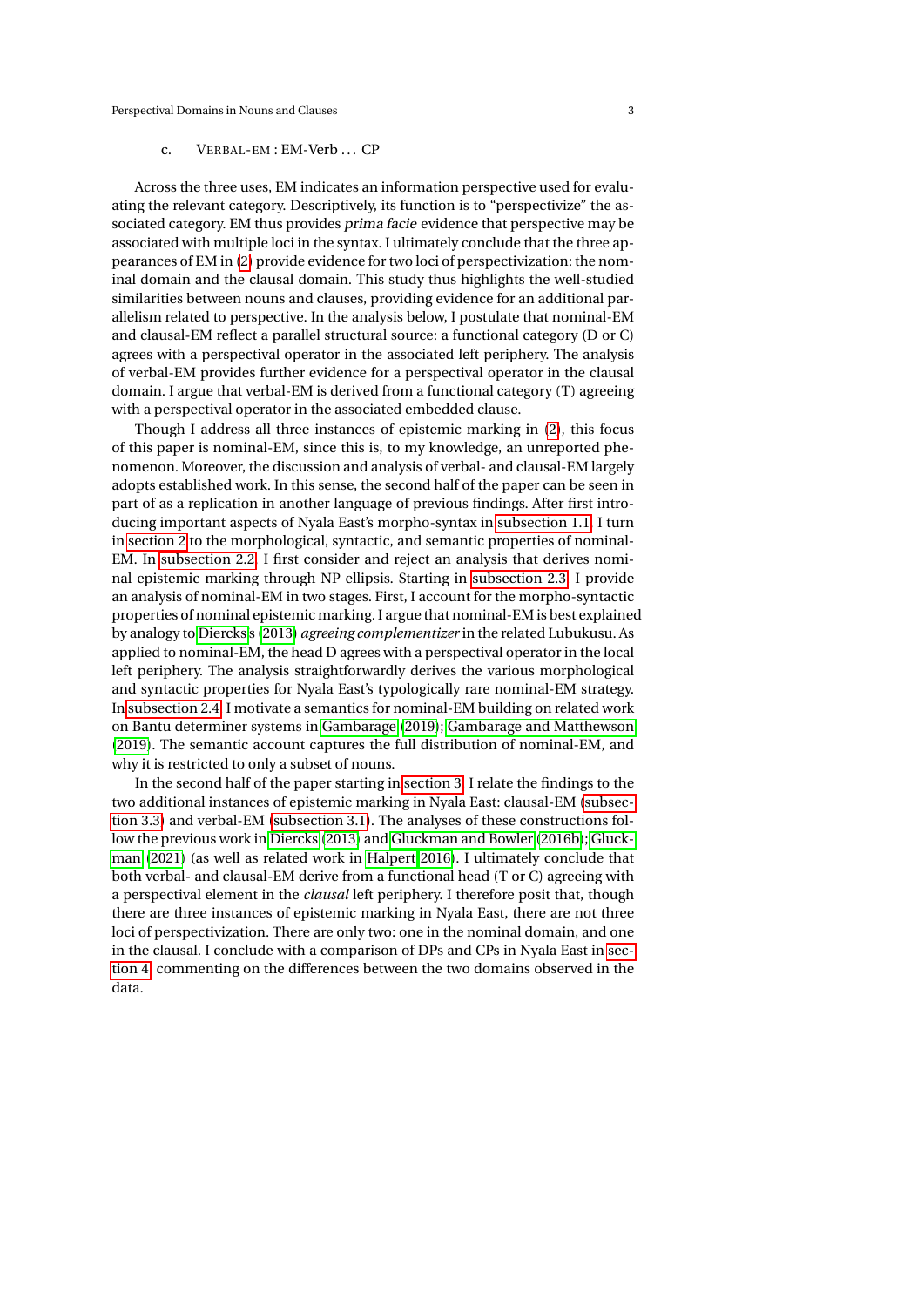# <span id="page-3-0"></span>1.1 Nyala East background

Like all Eastern Bantu languages, Nyala East has an extensive noun class system. The noun classes are morphologically distinguished by, among other things, the nominal prefixes, verbal agreement, and adjectival concord. [\(Table 1](#page-3-1) omits the object markers, which are also sometimes morphologically distinct.) In Bantuist convention, the noun classes in [Table 1](#page-3-1) are numbered. Up until class 10, odd numbers are singulars, and the subsequent even number is the plural.

| <b>Class</b>   | Noun marker   | Subj agreement       | Adj concord | Example                   |
|----------------|---------------|----------------------|-------------|---------------------------|
| 1              | $(o)$ mu-     | $a$ -/ $k$ $a$ - $4$ | mu-         | omusomi, 'student'        |
| 2              | $(a)$ va- $5$ | va-                  | va-         | avasomi, 'students'       |
| 3              | $(o)$ mu-     | ku-                  | mu-         | omusaala, 'tree'          |
| $\overline{4}$ | $(e)$ mi-     | ki-                  | mi-         | emisaala, 'trees'         |
| 5              | $e-$          | li-                  | $e-$        | ekhene, 'monkey'          |
| 6              | $(a)$ ma-     | ka-                  | ma-         | amakhene, 'monkeys'       |
| 7              | $(e)$ si-     | si-                  | $\sin$      | esitau, 'book'            |
| 8              | $(e)$ vi-     | vi-                  | vi-         | evitau, 'books'           |
| 9              | $e-$          | $e-$                 | $e-$        | emoosi, 'cow'             |
| 10             | $e-$          | chi-                 | $e-$        | emoosi, 'cows'            |
| 11             | $(o)$ lu-     | lu-                  | lu-         | olusia, 'string'          |
| 12             | $(a)$ kha-    | kha-                 | kha-        | akhalang'o, 'small door'  |
| 13             | $(o)$ chu-    | chu-                 | chu-        | ochulang'o, 'small doors' |
| 14             | ou-           | ou-                  | ou-         | oulayi, 'lie'             |
| 21             | (o)ku-        | ku-                  | ku-         | okupusi, 'big cat'        |

<span id="page-3-1"></span>**Table 1** Noun classes in Nyala East

All CV noun-class prefixes are bipartite, consisting of a core noun class prefix, and an *augment* (or *pre-prefix*), indicated in parentheses in [Table 1.](#page-3-1) The distribution and contribution of the augment is variable across Bantu, with a great deal of language (and possibly speaker) variation [\(Halpert, 2017\)](#page-46-7). I investigate Nyala East's augment in [subsection 2.4.](#page-18-0)

Other than those two prefixes, (underived) nouns in Nyala East do not bear any other morphological markers (e.g., case). The noun classes are broadly semantically defined, e.g., humans are in 1/2, trees are in 3/4. As it will be relevant later, I note that class 8 consists entirely of plural count nouns (plurals of class 7), class 5/6 are singular/plural pairs, though class 6 also includes some mass nouns without singulars (e.g., *amaachi*, 'water'), and class 9 typically has (non-human) animals. However, while class membership is largely predictable, it is not entirely so, as can

<span id="page-3-2"></span><sup>4</sup> The class 1 agreement *ka-* is found only in particular tense/aspect combinations.

 $^5\,$  Orthographic <v> is often phonetically realized as a bilabial fricative [ $\beta$ ]. <kh> is a voiceless velar fricative [x]; <ch> is the voiceless alveolar afficative [tʃ]; <j> is the voiced version [dʒ]. <ng'> represents the velar nasal [ŋ].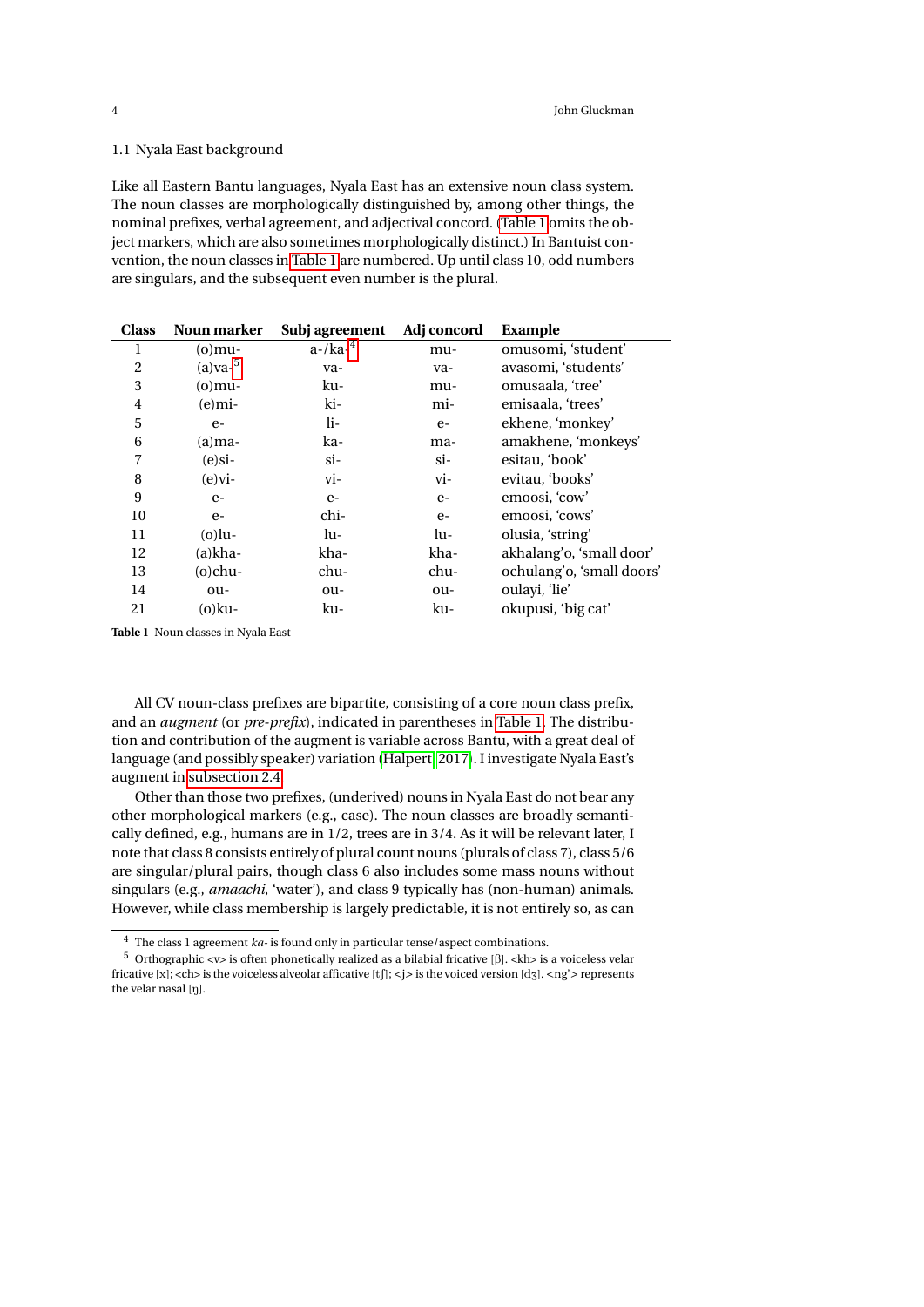be seen by the word for 'monkey/monkeys' in [Table 1.](#page-3-1) It is worth noting that Nyala East's noun class system is typical of Eastern Bantu languages.

Syntactically, Nyala East is strictly S-V-O with *wh-*in situ, and is heavily *pro*drop. Verbs in Nyala East have fairly complex agglutinative morphology. Verbal suffixes, called "extensions" in the Bantuist tradition, consist of a wide variety of derivational and inflectional information, including aspectual distinctions, causatives, applicatives, passives, among others. Again, in terms of verbal syntax and morphology, these properties of Nyala East are typical of Eastern Bantu languages. For detailed discussion of Bantu morphology and syntax, see [Nurse and Philippson](#page-47-4) [\(2003\)](#page-47-4), and references therein.

#### <span id="page-4-0"></span>**2 Epistemic marking on noun phrases**

Beyond the set of noun class markers and associated augments, Nyala East also permits an additional pre-nominal marker. I refer to this morphology as *nominal epistemic marking*, or *nominal-EM*. An example of a "plain" noun and the same noun inflected with nominal-EM is shown in [\(3\)](#page-4-1). When nominal-EM is present, the innermost augment, that associated with the inherent noun class, must be present as well. The outermost augment patterns precisely like any other augment, being at times obligatorily present, and at times (apparently) optional. Again, I return to the function of the augment in [subsection 2.4.](#page-18-0)

<span id="page-4-1"></span>

| (3) | a. | (a-)ma-khuwa<br>$h_{\cdot}$<br>6AUG-6NC-word |  | (e-)vi-*(a)-ma-khuwa<br>8AUG-8EM-6AUG-6NC-word |  |
|-----|----|----------------------------------------------|--|------------------------------------------------|--|
|     |    | 'news / words'                               |  | 'news (that everyone knows<br>about)'          |  |

<span id="page-4-2"></span>The nominal-EM shown in [\(3b\)](#page-4-2) is one of four nominal-EM prefixes which are morphologically identical to subject agreement for classes 5, 6, 8, 9. A full paradigm is demonstrated in [\(4\)](#page-5-0) and [\(5\)](#page-5-1) with the class 5 noun *ekhuwa*, 'word/news' and its class 6 plural counterpart *amakhuwa*, respectively. (Because *ekhuwa* is in class 5, a vowel-initial noun class, it has a null augment. $6$ ) Each noun consists of its inherent noun class preceded by an obligatory augment. Outside of these are the epistemic markers, each of which also be preceded by an optional augment. The precise semantic contribution of the epistemic marked is discussed below.[7](#page-4-4)

<span id="page-4-3"></span> $6\,$  Two anonymous reviewers note that it is possible that the class five noun class has been "eroded," leaving only the augment (cf, [Gambarage 2019,](#page-45-4) 19). I agree that this is a likely diachronic story. Synchronically, however, it is clear that *e-*—and in fact all V-initial noun classes—have been reanalyzed as noun class prefixes proper, as their distribution reveals: *e-* is not optional in places where augments are.

<span id="page-4-4"></span> $^7\,$  I refer the reader to the table in [Table 1](#page-3-1) to observe that EM in Nyala East do not necessarily have any "internal" consistency. For instance, while 5/6 form a singular/plural pair elsewhere in the language, 8/9 is not a pair. Class 8 is the plural of Class 7 *si-*, and Class 9 is the singular of Class 10 *e-* (which have collapsed in their noun class morphology in Nyala East, though they can still be distinguished through subject and object marking). It is no doubt of historical interest why these particular noun classes were chosen as EM in Nyala East, but I will not address this question here.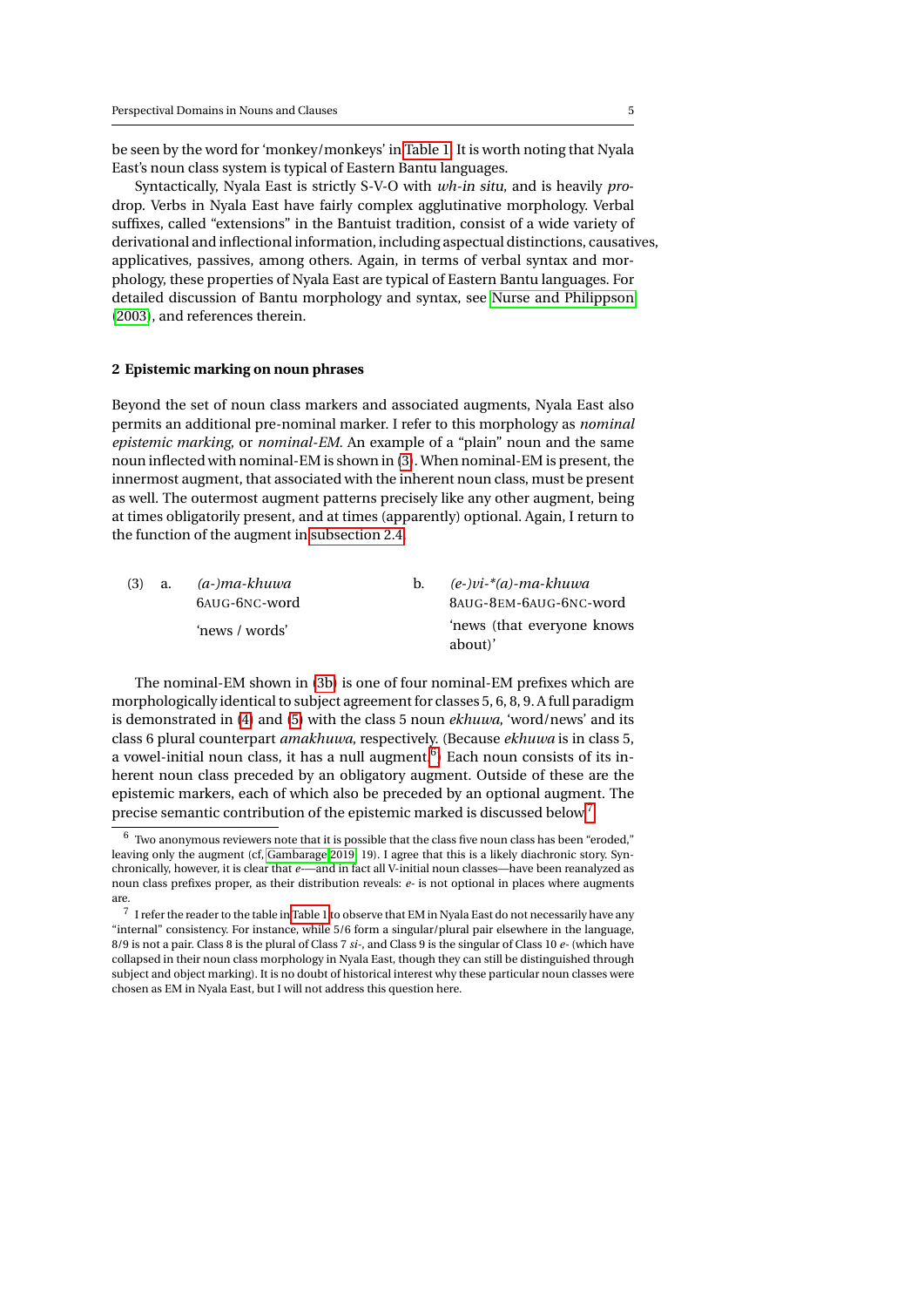|  | John Gluckman |
|--|---------------|
|--|---------------|

<span id="page-5-1"></span><span id="page-5-0"></span>

| (4) | a. | $(e-)vi$ <sup>*</sup> $(\emptyset$ -)e-khuwa<br>8AUG-8EM-5AUG-5NC-word | c.             | $(e-)$ <i>li</i> -* $(\emptyset$ -)e-khuwa<br>5AUG-5EM-5AUG-5NC-word |
|-----|----|------------------------------------------------------------------------|----------------|----------------------------------------------------------------------|
|     |    | 'word/news (that everyone<br>knows about)'                             |                | 'word/news (that a specific<br>person knows about)'                  |
|     | b. | $(a-)ka-*$ $\emptyset$ -)e-khuwa<br>6AUG-6EM-5AUG-5NC-word             |                | d. ? $e^{-*(\phi-\phi-khuwa)}$<br>9EM-5AUG-5NC-word                  |
|     |    | 'word/news (that a few peo-<br>ple know about)'                        |                | 'word/news (that someone<br>knows about)'                            |
| (5) | a. | $(e-)vi$ <sup>*</sup> $(a-)ma$ -khuwa<br>8AUG-8EM-6AUG-6NC-word        | C <sub>1</sub> | $(e-)$ li-* $(a-)$ ma-khuwa<br>5AUG-5EM-6AUG-6NC-word                |
|     |    | 'words/news (that everyone<br>knows about)'                            |                | 'words/news (that a specific<br>person knowsabout)'                  |
|     | b. | $(a-)ka*(a-)ma-khuwa$<br>6AUG-6EM-6AUG-6NC-WORD                        | d.             | $*$ e- $*(a-)ma$ -khuwa<br>9EM-6AUG-6NC-word                         |
|     |    | 'words/news (that a few peo-<br>ple know about)'                       |                | 'words/news (that someone<br>knows about)'                           |

Nominal-EM is not permitted on every noun. A non-exhaustive list of nouns that can appear with nominal-EM is given in [Table 2.](#page-5-2) I note that many nouns lack or are degraded with class 9 nominal EM, an issue I return to shortly.

|                 | <b>Class</b> | <b>Gloss</b>  | $(e)$ <i>vi</i> - | $(a)ka-$     | $(e)li-$      | $e-$      |
|-----------------|--------------|---------------|-------------------|--------------|---------------|-----------|
| ousiva          | 14           | sadness       | eviousiva         | akousiva     | eliousiva     | yousiva   |
| ouvi            | 14           | badness       | eviouvi           | akouvi       | eliouvi       | youvi     |
| ousang'afu      | 14           | happiness     | eviousang'afu     | akousang'afu | eliousang'afu |           |
| oulembo         | 14           | beauty        | evioulembo        | akoulembo    | elioulembo    |           |
| outinyu         | 14           | difficulty    | evioutinyu        | akoutinyu    | elioutinyu    | youtinyu  |
| ouvehi          | 14           | lie           | eviouvehi         | akouvehi     | eliouvehi     | youvehi   |
| <i>oung'ali</i> | 14           | truth         | evioung'ali       | akoung'ali   | elioung'ali   | young'ali |
| embaha          | 9/10         | story/stories | eviembaha         | akeembaha    | eliembaha     | yembaha   |
| amakhuwa        | 6            | news/words    | eviamakhuwa       | akamakhuwa   | eliamakhuwa   |           |
| omupango        | 3            | plan          | eviomupango       | akomupango   | eliomupango   |           |
| emipango        | 4            | plans         | eviemupango       | akemipango   | eliemupango   |           |
| amakoso         | 6            | mistake       | eviamakoso        | akamakoso    | eliamakoso    | yamakoso  |
| amalocho        | 6            | dream         | eviamalocho       | akamalocho   | eliamalocho   |           |

<span id="page-5-2"></span>**Table 2** Epistemic marking on nouns

The data in [Table 2](#page-5-2) is divided between *subjective* nouns like *ourembo*, 'beauty' and *propositional* (or *content*) nouns like *ouvehi*, 'lie.' The two classes are syntactically distinguished by the fact that only propositional nouns may select for a CP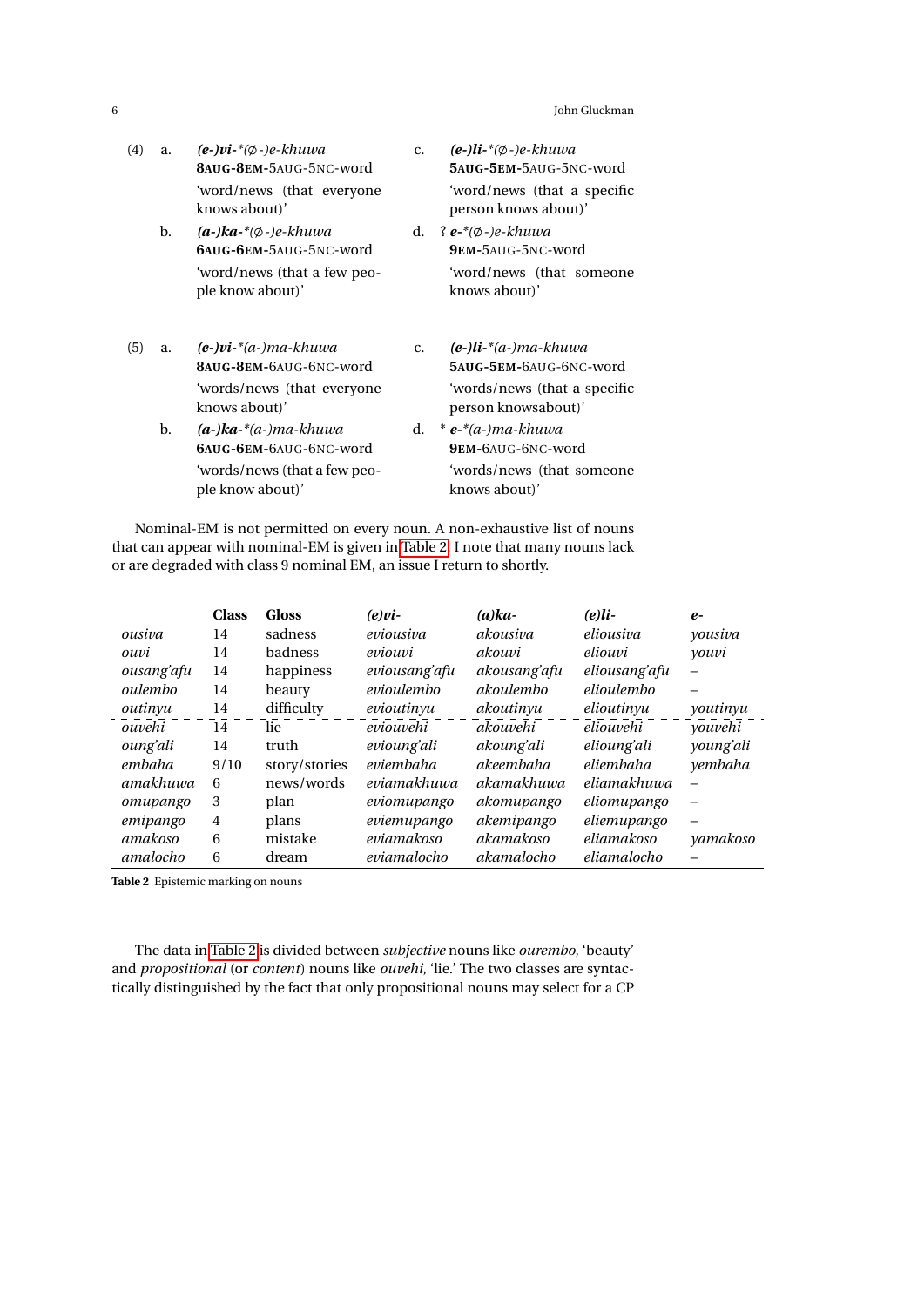complement. Just like in English, subjective nouns like *ourembo* 'beauty' cannot take a CP complement, shown in [\(6\)](#page-6-0).

<span id="page-6-0"></span>(6) *ou-vehi / \*ou-rembo mbo Masika ka-chi-e Nairobi* 14NC-lie 14NC-beauty that 1Masika 1SM-go-FV Nairobi 'the lie / \*beauty that Masika went to Nairobi.

Nominal-EM can occur on any subjective or propositional noun, and it may not occur on any other noun. This is a natural class: it is the set of nouns which are *judge dependent*. [8](#page-6-1) The idea that subjective predicates have a judge argument is fairly standard now (e.g., [Stephenson 2007,](#page-48-5) among many others). It is less standard to assume that propositional nouns are judge-dependent (though see [Djärv 2019](#page-45-6) for arguments to this effect for the noun *fact* in English).

In any case, there is empirical evidence for judge-dependence of these nouns: as [\(7\)](#page-6-2) shows, the judge argument can be overt in Nyala East (and English) with many nouns.<sup>[9](#page-6-3)</sup>

- <span id="page-6-2"></span>(7) a. *a-ma-khuwa* 6AUG-6NC-word 6AGR-ASSO Masika *ka-a Masika* 'news (according) to Masika'
	- b. *ou-rembo* 14NC-beauty to Masika *khu Masika* 'beauty (according) to Masika'
	- c. ?? *o-mu-saala* 3AUG-3NC-tree to Masika *khu Masika* '??a/the tree (according) to Masika'
	- d. *o-mu-saala* 3AUG-3NC-tree 3AGR-ASSO Masika *ku-a Masika* 'Masika's tree' (*cannot mean* : 'a tree (according) to Masika')

Nominal-EM makes a semantic contribution. Generalizing across the nouns in [Table 2,](#page-5-2) nominal-EM always reflects an information perspective. The perspective may either be a set of individuals who hold a belief or a body of evidence.

<span id="page-6-1"></span><sup>8</sup> I note in passing that *picture-*NPs, e.g., *epicha*, 'picture' are not included among the nouns listed in [Table 2.](#page-5-2) They may never bear nominal-EM under any circumstances. This is perhaps surprising given the body of work dedicated to the perspectival properties of *picture*-NPs in Western languages. The findings suggest that the perspectival category that is found in *picture*-NPs is distinct from that discussed here.

<span id="page-6-3"></span><sup>&</sup>lt;sup>9</sup> There is speaker as well as lexical variation with how the judge is introduced. For some speakers/nouns, the judge is introduced in the associative construction, while for others, it is introduced in a prepositional phrase headed by *khu*. This is (tentatively) similar to variation in English in whether *to* or *for* introduces judges with predicates of personal taste. I also note that subjective/propositional nouns with dependent DPs are multiply ambiguous. With propositional noun, they are at least three ways ambiguous. *Amakhuwa* 'news' can have a "source" reading (who the news is from), a "judge" reading (who it is news to), and an "object" reading (who/what it is news about). All three readings are variably expressed using *khu* or the associative, apparently depending on the speaker and the lexical semantics of the noun. Subjective nouns are likewise multiply ambiguous.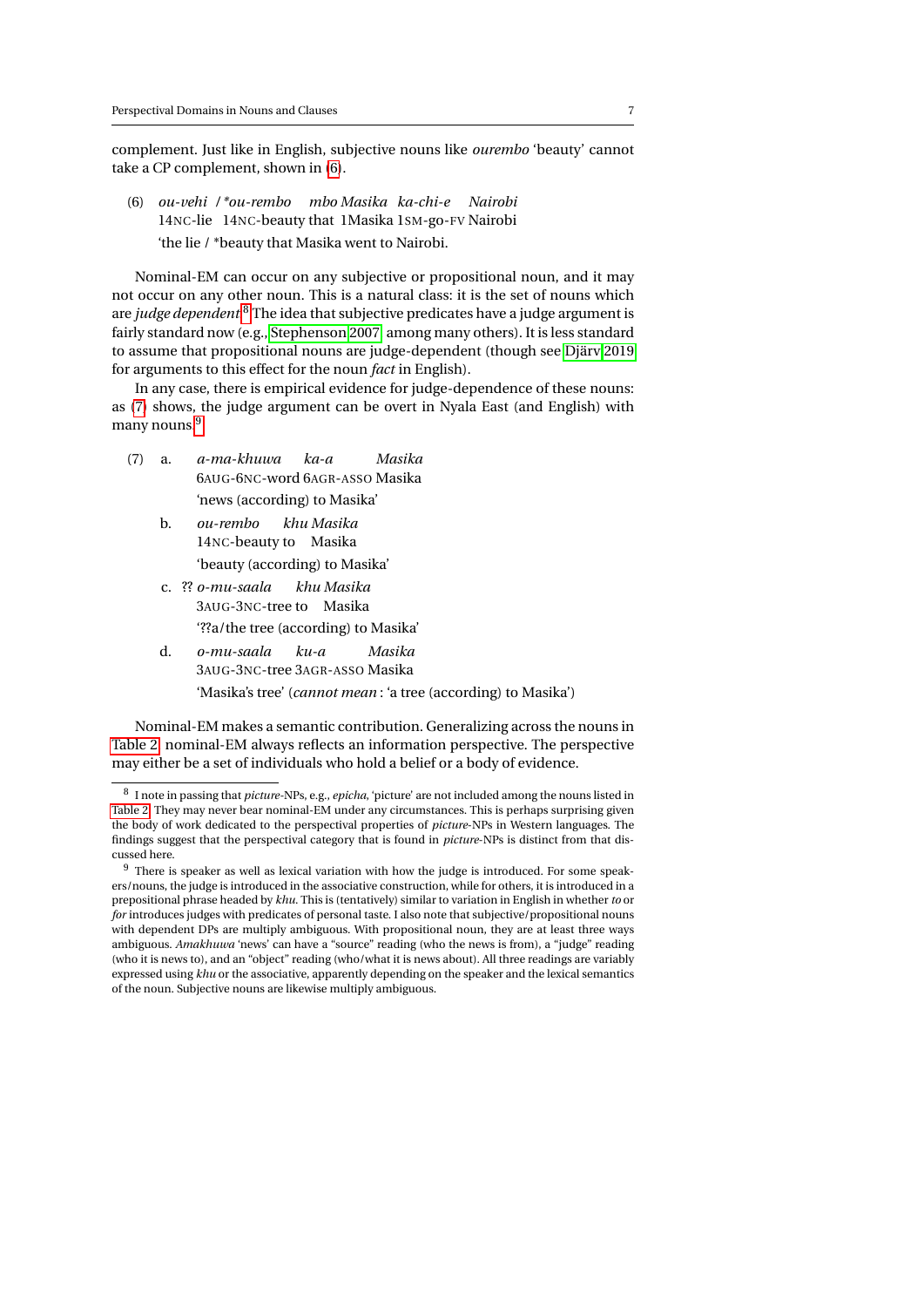- (8) a. *(e-)vi-* (Class 8): 'according to everyone or based on a lot of things'
	- b. *(a-)ka-* (Class 6) : 'according to a few people or based on a few things'
	- c. *(e-)li* (Class 5): 'according to someone specific or based on a specific thing'
	- d. *e-* (Class 9): 'according to someone non-specific or based on something non-specific'

For any particular noun, the meaning that arises is almost entirely context dependent—though most nouns have a preferred reading. With a noun like *ekhuwa*, 'news,' the choice in nominal-EM preferably reflects the size of the group who is aware of the news. Class 8 *(e)vi-* indicates something like universal quantification: news that everyone (contextually relevant) knows about. Class 5 *(e)li-* indicates something like existential quantification: news that only a single, specific person knows about. Class 6 *(a)ka-* is in the middle, indicating news that a few contextually relevant people know about. Class 9 contributes the weakest meaning. It signifies news that someone, somewhere, knows. Functionally, it is equivalent to existential quantification: there is a person who knows about the news.

Most nouns are degraded when inflected with the class 9 EM. This is likely due to semantic/pragmatic factors. In particular, nouns with class 9 EM are in "competition" with a non-EM-marked noun. That is, the difference between *e-ekhuwa* 'news (that someone knows about)' and *ekhuwa*, 'news' is so subtle (if it exists at all) that speakers simply choose the least complex form. Still, the existence of some attested forms should lead us to conclude that class 9 is possible with nouns, though other factors may influence its full distribution. In the end, whether class 9 should be excluded from the data and analysis developed here is an orthogonal issue, given that classes 5, 6, and 8 are fully productive nominal-EM.

The specific contribution of nominal-EM is further context dependent in two ways. First, the precise relationship between the salient group of people/evidence and the noun is variable. *Eviembaha*, derived from *embaha* 'story' may variously mean, 'a story that everyone knows,' or 'a story that everyone told,' or 'a story that everyone made up,' or 'a story that everyone heard,' or, 'a story based on a lot of information,' etc. The specific meaning depends entirely on the context of use, though this too is constrained by lexical semantics of the noun. *Eviourembo*, derived from *ourembo* 'beauty,' can only really mean 'something that everyone thinks is beautiful,' not, say, 'a beautiful thing that everyone constructed,' or similar.

The second way in which nominal-EM is context dependent has to do with the salient contextual group. In many (perhaps most) cases, "salience" equates to discourse participation. *Akeembaha*, again derived from *embaha* 'story,' can mean 'the story that you and I know—and no one else.' *Eliembaha* can mean 'the story that only I know' or 'the story that only you know,' and *eviembaha* is 'the story that everyone knows, including you and I.' These "clusivity" distinctions are not hard-wired into the meaning of nominal-EM. Class 6 nominal-EM *(a)ka-* is not required to mean "discourse participants;" Class 5 *(e)li-* is not required to mean "speaker/hearer." Rather, such meanings arise purely pragmatically, given that the discourse participants are often the most salient contextually identifiable group.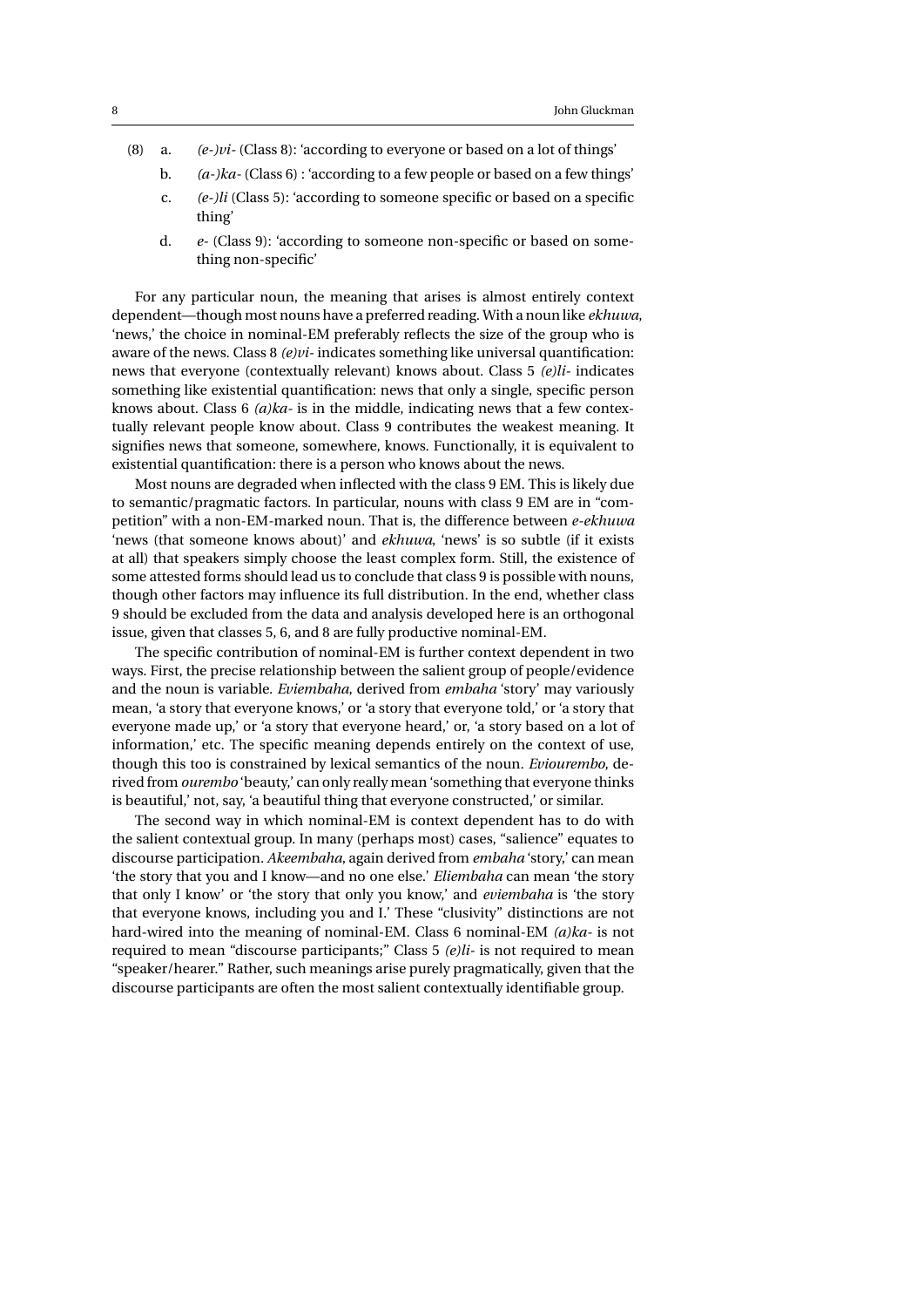Morpho-syntactically, nouns with epistemic marking act like they are in the noun class of the epistemic marker. This is reflected in all agreement/concordial dependencies [\(10\)](#page-8-0), as well as object markers [\(12\)](#page-8-1), which in Nyala East are in complementary distribution with an overt object. For space I do not show in [\(10\)](#page-8-0) and [\(12\)](#page-8-1) that no other agreement or object marking would work on the main verbs here.

<span id="page-8-2"></span>(9) Agreement/concord (without EM)

*e-mbaha mbo Ingwe ya-khilil-e y-ali* 9NC-story that 9Ingwe 9SM-win-FV 9SM-COP 9SM-good *e-layi* 'The story that Ingwe won was good.'

- <span id="page-8-0"></span>(10) Agreement/concord (with EM)
	- a. *e-li-e-mbaha* 5AUG-5EM-9NC-story that 9Ingwe 9SM-win-FV 5SM-COP 5SM-good *mbo Ingwe ya-khilil-e li-ali e-layi* 'The story that Ingwe won was good.'
	- b. *e-vi-e-mbaha* 8AUG-8EM-9NC-story that 9Ingwe 8SM-win-FV 8SM-COP 8SM-good *mbo Ingwe ya-khilil-e vi-ali vi-layi* 'The story that Ingwe won was good.'
	- c. *a-ka-e-mbaha* 6AUG-6EM-9NC-story that 9Ingwe 9SM-win-FV 6SM-COP 6SM-good *mbo Ingwe ya-khilil-e ka-ali ma-layi* 'The story that Ingwe won was good.'

## (11) Object marking (without EM)

*Nekesa ka-ul-iy-e* 1Nekesa 1SM-hear-ASP-FV 9NC-rumor and 1Wekesa 1SM-also *e-mbosi mana Wekesa y-esi ka-yi-ul-iy-e* 1SM-9OM-hear-ASP-FV 'Nekesa heard the rumor and Wekesa heard it too.'

- <span id="page-8-1"></span>(12) Object marking (with EM)
	- a. *Nekesa ka-ul-iy-e* 1Nekesa 1SM-hear-ASP-FV 6AUG-6EM-9NC-story and Wekesa *a-ka-e-mbosi mana Wekesa y-esi* 1SM-also 1SM-6OM-hear-ASP-FV *ka-ka-ul-iy-e* 'Nekesa heard the rumor and Wekesa heard it too.'
	- b. *Nekesa ka-ul-iy-e* 1Nekesa 1SM-hear-ASP-FV 8AUG-8EM-9NC-story and Wekesa *e-vi-e-mbosi mana Wekesa y-esi* 1SM-also 1SM-8OM-hear-ASP-FV *ka-vi-ul-iy-e* 'Nekesa heard Masika's rumor and Wekesa heard it too.'
	- c. *Nekesa ka-ul-iy-e* 1Nekesa 1SM-hear-ASP-FV 5AUG-5EM-9NC-story and Wekesa *e-li-e-mbosi mana Wekesa y-esi* 1SM-also 1SM-5OM-hear-ASP-FV*ka-li-ul-iy-e*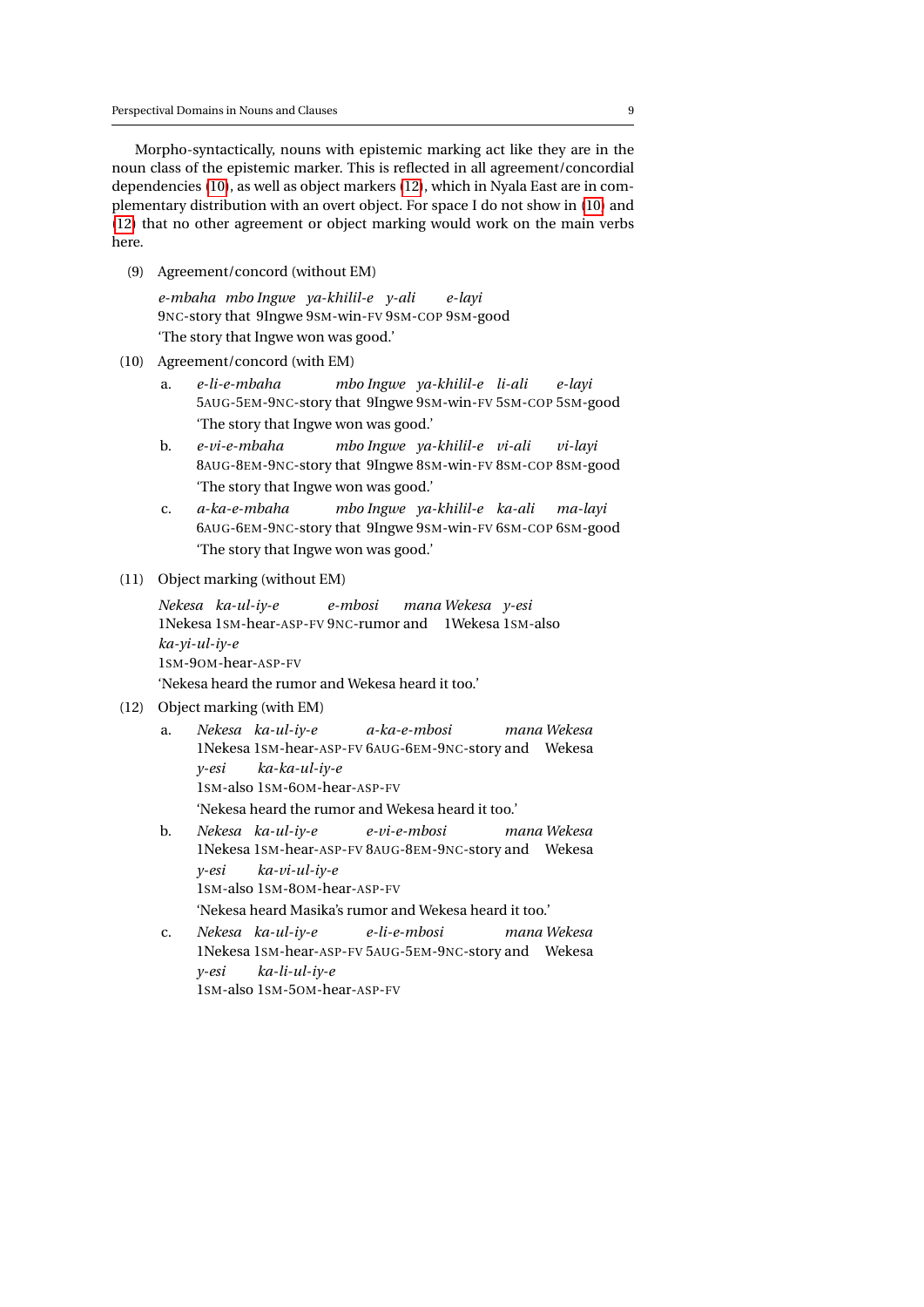'Nekesa heard the rumor and Wekesa heard it too.'

Thus, nominal-EM appears to change the visible morpho-syntactic features of the noun. However, it does not change the *referential* properties of the noun. Reference always tracks the "inner" noun class prefix. For instance, though class 6 and class 8 elsewhere are generally used to indicate a plural (count) individual, <sup>[10](#page-9-0)</sup> class 6 and 8 nominal-EM can combine with singular quantifiers [\(13\)](#page-9-1), and can be predicated of a singular noun [\(14\)](#page-9-2), and vice versa, [\(15\)](#page-9-3).

- <span id="page-9-1"></span>(13) a. \* *e-vi-tau* 8AUG-8NC-book 8AGR-one *vi-lala* [Intended: '\*one books']
	- b. \* *a-ma-khene* 6AUG-8NC-monkey 6AGR-one *ma-lala* [Intended: '\*one monkeys']
	- c. *e-vi-o-mu-pango* 8AUG-8EM-3AUG-3NC-plan 8AGR-one *vi-lala* 'one plan (that we all agree on)'
	- d. *a-ka-o-mu-pango* 6AUG-6EM-3AUG-3NC-plan 6AGR-one *ma-lala* 'one plan (that a few people agree on)'
- <span id="page-9-2"></span>(14) a. *e-vi-ou-rembo* 8AUG-8EM-14NC-beauty 8SM-COP 5NC-flower *vi-li e-ua* 'Something that everyone finds beautiful is a flower.' Lit: 'Beauty (for everyone) is a flower.'
	- b. *a-ka-ou-lembo* 6AUG-6EM-14NC-beauty 6SM-COP 5NC-flower *ka-li e-ua* 'Something that a few people find beautiful is a flower.' Lit: 'Beauty (for a few people) is a flower.'
- <span id="page-9-3"></span>(15) a. *e-fwa* 5NC-death 5SM-COP 8EM-14NC-fear *li-ili vi-ou-chi*

'Death was a common fear.' Lit: 'Death was a fear (for everyone).'

b. *e-fwa* 5NC-death 5SM-COP 6EM-14NC-fear *li-ili ka-ou-chi* 'Death was a common fear.' Lit: 'Death was a fear (for a few people).'

This is surely related to the fact that nominal-EM, though appearing on nouns, is not, technically, nominal morphology. It is agreement morphology (or perhaps concord morphology—we return to this point momentarily). This is evident from

<span id="page-9-0"></span> $10$  Class 8 is quite strict in this regard: it always indicates a plural count noun. However, there are mass nouns among class 6 (e.g., *amaachi*, 'water.')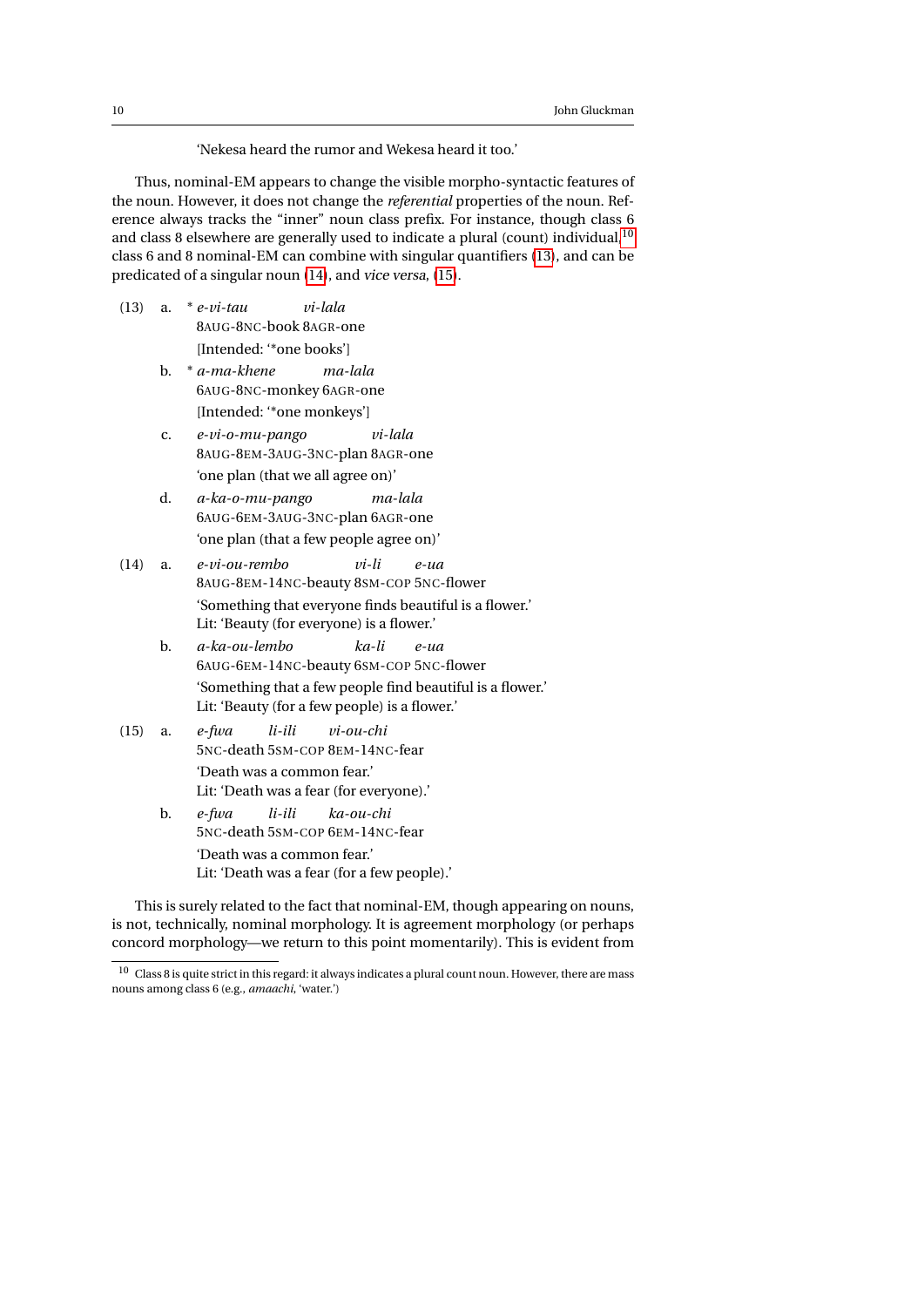the fact that the noun class prefixes for classes 5 and 6, *e-* and *(a)ma-* respectively, have different morphology than the corresponding epistemic marking of class 5 and 6, *(e)li-* and *(a)ka-*. (Classes 8 and 9 agreement and noun class have the same morphological form.)

This concludes the empirical description of nominal-EM in Nyala East. After introducing some theoretical assumptions, I start in [subsection 2.2](#page-11-0) by outlining and rejecting what I believe is prima facie the most plausible analysis of the data above: nominal-EM is a variant of the well-documented Bantu associative con-struction.<sup>[11](#page-10-0)</sup> I show that this cannot be correct—at least as a synchronic explanation.[12](#page-10-1) In [subsection 2.3](#page-15-0) I provide a syntactic proposal: nominal-EM is agreement with a perspectival operator in the nominal domain. In [subsection 2.4](#page-18-0) I back up this proposal with a compositional semantics of Bantu noun phrases.

#### 2.1 Theoretical assumptions

I make the following basic structural assumptions about nouns and nominal morphology in Nyala East. Roots must combine with a categorizing head, *n*. *n*P is dominated by a  $\phi$ P, which hosts the inherent class features, and  $\phi$ P is in turn dominated by a D layer [\(Carstens 2008;](#page-44-1) [Ndayiragije et al. 2012](#page-47-5) among many others).



Following a long tradition, I assume that the augment in Nyala East is a realization of D [\(Visser, 2008;](#page-48-6) [de Dreu, 2008;](#page-45-7) [Taraldsen, 2009;](#page-48-7) [Carstens and Mletshe,](#page-45-8) [2015;](#page-45-8) [Gambarage, 2019\)](#page-45-4), and that vowel-initial noun classes have a null augment. DP-less *φ*Ps are possible, and found when nouns appear in a predicative position, in which case they obligatory appear without an augment; all nouns in a nonpredicative function are headed by D.

Given these standard assumptions, nominal-EM presents a range of issues. Beyond simply locating nominal-EM within this template, we are forced to posit two D projections in nouns marked with nominal-EM because there are two augments.

<span id="page-10-0"></span> $^{11}\,$  Thanks to Michael Marlo for pointing out this potential analysis.

<span id="page-10-1"></span> $^{12}\,$  I am unable to provide a discussion of the diachronic source of this issue. It is similarly beyond the scope of this paper to speculate as to why classes 5, 6, 8, 9 were recruited for this function in Nyala East.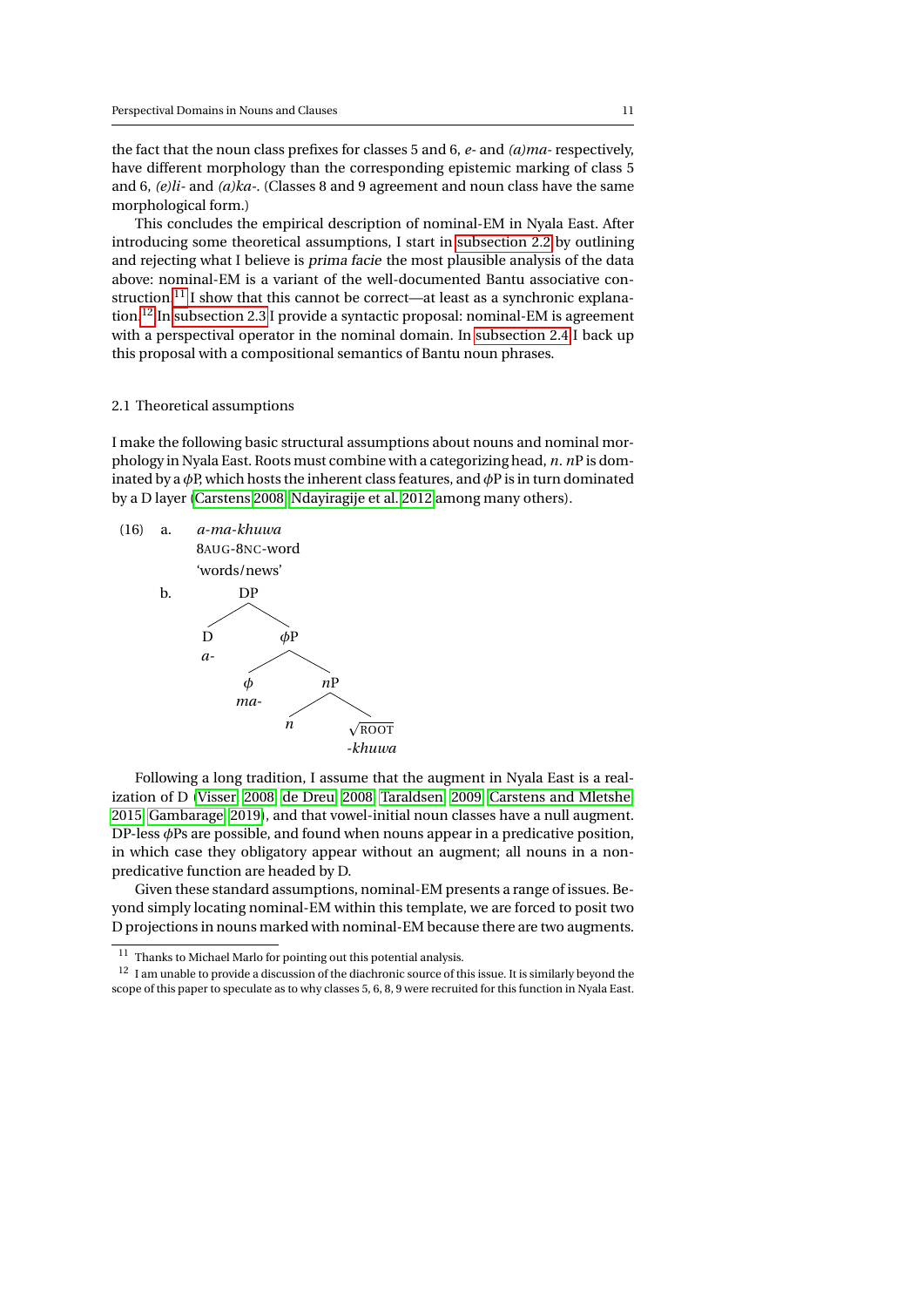One D is realized as the obligatory "inner" augment. The other D head is the outer augment, which behaves like other augments in being sometimes omitted. The facts are repeated in [\(17\)](#page-11-1).

<span id="page-11-1"></span>(17) *(e-)vi-\*(a-)ma-khuwa* 8AUG-8EM-6AUG-6NC-word 'news (that everyone knows about)'

In the following sections, I offer two possibilities about how such a configuration might arise. The first, which I consider and reject, derives the appearance of nominal-EM and the two augments by positing two nouns. The second possibility, which I adopt, capitalizes on the meaning of D in Nyala East to explain why some nouns can appear with two of them. This semantic account also straightforwardly explains the function and appearance of nominal-EM

<span id="page-11-0"></span>2.2 Nominal-EM is not a reduced associative

In this section, I address and reject a plausible initial analysis of EM on nouns. Words like *eviouvehi* 'lie (according to everyone),' derived from *ouvehi* 'lie' with class 8 nominal-EM, are in fact ambiguous. I have outlined in detail the epistemic reading above, which is by the far the preferred reading when such nouns are given in isolation. However nouns with identical morphological prefixes can also have a reading that treats the prenominal morphology as *associative* (or *linker*) morphology, which is otherwise used in a variety of complex nominal constructions. In colloquial speech, it is common to phonologically reduce the associative marker *-a* to null, resulting in prefixing the agreement markers that would appear on the associative directly onto the noun. The result is phonetically identical to nominal-EM with noun classes 5, 6, 8, and 9.

- (18) a. *e-vi-tau* 8AUG-8NC-book 8AGR-ASSO 9NC-story 8AUG-8NC-book *vi-a e-mbaha* → *e-vi-tau vi-e-mbaha* 8AGR-9NC-story 'books of the story' (i.e., 'the books that were mentioned in the story') b. *a-ma-khene* 6AUG-6NC-monkey 6AGR-ASSO 9NC-story 6AUG-NC-monkey *ka-a e-mbaha* → *a-ma-khene*
	- *ka-e-mbaha* 6AGR-9NC-story 'monkeys of the story'
	- c. *e-khene* 5NC-monkey 5AGR-ASSO 9NC-story 5NC-monkey 5AGR-9NC-story *li-a e-mbaha* → *e-khene li-e-mbaha* 'monkey of the story'
	- d. *e-moosi e-a* 9NC-calf 9AGR-ASSO 9NC-story 9NC-calf 9AGR-9NC-story *e-mbaha* → *e-moosi e-e-mbaha* 'calf of the story'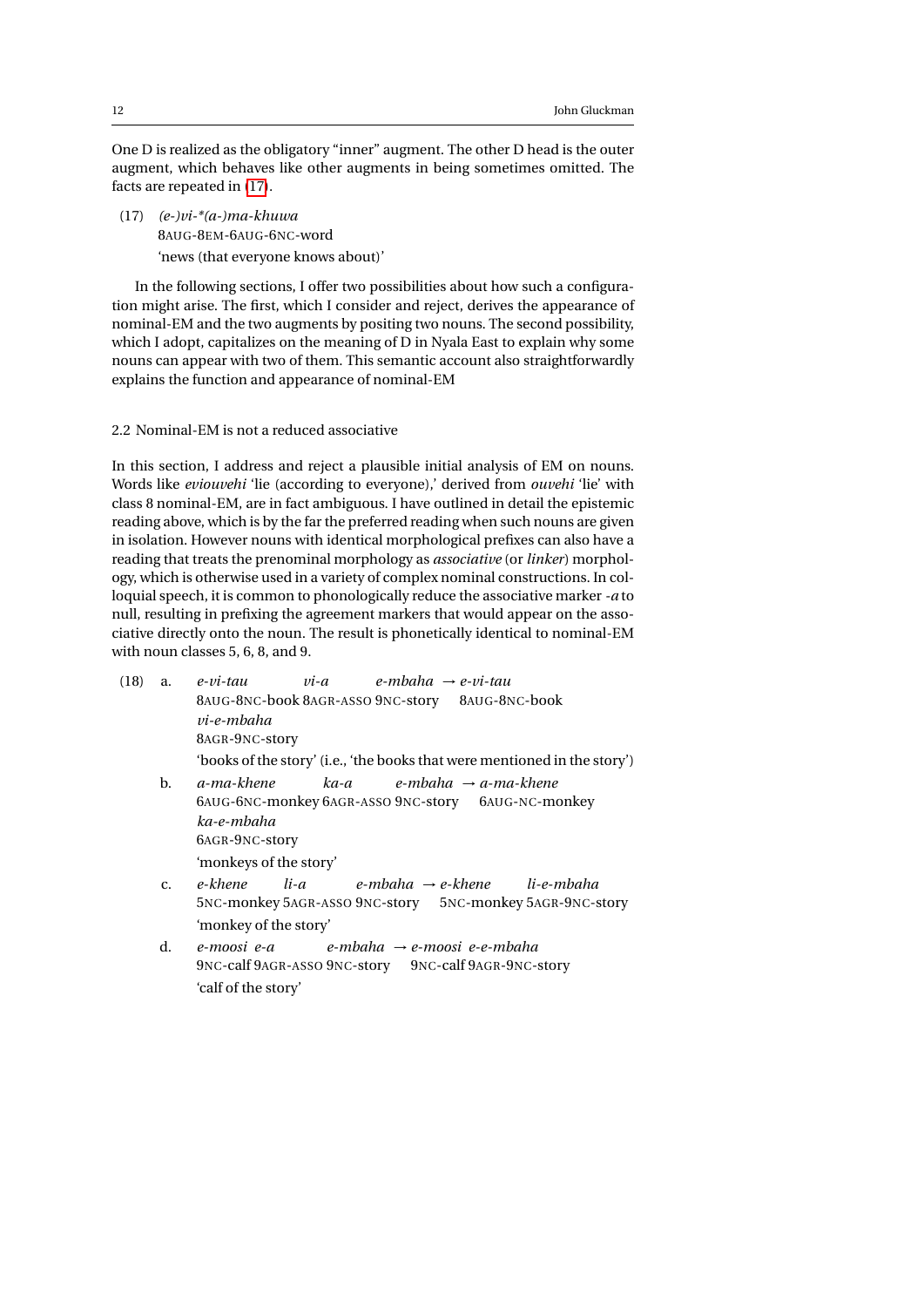What I will call *reduced associatives* are a fully productive property of Nyala East (and many Eastern Bantu languages). Moreover, such reduced associatives are possible as noun phrases without the corresponding noun. This is readily available given an appropriate antecedent for the ellipsis—however, a syntactic antecedent is not required. The antecedent can be a discourse antecedent as well.

(19) a. *e-vi-tau* 8AUG-8NC-book 8AGR-9NC-story 8SM-COP 8AGR-good and *vi-e-mbaha vi-ili vi-layi na e-vi-e-mbosi* 8AUG-8AGR-9NC-rumor and-8AGR-REL *na-vi-o* 'The books of the story were good and the ones of the rumor were, too'

I will assume that such structures are derived via NP-ellipsis as sketched in [\(20\)](#page-12-0), though the exact analysis is not crucial to the claims here. I assume that the NP is elided but the higher D remains.

```
(20) [p^p e - \frac{1}{2} \frac{1}{2} \frac{1}{2} \frac{1}{2} \frac{1}{2} \frac{1}{2} \frac{1}{2} \frac{1}{2} \frac{1}{2} \frac{1}{2} \frac{1}{2} \frac{1}{2} \frac{1}{2} \frac{1}{2} \frac{1}{2} \frac{1}{2} \frac{1}{2} \frac{1}{2} \frac{1}{2} \frac{1}{2} \frac{1}{2} \frac{1}{2} \frac{1}{2} \frac{1}{2} \frac{1}{2} \frac{1}{2} \frac{1}{2} \frac{1}{2} \frac{1}{2} \frac{1}{2}
```
Given the availability of reduced associatives, it is tempting to try to group nominal-EM together with this general strategy of associative reduction.<sup>[13](#page-12-1)</sup> Specifically, we might say that nominal-EM stems from an elided "epistemic noun" with subsequent reduction of an associative marker. This is sketched in [\(21\)](#page-12-2).

```
(21) [p^e - \{ \overline{NP} \overline{EPISTEMICNOWLED}] \} [A_{ssocP} \overline{V} \cdot \emptyset \} [p^e \overline{P} \cdot \overline{P} \cdot \overline{P} \cdot \overline{P}]
```
There are four problems with this idea. First, it predicts that classes 5, 6, 8, and 9 should trigger the epistemic readings on the unreduced associative marker. This is because reduced and unreduced associative markers are just phonological variants, and do not differ semantically. We thus predict *evia embosi* to have a reading meaning "a rumor according to everyone/a lot of information," in addition to the NP-ellipsis reading. This phrase is not ambiguous however; it can only refer to the things (of class 8) that the rumor is about; it cannot refer to a rumor known by everyone, or based on all the evidence.

The difference can be empirically observed in the minimal pair in [\(22\)](#page-12-3). *Eviouvi* and *evia ouvi* are not interchangeable.

<span id="page-12-3"></span>

| (22) | a. | e-vi-ou-vi                                                 | vi-li | e-fiva | li-a | Kenyatta |
|------|----|------------------------------------------------------------|-------|--------|------|----------|
|      |    | 8AUG-8EM-14NC-badness 8SM-COP 5NC-death 5AGR-ASSO Kenyatta |       |        |      |          |
|      |    | 'Everyone thought that the death of Kenyatta was bad.'     |       |        |      |          |
|      |    | Lit: 'Badness (for everyone) was the death of Kenyatta.'   |       |        |      |          |

<span id="page-12-1"></span><sup>13</sup> Indeed, it is proposed in [Kawasha](#page-46-8) [\(2007\)](#page-46-8) that the agreeing complementizer discussed in [subsec](#page-35-0)[tion 3.3](#page-35-0) is (historically) derived in precisely this way, i.e., as a reduction of the associative morphology outside of embedded clause. This is not possible as a synchronic analysis for the CPs in Nyala East because Nyala East's CPs are not nominal. See discussion later in [subsection 3.2,](#page-33-0) as well as [Gluckman](#page-46-5) [\(2021\)](#page-46-5) and [Pietraszko](#page-47-2) [\(2019\)](#page-47-2) for diagnosing nominal clauses in Bantu.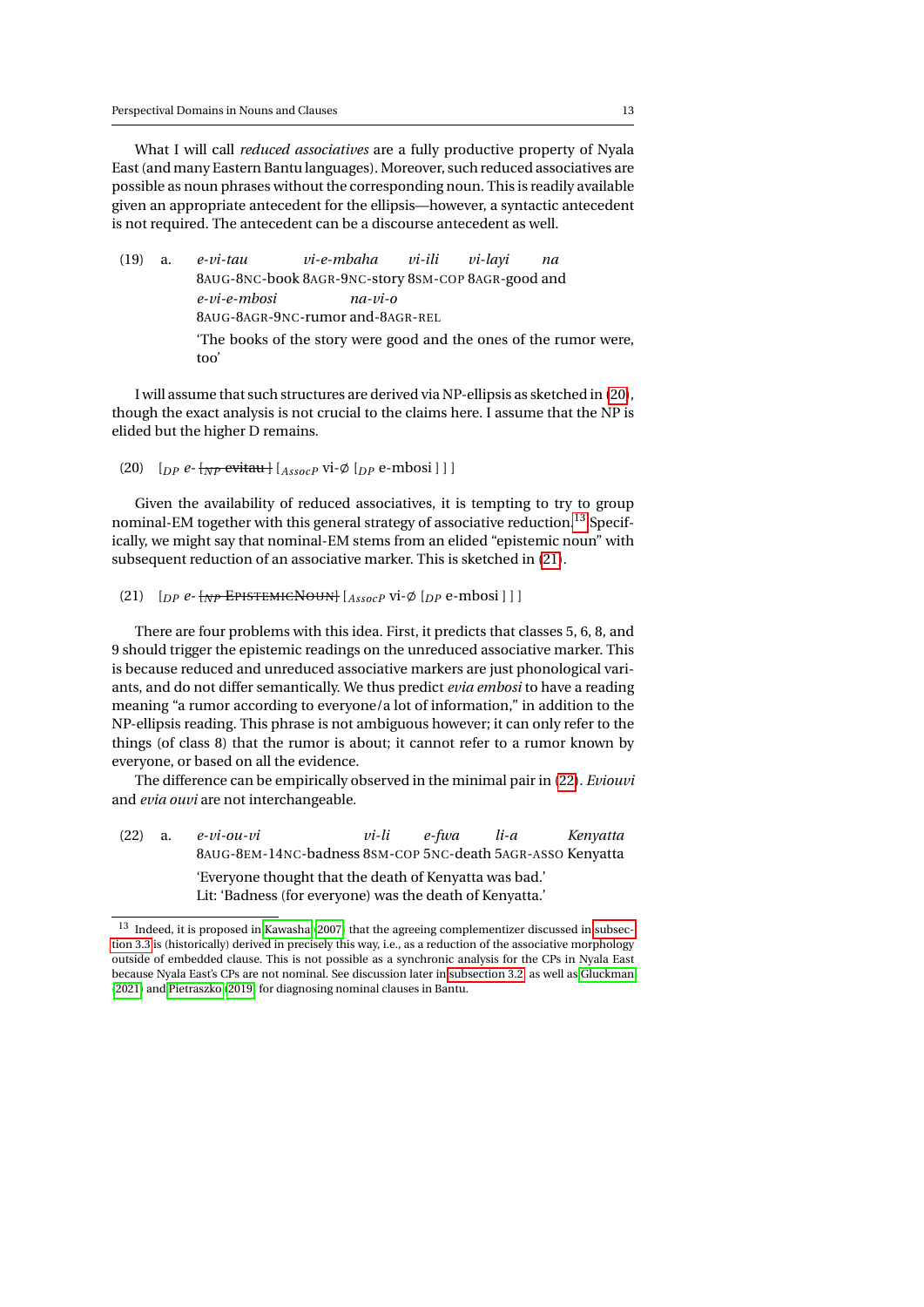<span id="page-13-0"></span>14 John Gluckman and the United States of the United States of the United States of the United States of the U

b. \* *e-vi-a* 8AUG-8AGR-ASSO 14NC-badness 8SM-COP 5NC-death 5AGR-ASSO *ou-vi vi-li efwa li-a Kenyatta* Kenyatta '\*Things of badness were the death of Kenyatta.'

The problem with [\(22b\)](#page-13-0) is straightforward: a plural is equated with a singular. The elided plural noun *evinju* 'things' cannot be equated with the singular *efwa* 'death.' Thus, if [\(22a\)](#page-12-3) were just a phonological variant of [\(22b\)](#page-13-0), we would expect the same ungrammaticality. The reduced associative strategy crucially *does* change the referential properties of the stated noun, because it always involves en elided head NP.

Second, adopting a reduced associative analysis, we also predict that modification of a noun with nominal-EM should be able to target the inner noun class. This is because, syntactically, there are two nouns in the structure, both of which are targetable for modification. However, speakers report that it is highly unnatural to modify the inner noun class in the presence of nominal-EM. (Cf data in  $(9)-(12)$  $(9)-(12)$  $(9)-(12)$ .

<span id="page-13-1"></span>

| (23) | a. |                    | Wekesa a-many-il-e e-vi-ou-vehi                                                                    | $vi-a$ | Masika |
|------|----|--------------------|----------------------------------------------------------------------------------------------------|--------|--------|
|      |    |                    | 1Wekesa 1SM-know-ASP-FV 8AUG-8EM-14NC-lie 8AGR-ASSO 1Masika                                        |        |        |
|      |    |                    | 'Wekesa knows Masika's lies (that everyone knows the truth about).'                                |        |        |
|      |    |                    | b. $*/$ ?? Wekesa a-many-il-e e-vi-ou-vehi<br>1Wekesa 1SM-know-ASP-FV 8AUG-8EM-14NC-lie 14AGR-ASSO | $w-a$  |        |
|      |    | Masika<br>1 Masika |                                                                                                    |        |        |
|      |    |                    | [Intended: 'Wekesa knows Masika's lies.']<br>Lit: 'Wekesa knows the things of Masika's lies.'      |        |        |

The degradation of [\(23b\)](#page-13-1) reflects the fact that the sequence *eviouvehi wa Masika* is not an illicit string. Rather, it forces a particular parse of the string, involving nominal ellipsis of a silent noun (*evinju*, 'things'). With propositional nouns like *ouvehi*, 'lie,' the presence of nominal-EM is strongly oriented towards a "perspectival" reading, particularly when stated out of the blue. A reduced associative reading is sometimes possible as well, but it must be contextually supported, i.e., there must be a class 8 antecedent for the elided *evinju* 'things' in [\(23b\)](#page-13-1).

A similar point can be made with adjectival modification. In the sentence in [\(24\)](#page-13-2), the modifying adjective may take either class 8 *vi-* or class 6 *ma-* concordial agreement.

<span id="page-13-2"></span>(24) *Wekesa ka-ul-iy-e* 1Wekesa 1SM-hear-ASP-FV 8AUG-8EM-6AUG-6NC-word 8AGR-good *e-vi-a-ma-khuwa vi-layi / ma-layi* 6AGR-good 'Wekesa heard the good news.'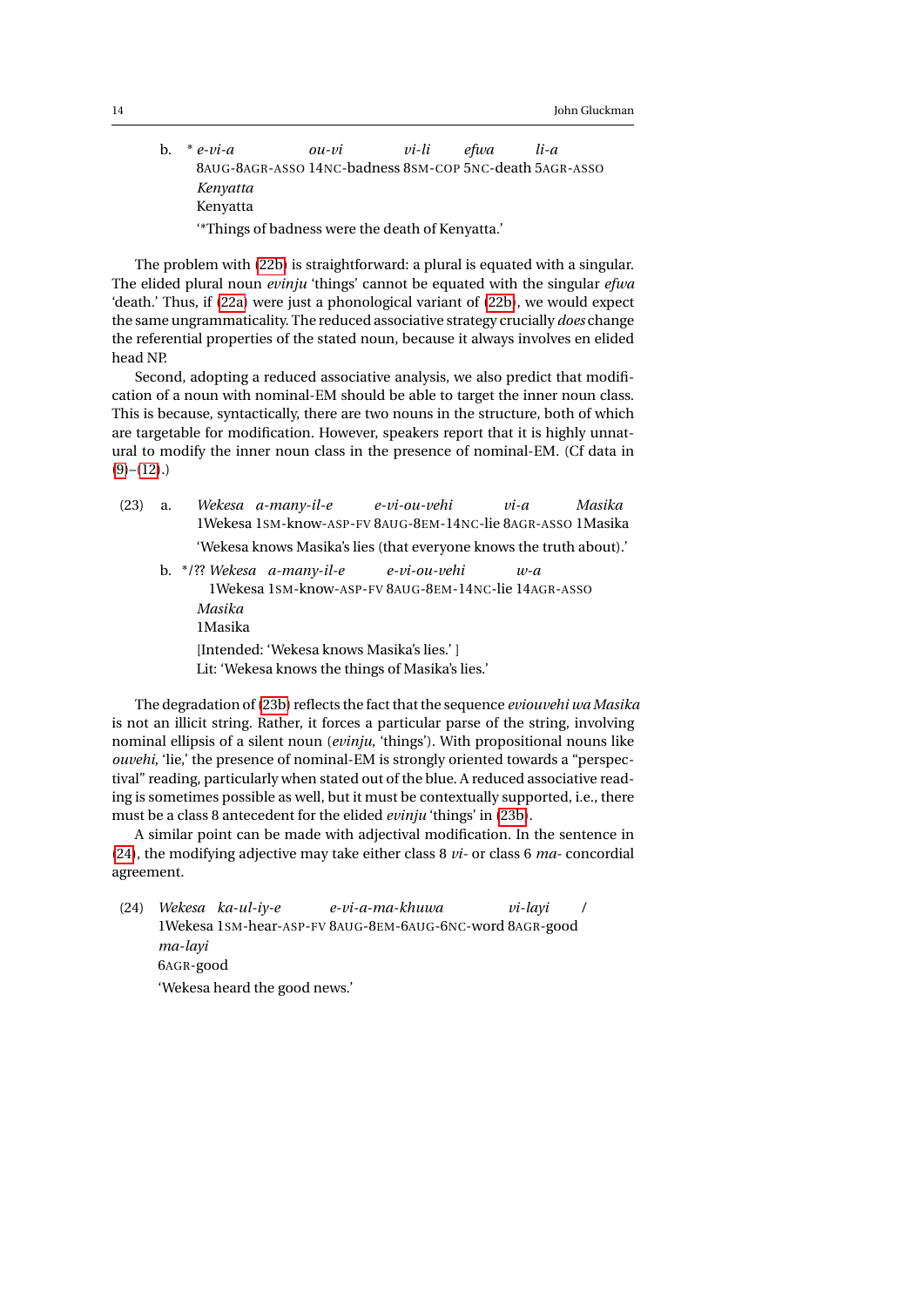Again, the different agreements reflect a structural ambiguity. There is one reading in which *eviamakhuwa* is a shortened form of *evinju via amakhuwa*, 'things of news.' On this reading, class 6 agreement on the adjective *-layi* is possible, meaning 'things of good news.' On another reading, *eviamakhuwa* is not elliptical, rather it means, 'news that is commonly known.' On this reading, only class 8 agreement is possible on the adjective, meaning 'good news that is commonly known.'

It is notable that certain nouns are more flexible in permitting this ambiguity. A noun like *ouvehi* seems highly resistant to a reduced associative construction. Indeed, even overtly expressing the head of a reduced associative is marked to the point of ungrammaticality *??evinju viouvehi*, 'things of lies.' The point further underscores that reduced associatives and nominal-EM cannot be the same phenomenon.

The third issue with the reduced associative analysis of nominal-EM is that the reduced associative strategy is not restricted to particular noun classes. It is possible to talk about "the one [class 7] of the story," or "the one [class 14] of the story.' Indeed, all noun class agreements are possible in this reduced associative use given an appropriate context.

<span id="page-14-0"></span>(25) a. *e-si-embaha* 7AUG-7AGR-9story

'the one [book] of the story'

b. *o-chu-embaha* 13AUG-13AGR-9story 'the one [small thing] of the story'

Examples like [\(25a\)](#page-14-0) are particularly important because they cannot even mean "the story according to the book." Since the reduced associative strategy is fully productive, it is not clear why this reading would be ruled out if the epistemic marking were derived in the same way.

Finally, we find evidence from typological variation. Consider Logoori, as reported in [Gluckman and Bowler](#page-46-4) [\(2016b\)](#page-46-4) and [Gluckman](#page-46-5) [\(2021\)](#page-46-5). Logoori has two epistemic markers, but their distribution is more restricted than in Nyala East. Epistemic marking in Logoori only appears on verbs (what I call *verbal-EM*, discussed in [subsection 3.1](#page-27-1) below); the two markers cannot appear on nouns to contribute an epistemic reading.[14](#page-14-1)

- (26) Logoori has verbal-EM
	- a. *ga-lol-ek-a* 6EM-see-AC-FV that Sira 1SM-fall-FV *ndii Sira a-gw-i* 'It looks (based on a lot of evidence) like Sira fell.'
	- b. *e-lol-ek-a* 9EM-see-AC-FV that Sira 1SM-fall-FV *ndii Sira a-gw-i*

<span id="page-14-1"></span><sup>14</sup> In Logoori, verbal-EM also reflects a scale, where *ga-* reflects something like universal quantification and *e-* existential quantification. See discussion on the various readings associated with EM in Logoori in [Gluckman and Bowler 2016b.](#page-46-4)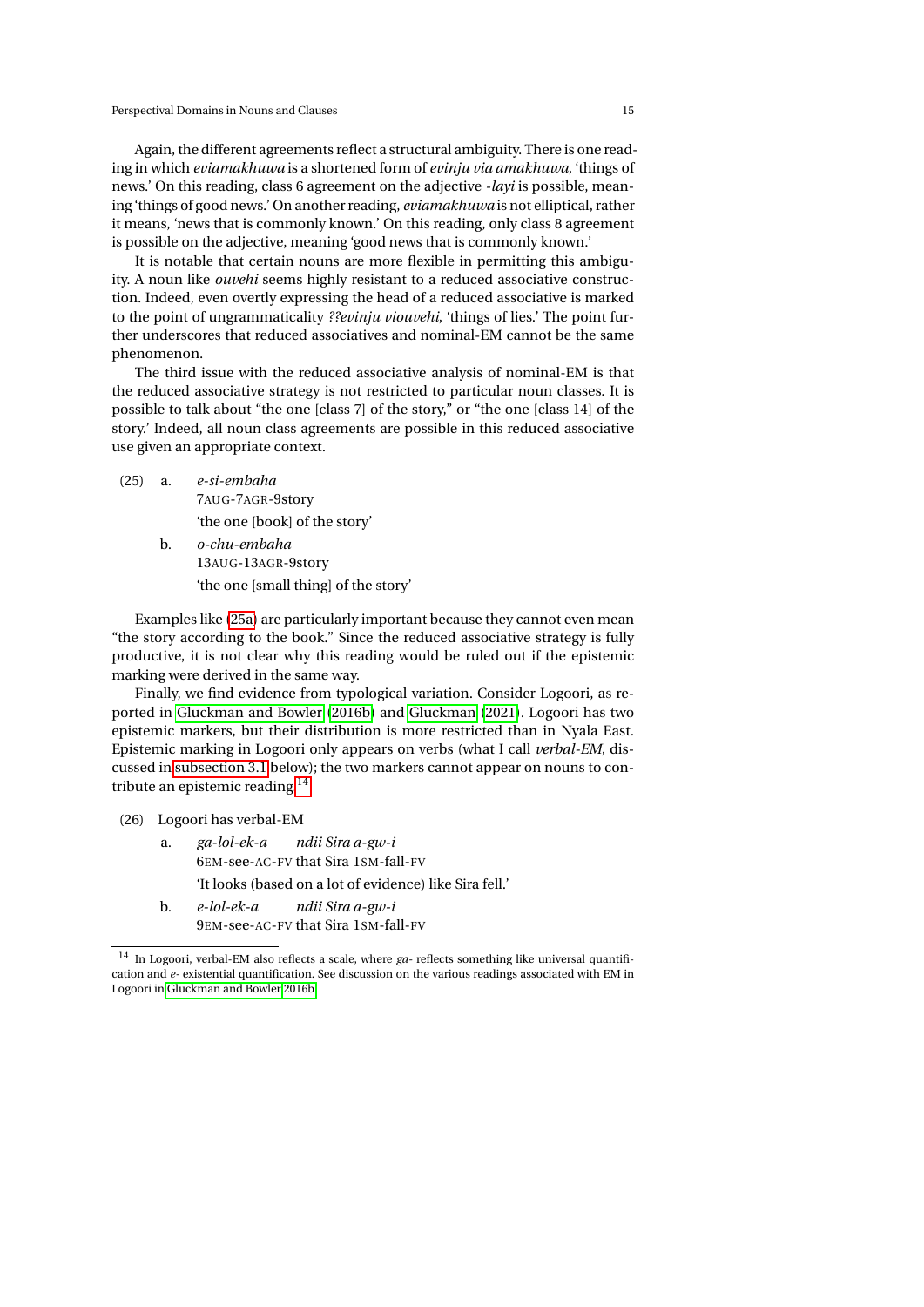'It looks (based on a little evidence) like Sira fell.' (adapted from [Gluckman and Bowler 2016b,](#page-46-4) 1064)

- (27) Logoori does not have nominal-EM
	- a. *a-ma-ng'ana* 6AUG-6NC-word 'news'
	- b. \* *(a-)ga-a-ma-ng'ana* 6AUG-6EM-6AUG-6NC-word
		- [Intended: 'news (according to everyone)']
	- c. \* *e-a-ma-ng'ana* 9EM-6AUG-6NC-word [Intended: 'news (according to someone)']

In colloquial speech, Logoori also has a reduced associative.

(28) a. *ki-tabu* 7NC-book 7AGR-ASSO 14AUG-14NC-story 7NC-book *chi-a u-vu-kumu* → *ki-tabu chi-u-vu-kumu* 7AGR-14AUG-14NC-rumor 'the book of the rumor'

Logoori demonstrates that the presence of nominal-EM does not correlate with the availability of reduced associatives. Instead, I propose in [section 4,](#page-41-0) that the availability of nominal-EM correlates with the presence of an *agreeing complementizer*—a complementizer that reflects the  $\phi$ -features of the subject of the embedding predicate. Logoori lacks such a complementizer, but Nyala East has one.

One point of clarification is necessary. I am not claiming that Logoori (or any other language) lacks a mechanism for perspectivization in the nominal domain. It is, of course, an empirical question whether such readings are available in Logoori. The claim is that Logoori lacks a *morphological reflex* of any such perspectival information. The same can be tentatively said of English as well: perspectival nouns can be evaluated relative to difference sources, but they do not morphologically reflect that difference.

## <span id="page-15-0"></span>2.3 Analysis: A perspectival operator in DP

I argue for a different approach here. In brief, nominal-EM is the result of an "agreeing determiner," which reflects the  $\phi$ -features of a perspectival operator in the nominal domain, sandwiched between two D-heads. D in this analysis functions as a "belief-of-existence" determiner [\(Gambarage, 2019\)](#page-45-4). The lower D is needed to shift perspective to the entity picked out by the operator; the higher D is needed to provide speaker-oriented meaning. I focus in this section on the morpho-syntactic aspects of this analysis, addressing the meaning in the next section.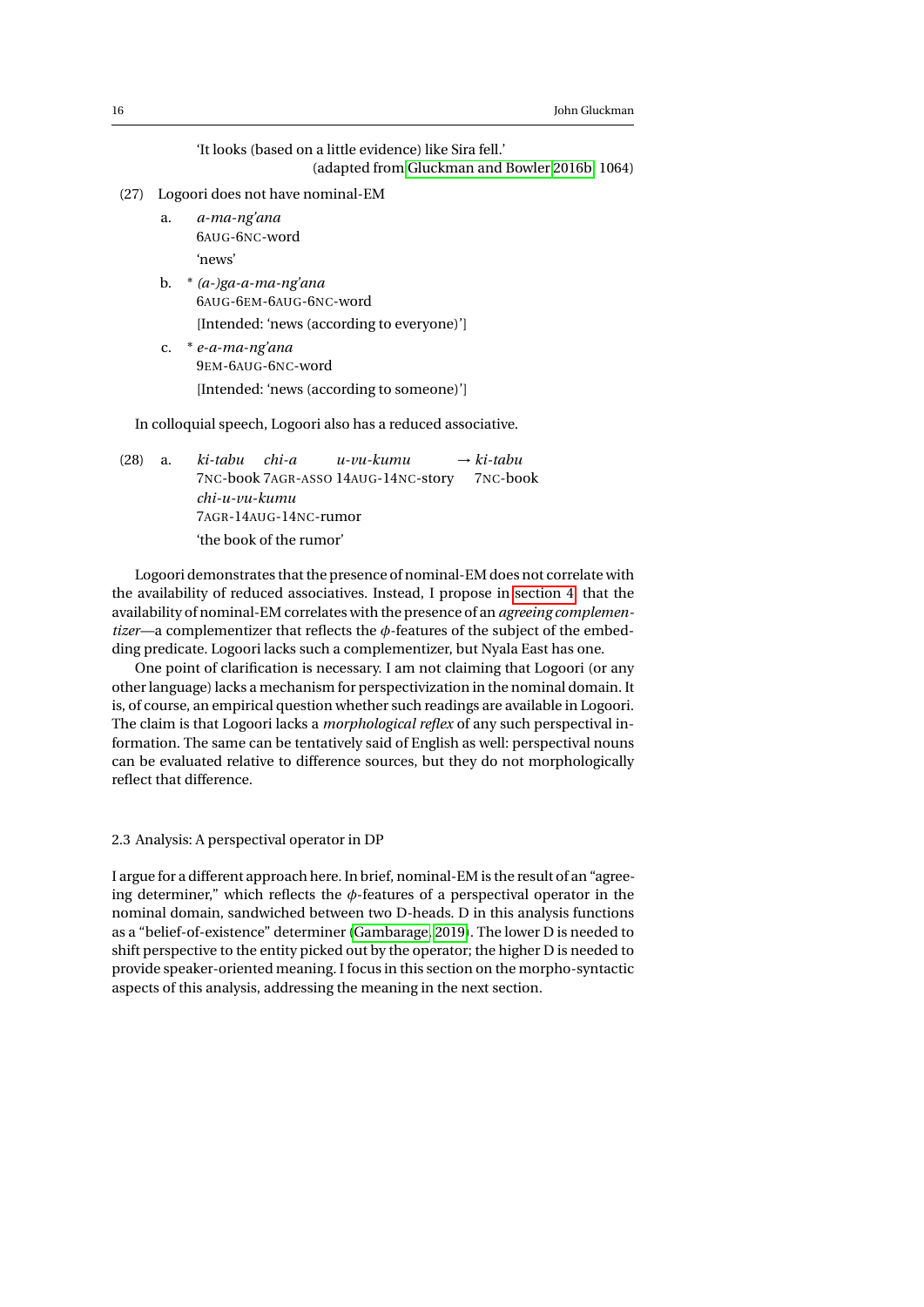<span id="page-16-1"></span>(29) Nominal-EM  $\rightarrow$  D agrees with Op in spec-DP



Formally, assuming the operation Agree [\(Chomsky, 2000,](#page-45-9) [2001\)](#page-45-10), in which a functional head with unvalued features must value its features before spell-out,  $D_{u\phi:X}$ , bearing unvalued  $\phi$  features, targets an operator in its specifier imbued with valued  $\phi$  features.  $D_{u\phi:X}$  copies Op's features and realizes them as a prefix. Nominal-EM is therefore simply the realization of agreement with a functional project, parallel to, say, T realizing the  $\phi$ -features of a subject. The tree leaves unspecified how *a-*, the realization of D itself, gets its surface form. There are two ways to understand the realization of the head D proper. We may posit that D comes with an additional *φ*-probe which is valued based on an Agree relation with the lower  $\phi(P)$ .<sup>[15](#page-16-0)</sup> Alternatively, a reviewer suggests a simpler solution: the augment in Nyala East is underlyingly an underspecified [-high] vowel which undergoes backness vowel harmony with the preceding vowel. (An additional stipulation would need to be made for classes 5, 9, 10, and 14, which lack overt augments.) In either case, the mechanism that realizes nominal-EM is the same: nominal-EM is the exponence of D successfully agreeing with a perspectival operator. Note that it is necessary on either approach to assume that the probe (or probes) are relativized to target particular features. As I detail in the next section, we would say that the probe *uφ* in [\(29\)](#page-16-1) is relativized to target (features on) logophoric operators. It may expand its search domain to include a specifier when no logophoric operator is found in its c-command domain [\(Béjar and Rezac, 2009\)](#page-44-2).[16](#page-16-2)

<span id="page-16-0"></span> $^{15}\,$  As noted by a reviewer, we would additionally have to stipulate an allomorphic alternation. Agreement with a perspectival operator is realized by a particular set of prefixes, which are distinct from the exponence of D itself. The different exponences of D must be treated as cases of contextual allomorphy depending on the source of the *φ*-features copied onto D, which I formalize as a subscript on the copied set of  $\phi$ -features. A nested structure like [ $F_{Op}$  [ $F_{\phi}$  D]] could reasonably account for this, where F<sub>Op</sub> and F<sub>φ</sub> stand for the feature sets from Op and  $\bar{\phi}$ (P) respectively.

<span id="page-16-2"></span> $16$  I remain agnostic as to the precise nature of the perspectival operator. It may be understood as a kind of context-shifter (a "monster" in the terms of [Schlenker 2003\)](#page-47-6), or it may be understood as shorthand for a more complex syntax where operators are abstractions over individuals which must be further saturated. There may then be a pronominal argument which instantiates the perspectival center and binds this argument introduced by the operator (as in e.g. [Sundaresan 2018\)](#page-48-2).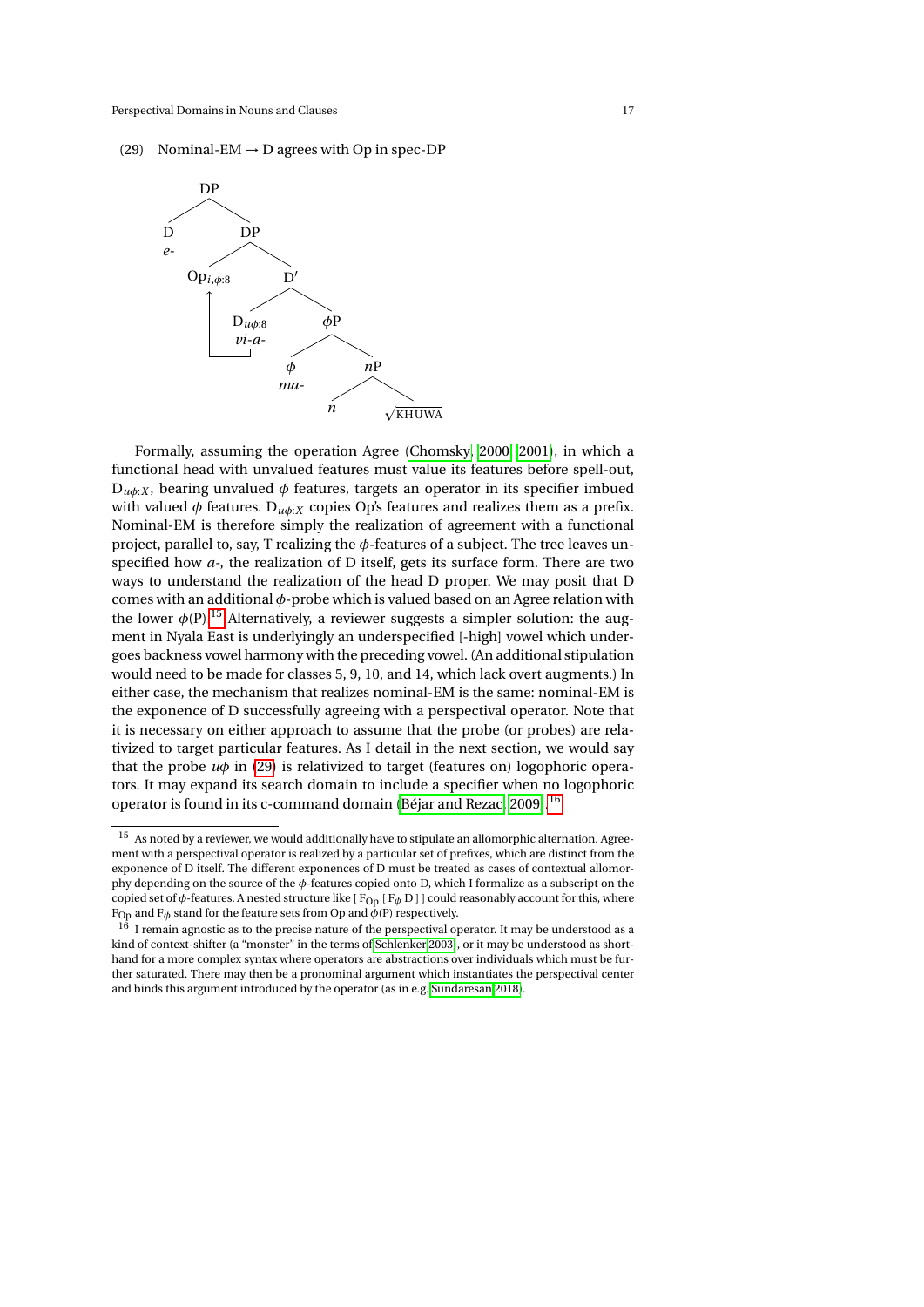I assume that the difference between the two D's in [\(29\)](#page-16-1) is purely syntactic: the lower D selects for a perspectival operator and bears a *φ*-probe that targets this operator. Op is merged in spec-DP to satisfy the selectional requirements of D (though see later discussion about alternative structural assumptions). The higher D lacks this selectional distinction as well as the additional *φ*-probe. As I make clear in the next section, the two D's are *semantically* equivalent: both relativize the perspective to an individual or set of individuals.

The proposal is intentionally modeled after [Diercks'](#page-45-3)s [\(2013\)](#page-45-3) analysis of the *agreeing complementizer* in the closely related Lubukusu. I discuss this analysis and Nyala East's complementizers in [subsection 3.3.](#page-35-0)

The four nominal-EM in Nyala East stems from the fact that Nyala East has four perspectival operators, each indexed to contextually salient groups of individuals/evidence (represented with *i, j, k, l*), associated with distinct class features (represented with  $\phi$ :X).<sup>[17](#page-17-0)</sup>

- <span id="page-17-3"></span>(30) Where X ranges over the contextually salient people or evidence:
	- a. Op*i*,*φ*:8 : all of X
	- b. Op<sub>*i*, $\phi$ :6</sub> : some of X
	- c. Op*k*,*φ*:5 : a specific member of X
	- d. Op*l*,*φ*:9 : a non-specific member of X.

I assume that, as a consequence of agreeing with the perspectival operator, Op's  $\phi$ -features project in DP, "overriding" the features of  $\phi$ P.<sup>[18](#page-17-1)</sup> Therefore, nouns with EM are morpho-syntactically in the noun class of the nominal-EM. This is what was shown in [\(9\)](#page-8-2)–[\(12\)](#page-8-1) above: agreement and concordial dependencies all resolve in favor of the nominal-EM, not the inherent noun class. I assume that adjectival concord, etc, is derived via Agree targeting the highest visible features in the DP [\(Steriopolo and Wiltschko 2010;](#page-48-8) [Kramer 2015;](#page-46-9) though cf [Norris 2014](#page-47-7) for an alternative, compatible model).

Crucially, however, the addition of Op does not change the reference of the noun. Op's function is to fix the perspectival source of the noun (in a way to be made more precise below), but it does not affect how the extended DP projection refers. Thus, EM does not have an effect on the asserted meaning of the noun and its associated  $\phi$ -features. Again, this is what was shown earlier in [\(13\)](#page-9-1)–[\(15\)](#page-9-3).<sup>[19](#page-17-2)</sup>

<span id="page-17-0"></span><sup>17</sup> I note in passing that this claim is distinct from that of [Déchaine et al.](#page-45-11) [\(2014\)](#page-45-11), who argue that *n* heads in Shona can have an "expressive" or "evaluative" function. Their concern is primarily with speaker-oriented augmentative, diminutive, and derogatory functions of noun classes.

<span id="page-17-1"></span><sup>18</sup> This differentiates Op from, say, possessors in DP (in Indo-European languages), whose features do not project. Here, the crucial factor is the "extra" Agree relationship in Nyala East, which copies Op's features to D, allowing them to project. As I discuss later, non-agreeing augments are also perspectival in that they are speaker-oriented. But we do not see that all such DPs trigger first-singular agreement, a consequence of the lack of an Agree relation in that case. I also note that we find a similar behavior with CP: a perspectival operator can "give" the CP its features. See related discussion in [section 4](#page-41-0) and [footnote 52.](#page-41-1)

<span id="page-17-2"></span><sup>19</sup> This is, thus, different from cases in which nouns can be transposed into other classes by, e.g., adding class 1 prefixes to derive a proper name. In such case, I assume that an additional *φ*P is needed.

<sup>(</sup>i)  $[proj_{i,\phi:A} [Op [D_{\mu\phi:X} [...]]] ]$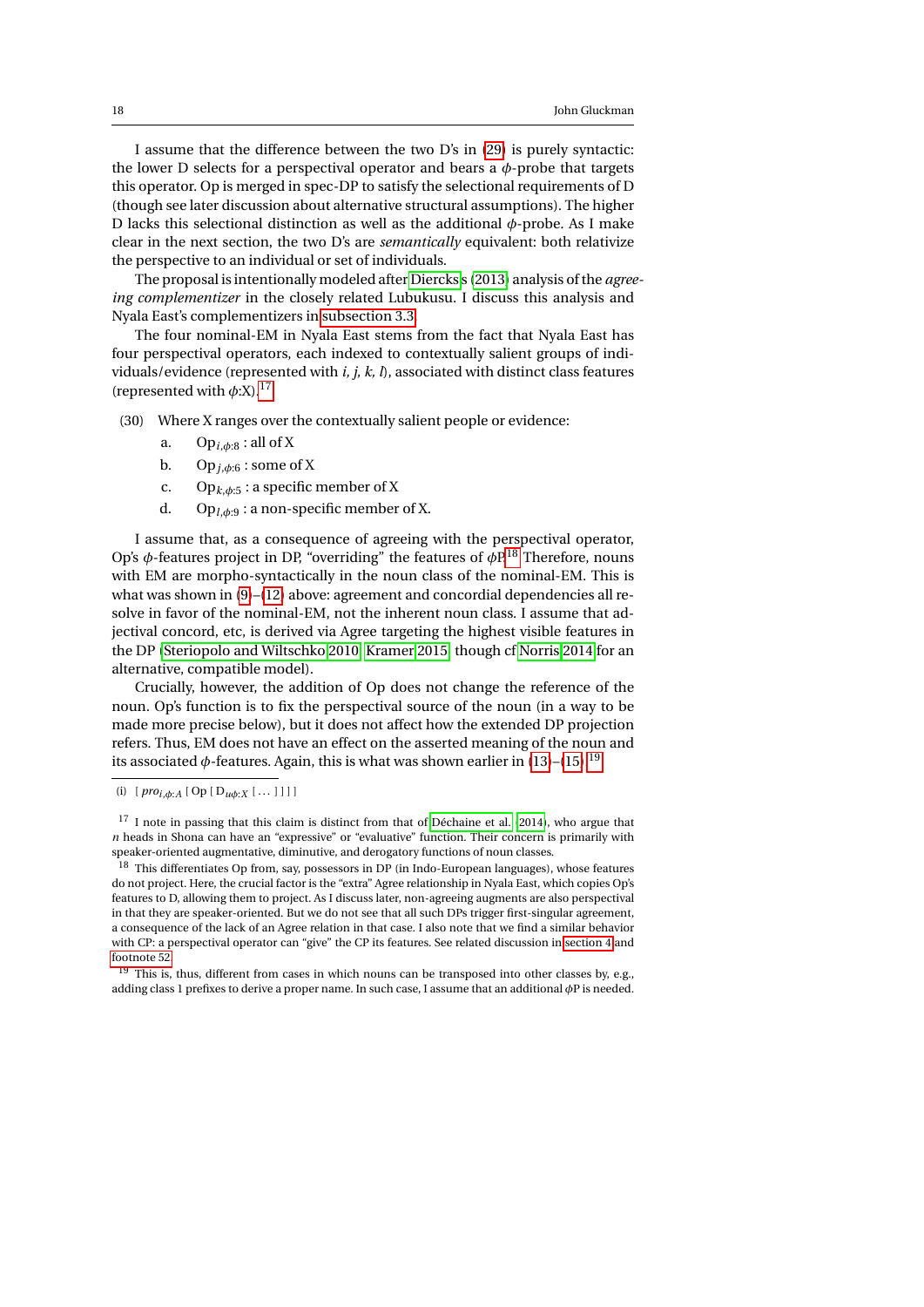The analysis treats the apparent "quantificational" effects as a direct result of how Op is indexed. Importantly, nominal-EM is not associated with (or derived from) quantifiers in the syntax, and so does not interact with other elements sensitive to quantification and scope. For instance, nominal-EM cannot bind variables in an associated clause.

(31) *e-vi-a-ma-koso* 8AUG-8EM-6AUG-6NC-mistake 1sister 1AGR-POSS 15AUG-15NC-go *wandaye o-we o-khu-cha Nairobi* Nairobi' 'the mistake (according to everyone) for their sister to go Nairobi'

[Must be one sister; cannot be everyone's sister going to Nairobi]

Furthermore, nominal-EM does not interact with other quantifiers. For instance, class 5, indicating a specific individual, cannot co-vary with a higher quantified expression.

(32) *oli* every person 1SM-hear-ASP-FV 5AUG-5EM-14NC-lie *monju ka-ul-il-a e-li-ou-vehi* 'Everybody heard the lie (that I know the truth about).' [Cannot mean: 'Everyone*<sup>i</sup>* heard the lie (that they*<sup>i</sup>* know the truth about).']

This follows from the analysis because Op's reference is established through discourse; there is no quantifier represented in the syntax/LF that could interact with other elements sensitive to quantifiers.

In sum, positing a perspectival operator in the nominal domain straightforwardly captures the morphological and syntactic properties of nouns marked with EM without any of the issues discussed in the previous section. I turn in the next section to the semantic function of the augment/D in Nyala East in order to motivate the projection of two DPs in Nyala East. I also wish to provide a more detailed discussion of the function of the perspectival operator. In particular, in what way does it "perspectivize" an NP, and why is it restricted to the natural class of judgedependent nouns? The answer to these questions is that, in addition to providing an anchor for "a belief of existence" choice function provided by the agreeing determiner, the perspectival operator also acts as the perspectival center for the judge of the associated NP.

<span id="page-18-0"></span>2.4 The function of the augment in Nyala East

The function of the augment across Bantu languages has variously been described as contributing definiteness distinctions, specificity distinctions, novelty/familiarity distinctions, deixis, case, and NPI-related meaning. See [Halpert](#page-46-7) [\(2017\)](#page-46-7) for a recent overview of facts and approaches; I will not attempt to address all the possible analyses here.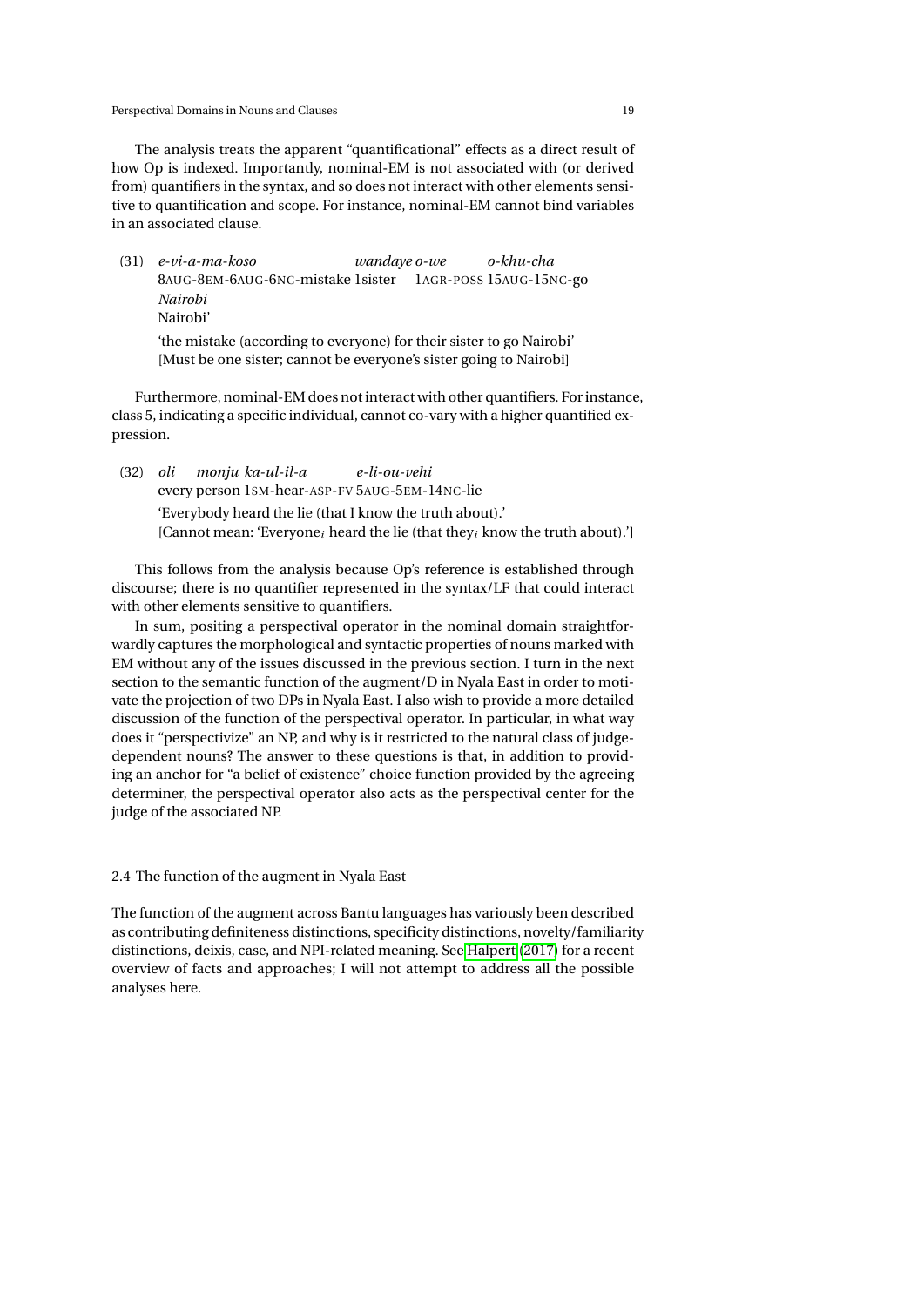Recently [Gambarage](#page-45-4) [\(2019\)](#page-45-5) and [Gambarage and Matthewson](#page-45-5) ([20](#page-19-0)19),<sup>20</sup> have proposed that in a number of Bantu languages, the augment's purpose is to introduce a *belief of existence* according to the speaker. As discussed by G&M, the presence of the augment in Nata, shown in [\(33\)](#page-19-1), correlates with whether the speaker believes in the existence of 'a man.'

<span id="page-19-2"></span><span id="page-19-1"></span>(33) Nata

- a. *n-á-á-rot*f-e FOC-PST-see-FV AUG=1NC-man *o=mo-sú*B*e* 'S/he saw a/the man.'
- <span id="page-19-3"></span>b. *ta-a-rot*f-e NEG-PAST-see-FV 1NC-man *mo-sú*B*e* 'S/he didn't see a/any man.' [\(Gambarage, 2019,](#page-45-4) 2-3)

When the augment  $o=$  in [\(33a\)](#page-19-2) is present, the speaker is asserting belief in the existence of a (definite or indefinite) man. When the augment is absent, the speaker signals that they do not believe that an individual which bears the property described by the NP exists; there is no man. In [\(33b\)](#page-19-3), what G&M call *covert D* (a silent augment) has a requirement that it must appear in the scope of a non-factual operator, thus restricting its distribution. G&M support this analysis by showing systematically that augmentless nouns are allowed under negation, in conditionals, in questions, and in modal assertions. And moreover, that augmented nouns only appear—and in fact are required—in contexts in which the speaker is committed to a belief in the existence of the associated noun.

This idea is consistent with the distribution of the augment in Nyala East. Argumental nouns in positive declaratives of extensional verbs must appear with an augment [\(34\)](#page-19-4). Augmentless nouns are only possible in the context of a non-factual operator: under negation, modals, questions, etc. (I put aside in this discussion vowel-initial noun classes, which I assume to have a phonologically null augment in all cases.)

- <span id="page-19-4"></span>(34) Augmented nouns required in positive declaratives
	- a. *Wekesa ka-kul-a* 1Wekesa 1SM-buy-FV 7AUG-7NC-book *\*(e-)si-tau* 'Wekesa bought a/the book.'
	- b. *\*(e-)si-tau* 7AUG-7NC-book 7SM-fall-FV *si-kwiy-e* 'A/the book fell.'
- (35) Augmentless nouns permitted under intensional predicates<sup>[21](#page-19-5)</sup>

<span id="page-19-0"></span> $^{\rm 20}$  The details of their proposal are worked out i[n Gambarage](#page-45-4) [\(2019\)](#page-45-4). In [Gambarage and Matthewson'](#page-45-5)s [\(2019\)](#page-45-5) talk, the analysis is examined in comparison to Salish determiner systems. In the following, I will use "G&M" to refer to these collective works, but the reader should be aware that [Gambarage and](#page-45-5) [Matthewson \(2019\)](#page-45-5) adopts what [Gambarage](#page-45-4) [\(2019\)](#page-45-4) reports in detail. I thank both Joash Gambarage and Lisa Matthewson for extremely helpful and generous discussion of their proposal. I note below where their personal communication supercedes the proposals in the cited sources.

<span id="page-19-5"></span> $21$  Note that augmentless nouns are actually not possible under intensional verbs in Nata, as reported in [Gambarage](#page-45-4) [\(2019,](#page-45-4) 213f, 228). I have no comment on this distinction here.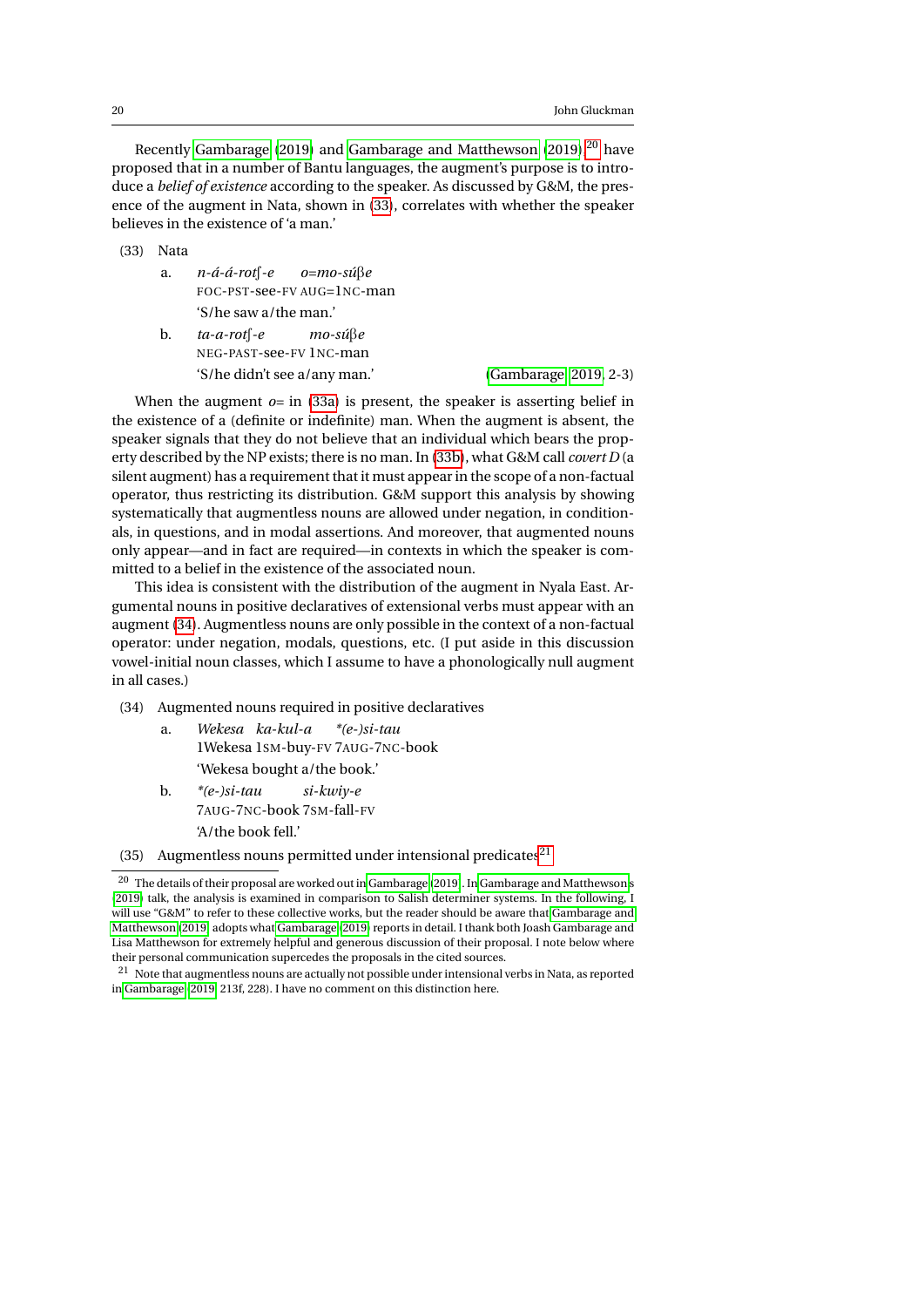*n-eny-a* 1SM-want-FV 7AUG-book *si-tau*

'I want a book.'

(36) Augmentless nouns under negation

*Wekesa si ka-kul-a* 1Wekesa NEG 1SM-buy-FV 7NC-book *si-tau*

'Wekesa didn't buy any book.'

(37) Augmentless nouns permitted under modals

*aundi Wekesa ka-kul-a* maybe 1Wekesa 1SM-buy-FV 7NC-book *si-tau*

'Maybe Wekesa bought a book.'

(38) Augmentless nouns permitted in questions

*u-kul-a* 2SG-buy-FV 7NC-book *si-tau*

'Did you buy a book?'

Nouns without an augment are thus permitted only in cases in which the speaker does not commit to the existence of an actual referent for the noun.

Augments are not barred under the scope of a non-actual operator, however. When present, the augment indicates that the speaker has an existing referent in mind.

(39) Augmented nouns permitted under intensional predicates

*n-eny-a* 1SM-want-FV 7AUG-7AUG-book *e-si-tau*

'I want a/the book.'

(40) Augmented nouns under negation

*si na-somire e-si-tau* NEG 1SM-read-FV 7AUG-7NC-book

'I didn't read the book [Response to, 'Did you read *Fast Food Nation*?']

(41) Augmented nouns permitted under modals

*aundi Wekesa ka-kul-a* maybe 1Wekesa 1SM-buy-FV 7AUG-7NC-book *e-si-tau*

'Maybe Wekesa bought a/the book.'

(42) Augmented nouns permitted in questions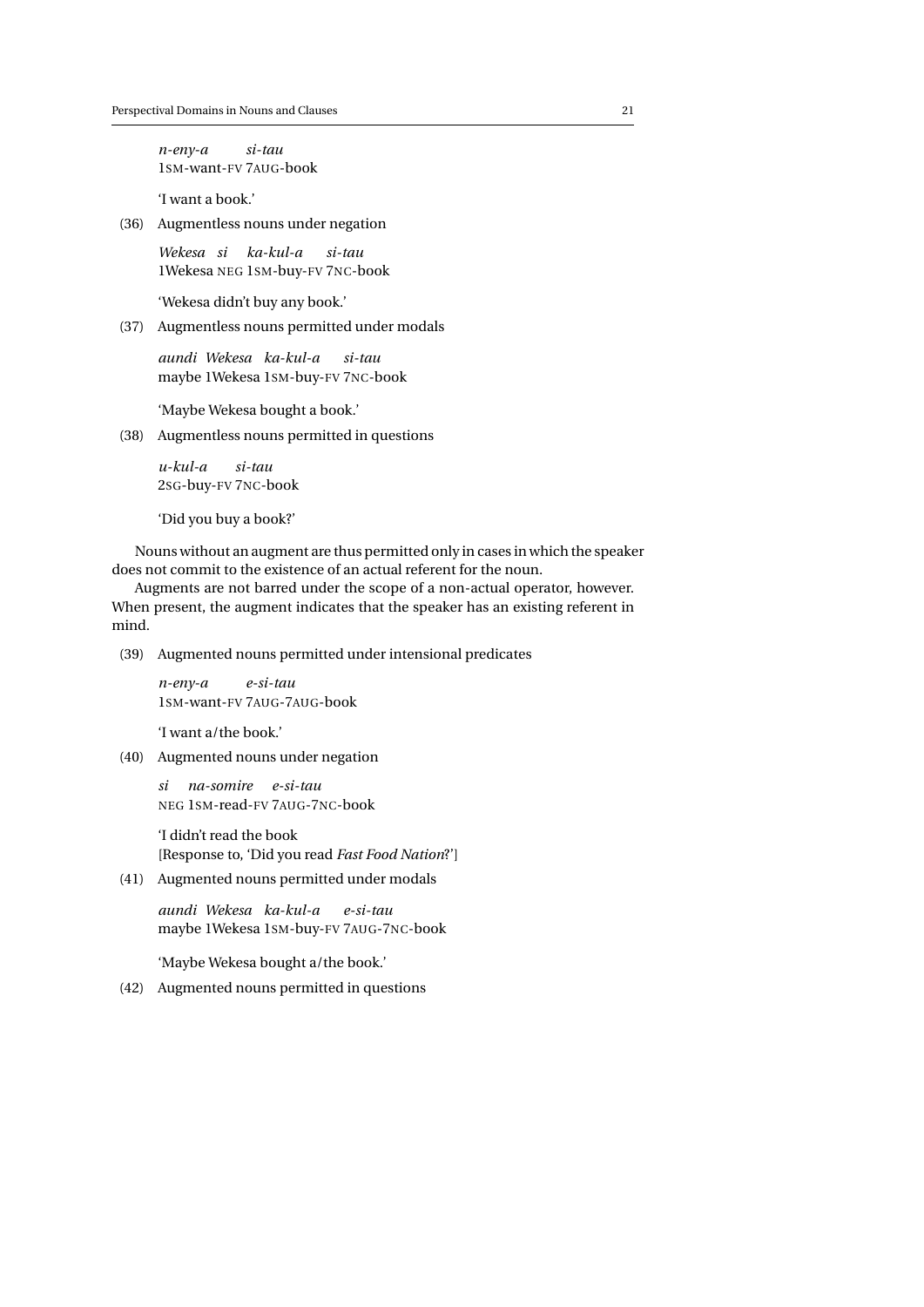*u-kul-a* 2SG-buy-FV 7AUG-7NC-book *e-si-tau*

'Did you buy a/the book?'

Note that the augment does not indicate definiteness or specificity. The following sentences illustrate that augments are possible when the speaker does not have a definite/specific referent in mind.<sup>[22](#page-21-0)</sup>

(43) Augments appear on indefinite nouns:

*khali* 15.long.time 15.long.time 15NC-COP with *khaali khu-ali neende o-mu-ami* 1AUG-1NC-king

'Long ago there was a king.'

(44) Augments appear on non-specific nouns:

*n-gamir-e* 1OM-pass-FV 7AUG-7NC-book *e-si-tau*

'Pass me a book.' [Context: there are many books on the table and you want any of them.']

In G&M's terms, the augment is *speaker-oriented,* and thus has the effect of "perspectivizing" (in my terms) a noun: "according to the speaker, X exists." And when a noun lacks an augment (and is not a predicate), covert D signals a *lack* of belief on the speaker's part. Technically [\(45\)](#page-21-1) is ungrammatical according to G&M because covert D requires the presence of a non-factual operator; the felicity con-ditions on covert D's use are not met.<sup>[23](#page-21-2)</sup>

<span id="page-21-1"></span>(45) \* *Wekesa ka-kul-a* 1Wekesa 1SM-buy-FV 7NC-book *si-tau* [Intended: 'Wekesa bought a book.']

G&M formalize the speaker-oriented augment using a choice function. Canonically, choice functions (as they are applied to nominal reference) have been invoked to cover a variety of facts concerning (in)definiteness (cf, [Reinhart 1997\)](#page-47-8). For G&M, the augment provides a choice function for the speaker; it selects a nonempty subset out of the associated NP. (It is of type 〈*e t*,*e*〉.)

<span id="page-21-0"></span><sup>&</sup>lt;sup>22</sup> Augments are also possible in dream-reports, counter-factuals, conditionals, and future tense. I omit these examples for space. [Gambarage](#page-45-4) [\(2019,](#page-45-4) 229f) suggests that it is possible to use a belief-ofexistence determiner as long as the speaker can plausibly imagine a possible world with a referent. This may explain (in part) the difference between belief-of-existence and assertion-of-existence determiner systems (as proposed for Salish languages [Matthewson](#page-47-9) [\(1998\)](#page-47-9)); the latter require that the referent exist in the actual world.

<span id="page-21-2"></span><sup>&</sup>lt;sup>23</sup> Thanks to Joash Gambarage and Lisa Matthewson for clarifying this point. The technical explanation is a more accurate explanation than what is reported in [Gambarage](#page-45-4) [\(2019\)](#page-45-4) and [Gambarage and](#page-45-5) [Matthewson](#page-45-5) [\(2019\)](#page-45-5).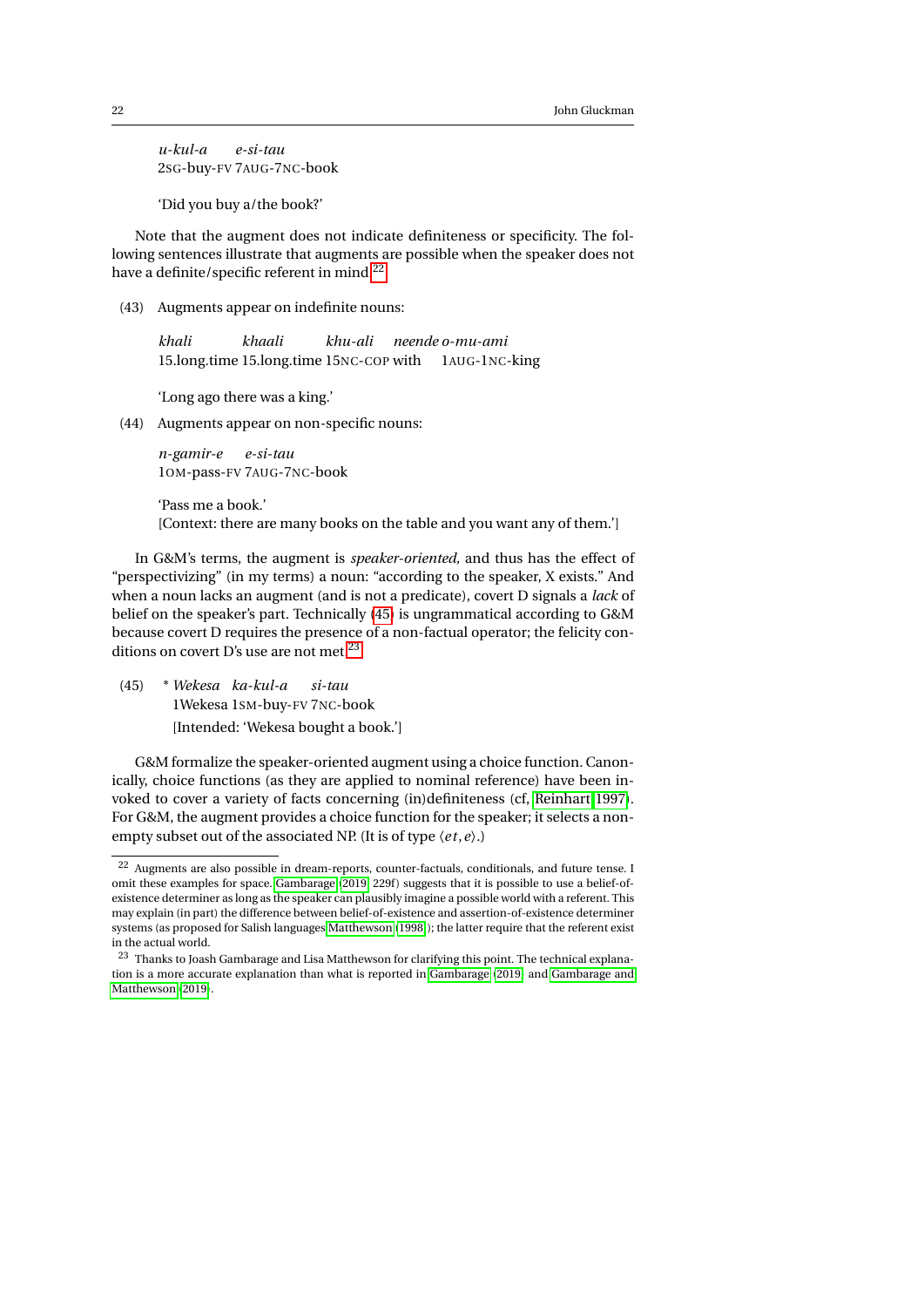- <span id="page-22-1"></span><span id="page-22-0"></span>(46) a. *Wekesa ka-ul-iy-e* 1Wekesa 1SM-hear-ASP-FV 6AUG-6NC-news *a-ma-khuwa* 'Wekesa heard the news.'
	- b. [\(46a\)](#page-22-0) = 1 iff ∃*f* [ *f* is a choice function for the speaker & Wekesa heard *f* (news) ]

In prose, the choice function in [\(46b\)](#page-22-1) maps the speaker to some individual/instance among the set of news. It is a "way of choosing" for the speaker among the set of news-individuals, and therefore commits the speaker to a belief in the existence of news. Note that this correctly captures that the belief is in the existence of an instantiation of the noun, rather than a belief in the *content* of the associated noun (trivially true for purely subjective nouns). This distinction can be observed by the fact that *eliouvehi mbo nawene Masika* 'the lie that I saw Masika' is not contradictory with class 5 EM on *ouvehi* 'lie.' If EM indicated belief in the content of the noun, then this would mean that the speaker believes that "I saw Masika" is true, and also that it is a lie, i.e., not true. Instead, what this means is that the speaker believes that there exists a lie, whose content is "I saw Masika." This is precisely what the choice function approach gives us.<sup>[24](#page-22-2)</sup>

The lack of an augment is modeled as simply existential closure, which obligatorily takes narrow scope under a non-factual operator.

- <span id="page-22-3"></span> $(47)$  a. 1Wekesa NEG 1SM-hear-ASP-FV 6NC-word NEG *si ka-ul-iy-e ma-khuwa ta* 'Wekesa didn't hear any news.'
	- b.  $[(47a)]=1$  $[(47a)]=1$  $[(47a)]=1$  iff  $\neg \exists x \ [\text{news}(x) \& \text{Wekesa heard } x]$

Importantly, the choice function in G&M's account is *parameterized* to the speaker: there is a way of choosing *for the speaker*. [Kratzer](#page-47-10) [\(1998\)](#page-47-10), following [Hintikka](#page-46-10) [\(1986\)](#page-46-10), demonstrates a parameterized choice function using the "complex determiner" *a certain*.

<span id="page-22-4"></span>(48) a. Each husband had forgotten a certain date – his wife's birthday.

b.  $\forall x$ (husband(*x*))  $\rightarrow x$  had forgotten( $f_x$ (date)) [\(Kratzer, 1998,](#page-47-10) 168)

In prose, [\(48b\)](#page-22-4) has the meaning that there is a way of choosing among dates for each husband, such that each husband forgot the date that is chosen for him. The parameterized choice function  $f_x$  maps each husband to a particular date. This is functionally what G&M's choice function is doing as well: the choice function provides a mapping between the speaker and the individuals in the extension of the NP. Formally, *fspkr* (news) maps the speaker to a particular item of news.

Extending this line of reasoning, I posit that Nyala East's nominal-EM is used when the speaker wishes to *shift* the perspective. Nouns with nominal-EM are understood not as "according to the speaker, X exists" rather they are understood as, "according to Y, X exists," where Y is indicated by the EM—or technically, by the

<span id="page-22-2"></span><sup>&</sup>lt;sup>24</sup> This distinction potentially has important theoretical implications for the relationship between verbs and embedded propositional nouns, as explored in [Elliott](#page-45-12) [\(2017\)](#page-45-12).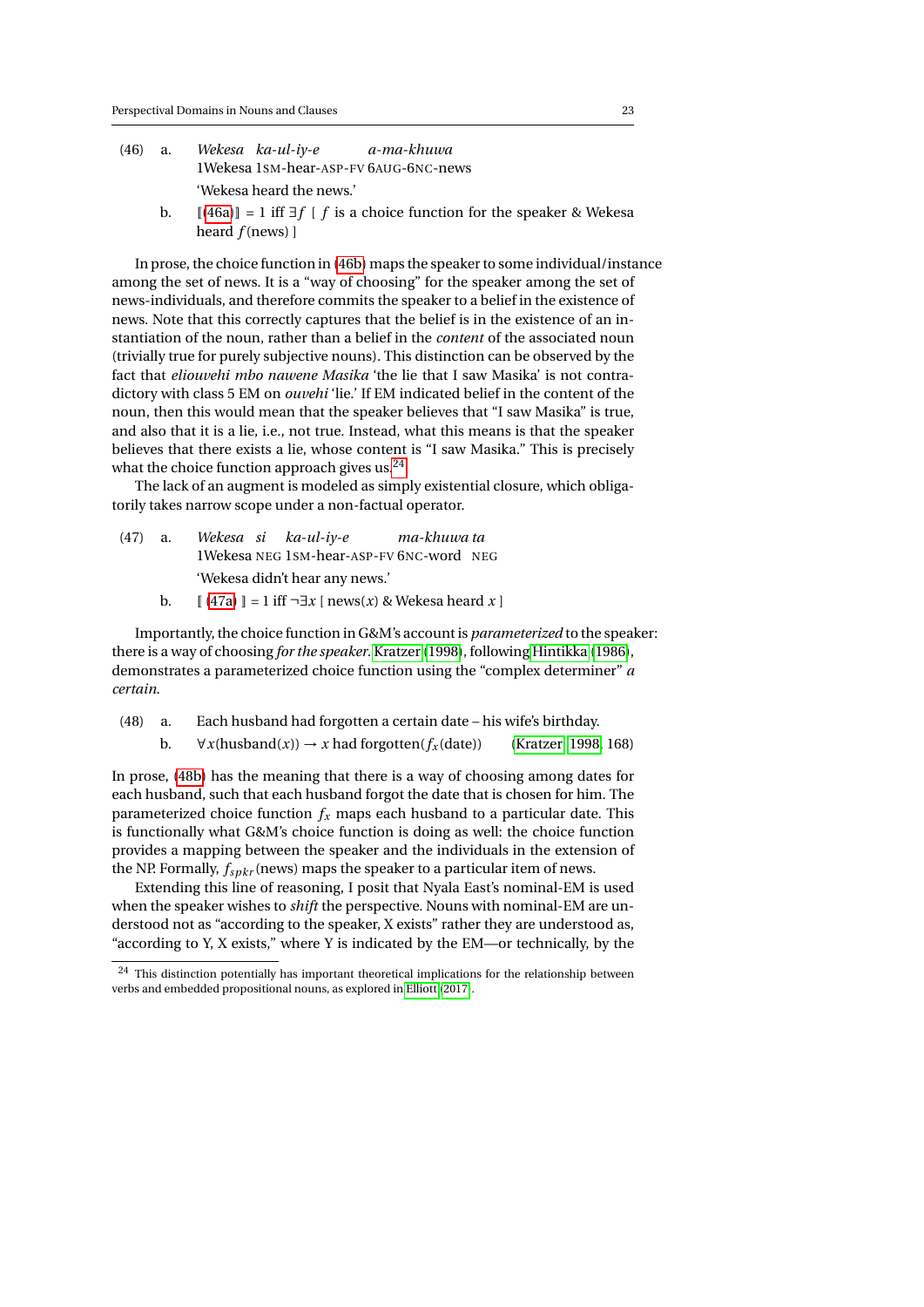perspectival operator. Thus the practical function of the agreeing determiner is to shift the perspective away from the speaker to a contextually relevant group or body of evidence. Formally, D*uφ*:*<sup>X</sup>* is a choice function which is parameterized to the individual picked out by Op*<sup>i</sup>* : it asserts a belief of existence *according to g(i)* in an associated noun. *Eviamakhuwa* is "news [*amakhuwa*] that everyone believes exists."

Still, this is not quite enough. If it were, we would predict that  $D_{u\phi:X}$  should simply have the distribution of "plain" D: we should see nominal-EM on all nouns, e.g., *\*eviomusaala* with the intended meaning 'a tree (that everyone believes exists).' Recall though that nominal-EM is restricted to the judge-dependent nouns. What explains this restriction? I propose that the operator is in a syntactic relationship with the judge argument of such predicates. The perspectival operator in spec-DP binds the judge argument. Thus, *eviamakhuwa* has the meaning more like "news according to everyone that everyone believes exists." Intuitively, shifting of belief-of-existence away from the speaker is permitted precisely in those cases where there is judge-dependence because judge-dependent terms *can* be non-speaker-oriented.

If correct, then we can say that Op in the DP is banned just in the case that it does not bind a pronoun due to a general ban on vacuous quantification.[25](#page-23-0) In the absence of a local perspectival operator, then the judge is inherently speakeroriented.[26](#page-23-1)

The idea is syntactically illustrated in [\(49\)](#page-24-0). The pronoun *pro* is the judge argument, which is obligatorily bound by the perspectival operator.

(i) **No Vacuous Quantification (Abstraction)**

<span id="page-23-0"></span> $^{25}\,$  Specifically, it must be due a formalization of this ban that includes abstraction and/or operators. [Potts](#page-47-11) [\(2002\)](#page-47-11) provides such a formalization for abstraction (adapted from [Bittner 1999—](#page-44-3)though I note that Potts argues *against* the generalization below).

If the semantic translation of a syntactic expression (subtree)  $\alpha$  is  $\alpha'$  then  $\lambda x[\alpha']$  is well-formed if and only if  $x$  is a free variable in  $a'$ .

<span id="page-23-1"></span><sup>26</sup> This may be because the most local perspectival center is a higher Op*speaker* associated with the clausal left-periphery. Alternatively, it may be that there is simply a default valuation for unbound judges.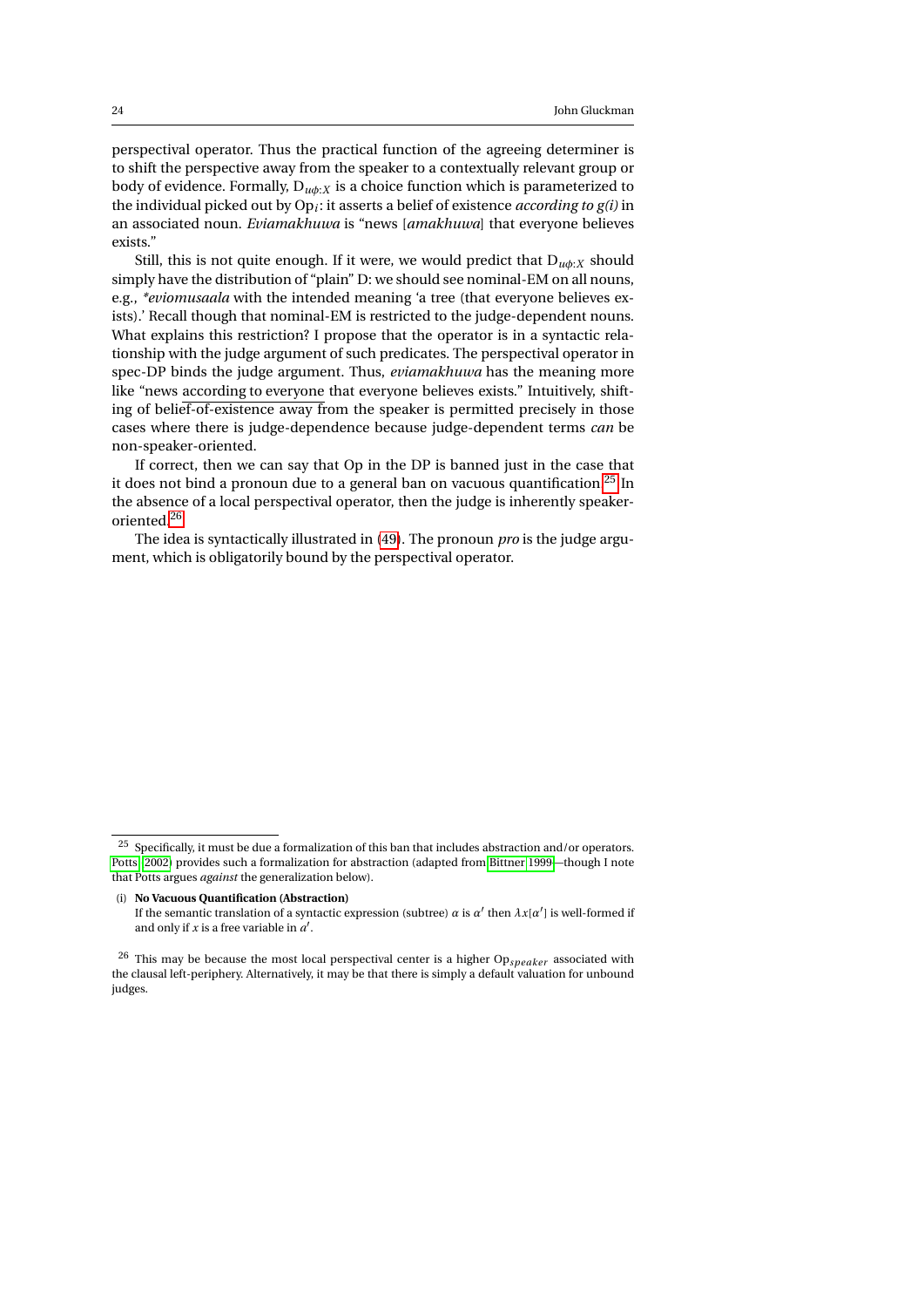<span id="page-24-0"></span>

This essentially treats implicit judges as *logophoric* (as in e.g., [Kuno 1987\)](#page-47-12), in that they are obligatorily bound by a local perspectival center. This makes two straightforward predictions. The first is that, in the absence of nominal-EM, an implicit judge will obligatorily covary with whatever the closest appropriate perspectival center is. In both examples in [\(50\)](#page-24-1), Masika is obligatorily understood as the judge of the associated noun, as seen by the fact that explicit judges are not permitted.

- <span id="page-24-1"></span>(50) a. *Masika* Masika 1SM-see-FV 14NC-good to *ka-wen-e ou-layi (??khu Wekesa)* Wekesa 'Masika feels good (??to/for Wekesa)' Lit: 'Masika sees goodness (to/for Wekesa).'
	- b. *Masika a-many-ir-e* Masika 1SM-know-ASP-FV 14NC-lie 14AGR-ASSO Wekesa *ou-vehi w-a Wekesa* 'Masika knows Wekesa's lies.' (*Cannot mean:* 'Masika knows what is a lie according to Wekesa.')

The second prediction is that it should be impossible to have both nominal-EM and an overt judge. This prediction, too, is borne out, as the following context illustrates.

<span id="page-24-2"></span>(51) Context: Everyone in town knows about the dress that is being sold in the shop, and everyone agrees that it is hideous. But Masika somehow thinks that it's beautiful (and everyone knows this, too). Wekesa went by the shop and saw the dress in the window.

*#Wekesa ka-wen-e e-vi-ou-layi* Wekesa 1SM-see-FV 8AUG-8NC-14NC-good to Masika *khu Masika*

'Wekesa saw the thing that everyone knows about that is beautiful to Masika.'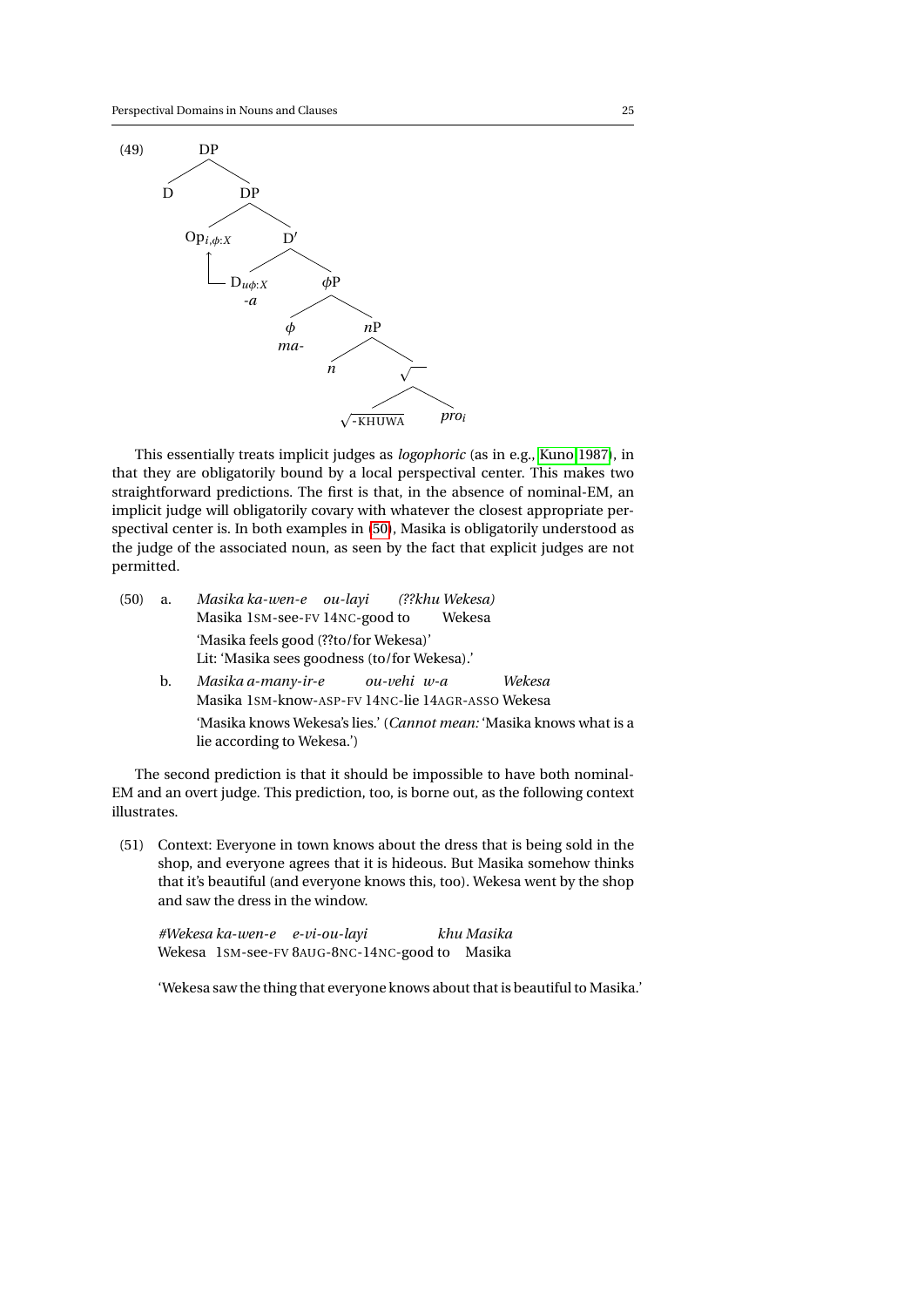The context in [\(51\)](#page-24-2) establishes two contextual judges. First, "everyone in town" thinks that the dress is hideous. Second, Masika thinks that the dress is beautiful. Informally, the Nyala East sentence is infelicitous because the judges are in conflict: the speaker is simultaneously reporting everyone's and Masika's view of the dress. Technically, it is infelicitous because the perspectival operator vacuously binds within NP.

I illustrate the formal semantics in [\(52\)](#page-25-0). In the following, I will assume that Op (or its denotation) always refers to a set of individuals, rather than a set of evidence, and I put aside how to formally model judge-dependence of such nouns.

- <span id="page-25-0"></span>(52) a. *Wekesa ka-ul-iy-e* 1Wekesa 1SM-hear-ASP-FV 8AUG-8EM-6AUG-6NC-news *e-vi-a-ma-khuwa* 'Wekesa heard the news (that everyone knows about).'
	- **b.** Ⅰ [[\(52a\)](#page-25-0)]<sup>*g*</sup> = 1 iff ∃ $f_{g(i)}$  [ $f_{g(i)}$  is a choice function for  $g(i)$  & Wekesa heard  $f_{g(i)}$ (news-to- $g(i)$ )]

<span id="page-25-1"></span>What [\(52b\)](#page-25-1) says is that there is a way of choosing for whoever the assignment function g assigns to i such that Wekesa heard the news according to whoever g(i) is. If g(i) is the entire group of contextually relevant individuals, then Wekesa heard the news that everyone believes exists. If  $g(i)$  is only a specific person (i.e., class 5 nominal-EM is chosen), then Wekesa heard the news that that person exists. Thus, generally, the function of the agreeing determiner is to assert beliefof-existence relative to a contextually salient individual or group—parallel to what G&M propose. The perspectival operator, besides "anchoring" the choice function, also binds the implicit judge argument. Agreeing determiners are thus not possible on other nouns like, e.g., *omusaala* 'tree' because such nouns are not judge dependent; there is no judge argument for Op to bind.<sup>[27](#page-25-2)</sup>

I take the appearance of the outer augment in nominal-EM (a "non-agreeing" D) to contribute speaker-oriented meaning, like the augment elsewhere in Nyala East. The function of the outermost/highest augment *e-* in [\(53a\)](#page-25-3) is thus to convey that the speaker believes in news that is believed by everyone to exist. In other words, its function is simply that of non-agreeing augments elsewhere in Nyala East: it conveys belief of existence according to the speaker.<sup>[28](#page-25-4)</sup>

<span id="page-25-3"></span>(53) a. *Wekesa ka-ul-iy-e* 1Wekesa 1SM-hear-ASP-FV 8AUG-8EM-6AUG-6NC-news *e-vi-a-ma-khuwa* 'Wekesa heard the news (that everyone knows about).'

(i) 
$$
[IDENT] = \lambda x \lambda y.y = x \qquad \langle e, et \rangle
$$

$$
\langle e, e t \rangle
$$

<span id="page-25-2"></span><sup>27</sup> Indeed, nominal-EM is not even available on non-propositional/non-subjective nouns in falsebelief scenarios. That is, nominal-EM cannot be used to "clarify" de re/de dicto ambiguities.

<span id="page-25-4"></span> $^{28}\,$  I assume an IDENT type-shifter, as proposed in [Partee](#page-47-13) [\(1987\)](#page-47-13), which combines with the output of the lowest choice function, and shifts something of type *e* to a predicate of individuals, 〈*e*,*t*〉. This then serves as the input to the speaker-oriented choice function.

IDENT guarantees that the individual chosen by the "speaker's" choice function is the individual chosen by "Op's" choice function. Note that IDENT is also needed with covert D; the result is existentially quantified over.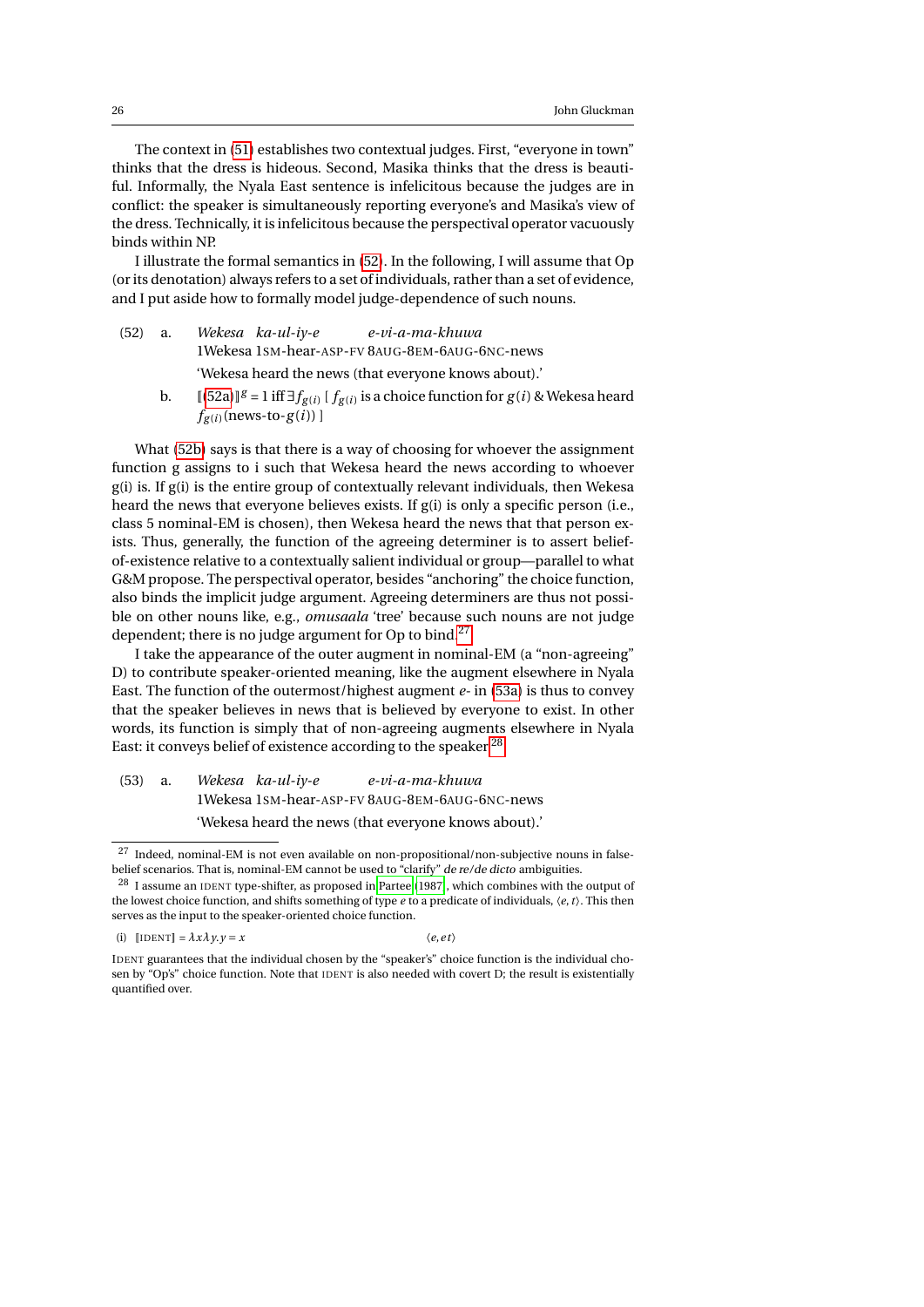<span id="page-26-0"></span>b.  $[[(53a)]^g = 1$  $[[(53a)]^g = 1$  $[[(53a)]^g = 1$  iff ∃*f*, *f*<sub>*g*(*i*)</sub> [*f* is choice function for the speaker & *f*<sub>*g*(*i*)</sub> is a choice function for  $g(i)$  & Wekesa heard  $f(f_{g(i)}(news-to-g(i)))$ 

Again in prose, [\(53b\)](#page-26-0) says that there are two choice functions. One choice function is a way of choosing among news for the entire contextually relevant set of people. For that group of people, there is some news. The second choice function maps the speaker to an element in that set. For the speaker, news that everyone believes exists exists. Wekesa heard that news.

As elsewhere, under a non-factual operator, the initial augment can be omitted, in which case the speaker asserts a lack of belief in the associated noun which is believed to exist according to some other source.

- <span id="page-26-1"></span>(54) a. *Wekesa* 1Wekesa NEG 1SM-hear-ASP-FV 8EM-6AUG-6NC-news *si ka-ul-iy-e vi-a-ma-khuwa* 'Wekesa didn't hear any news (that everyone believes exists).'
	- **b.** [[\(54a\)](#page-26-1)]<sup>*g*</sup> = 1 iff  $\exists f_{g(i)}$  [  $f_{g(i)}$  is a choice function for *g*(*i*) and  $\neg \exists x$  [  $(f_{g(i)}$ (news-to- $g(i))=x$  & Wekesa heard  $x$  ]

By attributing the source of the perspectival information to the context, a choice function, and a DP-internal perspectival operator, we correctly predict that nominal-EM is not "shiftable" in an embedded context. This is a direct result of one of the core arguments in favor of choice functions, i.e., that they allow nouns to take apparent "scope" out of islands and other embedded clauses. And it is also a result of the fact that the perspectival operator is local to the noun phrase, and does not stem from a higher, clausal projection.

(55) a. *Masika ka-vol-iy-e* 1Masika 1SM-say-ASP-FV COMP 1Wekesa 1SM-hear-ASP-FV *mbo Wekesa ka-ul-iy-e e-vi-ou-vehi* 8AUG-8AGR-14NC-lie 'Masika said that Wekesa heard the lie (that everyone knows the truth about)' b. *Wekesa ni-a-ul-il-a* Wekesa COMP-1SM-hear-ASP-FV 8AUG-8NC-6AUG-6NC-word *e-vi-a-ma-khuwa,*

> *a-li* 1SM-COP 15AUG-15NC-go-FV Nairobi *o-khu-chi-a Nairobi* 'If Wekesa hears the news (that everyone knows about), he'll leave town,'

The analysis additionally accounts for the context-dependence of nominal-EM. As noted previously, a noun like *eviembaha* derived from *embaha* 'story' can mean variously 'a story that everyone told/heard/made up/etc.' This follows from the fact that the "way of choosing" provided by the choice function is not fixed. There are many ways to map an individual or group of individuals to a belief-ofexistence in the associated NP.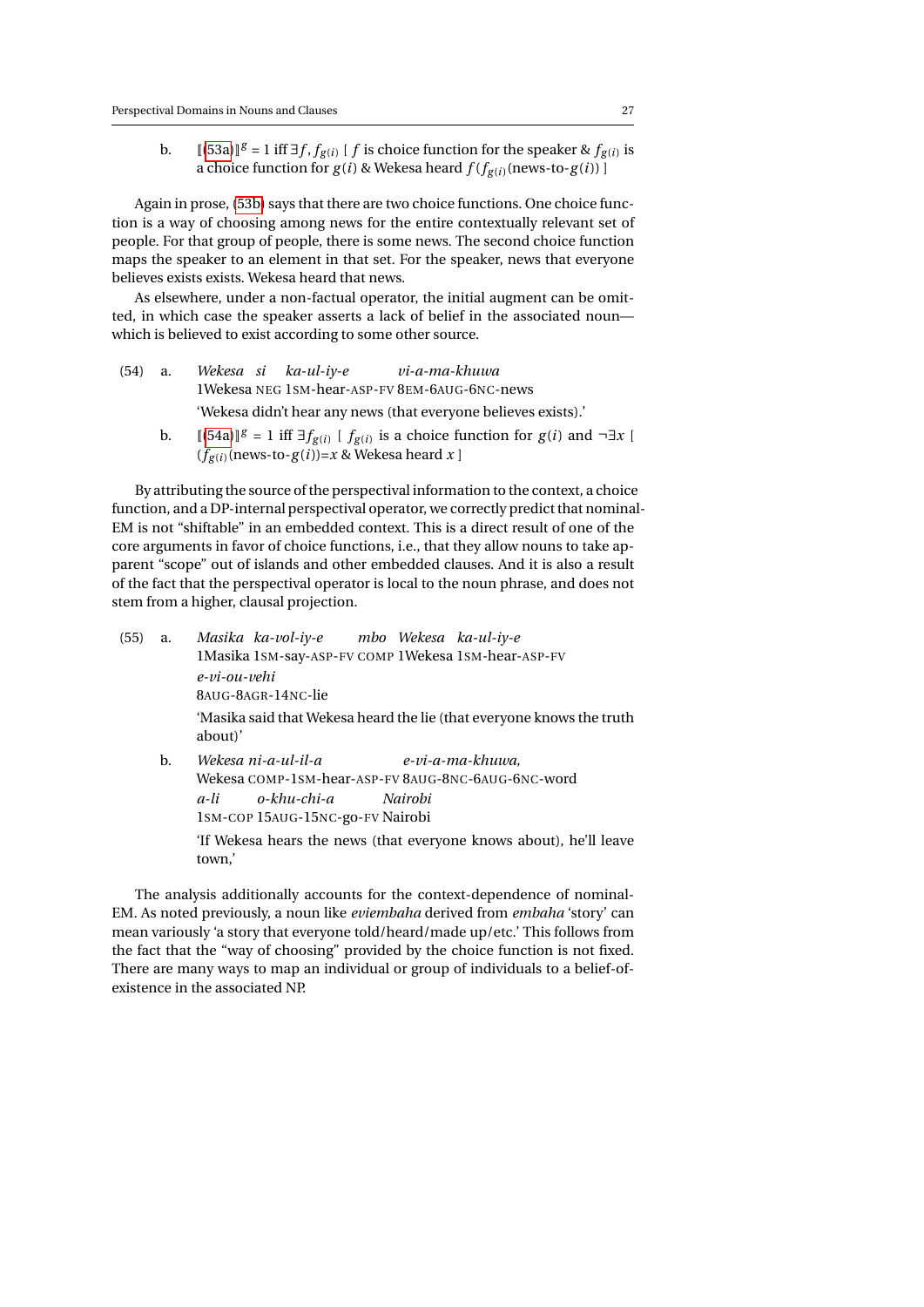# <span id="page-27-0"></span>**3 Extensions: verbal- and clausal-EM**

I turn now to a comparison of nominal perspective with other instances of perspective in Nyala East. This comparison is motivated primarily on language internal grounds: the epistemic marking described above appears in two additional places in the language, on verbs and complementizers, providing similar meaning distinctions. The comparison has a theoretical basis as well. "Perspective" (broadly construed) has canonically been proposed to be a CP-level phenomenon, and so I want to explore to what extent this analysis of nominal-EM parallels an analysis of clause-level perspectivization. I show in the next two sections that there is evidence for a similar perspectival operator in the CP domain Nyala East, though I put aside a formal semantics for CP-level perspective here.

The analyses of the additional contexts in which epistemic marking appears build on established analyses for Bantu languages in [Diercks](#page-45-3) [\(2013\)](#page-45-3); [Halpert](#page-46-6) [\(2016\)](#page-46-6) and [Gluckman](#page-46-5) [\(2021\)](#page-46-5). What I call verbal-EM—epistemic marking on a verb—reflects an agree relationship between T and the embedded clause, in particular, a perspectival operator in spec-CP. What I call clausal-EM—epistemic marking on a complementizer—is simply C agreeing upwards with the same perspectival operator. The data thus illustrate two related points. First, there is an inherent parallelism between the nominal and the clausal domains: both host perspectival operators. This of course follows a long tradition of equating nouns and clauses [\(Rosenbaum, 1967;](#page-47-0) [Abney, 1987;](#page-44-4) [Adger and Quer, 2001\)](#page-44-5) among many others. At the same time, the empirical evidence suggests that this parallelism does not extend to the verbal domain. There is no locus for perspectivization in the verbal domain as there is in the clausal and nominal domain [\(Safir, 2004a;](#page-47-14) [Sundaresan,](#page-48-2) [2018\)](#page-48-2).

#### <span id="page-27-1"></span>3.1 Verbal-EM in Nyala East

Nyala East allows four "expletive agreements," demonstrated in [\(56\)](#page-27-2). They are morphologically identical to the nominal-EM discussed earlier—though being verbal morphology, they do not occur with an augment. When prefixed to a verb, I refer to the markers as *verbal-EM*, and gloss them as EM. However, it should be noted that in the verbal-EM use, the epistemic markers fill the slot of, and are morpho-logically identical to, the subject agreement markers shown in [Table 1.](#page-3-1)<sup>[29](#page-27-3)</sup>

- <span id="page-27-2"></span>(56) a. *vi-on-ekh-an-a mbo Masika ka-chi-e* **8EM**-see-NEUT-FV COMP Masika 1SM-go-FV Nairobi *Nairobi* 'It looks like Masika went to Nairobi.'
	- b. *ka-on-ekh-an-a mbo Masika ka-chi-e* **6EM-**see-NEUT-FV COMP Masika 1SM-go-FV Nairobi *Nairobi*

<span id="page-27-3"></span><sup>&</sup>lt;sup>29</sup> The term "verbal" is a descriptive label, chosen by analogy to nominal-EM because the epistemic marking appears prefixed to a verb. However, because the marking is ostensibly subject agreement, it is most likely associated with the projection T, rather than V, as discussed below. Still, I will continue to use the term "verbal-EM" rather than "temporal-/tense-EM" or otherwise for purely descriptive purposes. The analysis below would not change in any case.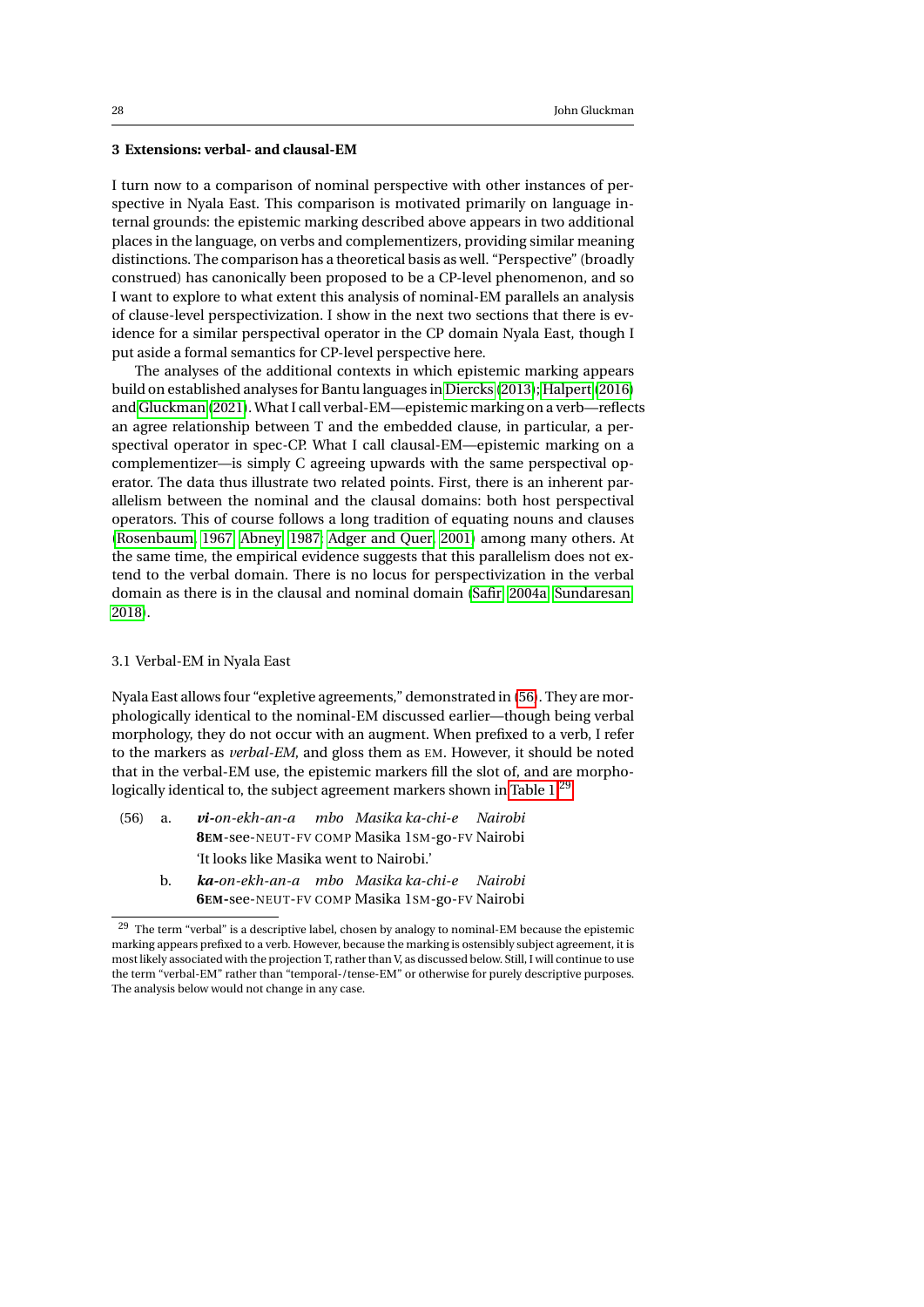'It looks like Masika went to Nairobi.'

- c. *li-on-ekh-an-a* **5EM-**see-NEUT-FV COMP Masika 1SM-go-FV Nairobi *mbo Masika ka-chi-e Nairobi* 'It looks like Masika went to Nairobi.'
- d. *e-on-ekh-an-a* **9EM-**see-NEUT-FV MBO Masika 1SM-go-FV Nairobi *mbo Masika ka-chi-e Nairobi* 'It looks like Masika went to Nairobi.'

Verbal-EM may appear on any verb which takes a CP complement whenever the verb does not have a thematic subject.<sup>[30](#page-28-0)</sup> The meaning contribution is roughly equivalent to that of nominal-EM, modulo differences arising due to category. In [\(56\)](#page-27-2), the choice of *vi-* indicates either that it looks to everyone, or it looks based on a lot of information, like Masika went to Nairobi. *Ka-* again indicates a smaller group of people/information. *Li-* in turn indicates a specific person/piece of evidence. And *e-* neutrally indicates some person/information. Again, class 9 is largely degraded presumably due to the fact that it is particularly uninformative. However, speakers who regularly use it will often employ class 9 to obfuscate or present an air of "neutrality."

All four verbal-EM are possible whether the CP is a subject or object (abstracting away from whether the CP is a "true" syntactic subject or object, or it sits in some higher position; cf [Lohndal 2014](#page-47-15) for recent discussion). In [\(57\)](#page-28-1) I use the morphologically invariant complementizer *mbo* (found in a number of areally related Bantu languages). I discuss additional complementizers presently.[31](#page-28-2)

<span id="page-28-1"></span>(57) *mbo Masika ka-chi-e Nairobi* COMP 1Masika 1SM-go-FV Nairobi *vi-/ka-/li-/e-a-many-ikh-an-a* 8EM-/6EM-/5EM-/9EM-TNS-know-NEUT-REC-FV 'That Masika went to Nairobi is known.'

Verbal-EM is not a "general" expletive strategy in Nyala East. In fact, expletive agreement is not found anywhere else in the language.[32](#page-28-3) There is no expletive

<span id="page-28-0"></span> $^{30}\,$  Most CP-embedding complements can be detransitivized with the "neuter" or "anticausative" suffix [\(Gluckman and Bowler, 2016a;](#page-46-11) [Dom et al., 2018\)](#page-45-13).The co-occurrence of the neuter *-Vk* and "reciprocal" *-an* is well documented in Bantu languages [\(Seidl and Dimitriadis, 2003\)](#page-48-9). I put aside their precise function here, simply noting that not all CP-selecting predicates require such suffixes when they occur with verbal-EM. I also note that verbal-EM do not make any distinctions among classes of CPembedding predicates (e.g., factivity, implicativity, etc). In light of the semantic contribution discussed below, this fact is surprising. Pending a closer examination of the semantics associated with these markers as well as clause-embedding verbs in Nyala East, I will have nothing to say about why EM on verbs does not appear to be sensitive to things like factivity. [Diercks](#page-45-3) [\(2013,](#page-45-3) 385 fn 32) notes that in the related Lubukusu, "expletive subjects" do appear to be sensitive to different verb classes.

<span id="page-28-2"></span><sup>&</sup>lt;sup>31</sup> I put aside the issue of when an overt C is required. As in English, subject-CPs require the presence of a complementizer, while not all object-CPs do. I have no comment on this distributional distinction, other than to note that covert C must be able to host a perspectival operator as well, since verbal-EM is possible even in the absence of an overt complementizer.

<span id="page-28-3"></span> $32$  There are also no expletive object markers, a point I return in in [subsubsection 3.2.1.](#page-33-1)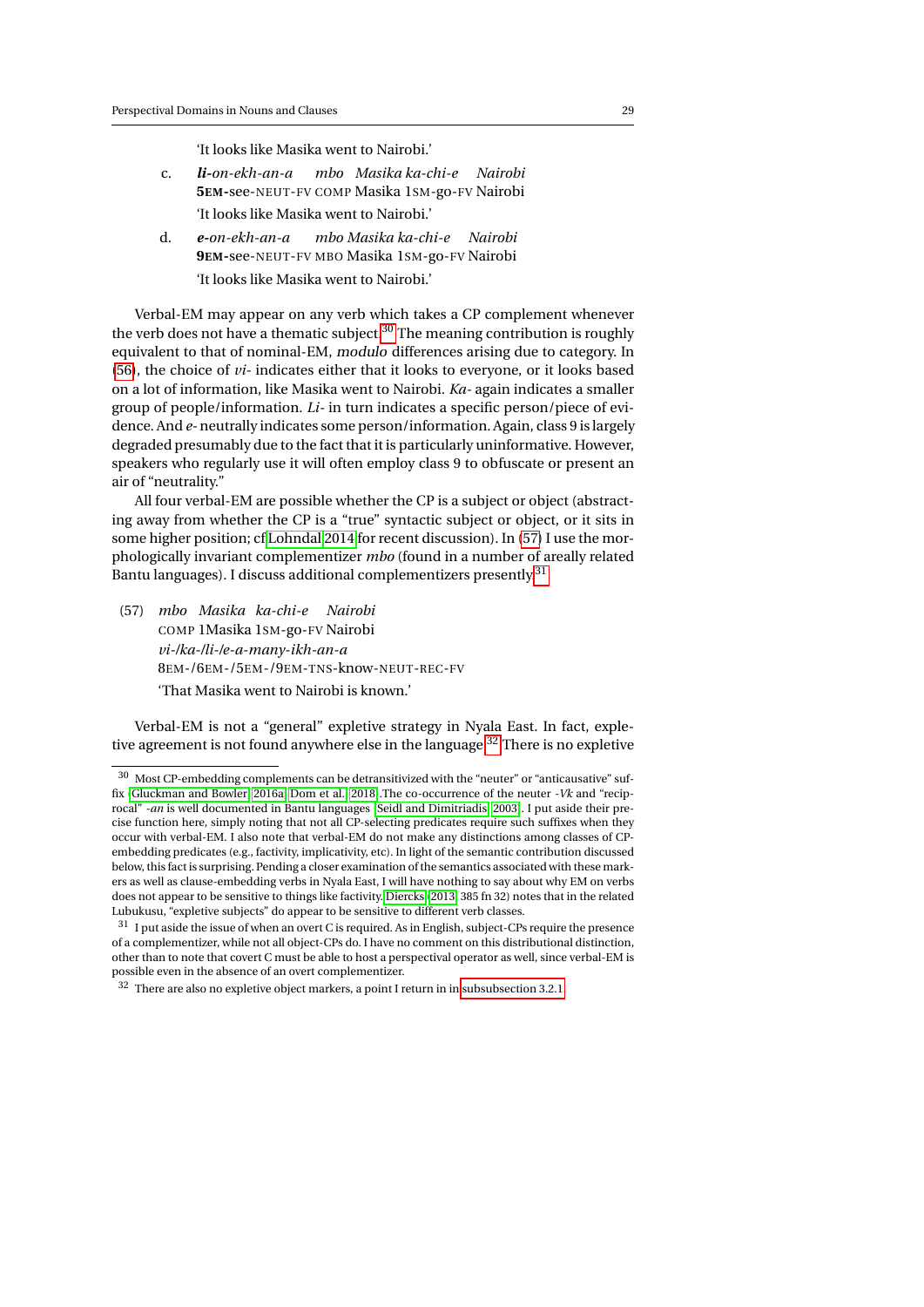agreement for weather/ambient predicates [\(58\)](#page-29-0); there is no existential expletive [\(59\)](#page-29-1); there is no subject in situ expletive, observed in some Bantu languages  $(60)$ .<sup>[33](#page-29-3)</sup>

- <span id="page-29-0"></span>(58) Weather/ambient predicates
	- a. *e-fula e-kw-a* 9NC 9SM-fall-FV 'It's raining.' (Lit: 'Rain is falling.')
	- b. *e-mboo e-il-i-yo* 9NC-wind 9SM-COP-LOC 'It's windy.' (Lit: 'Wind is there.')
- <span id="page-29-1"></span>(59) Existential constructions
	- a. \* *khu-li* 17SM-COP 5NC-leaf on 3NC-tree *e-safu khu mu-saala* [Intended: 'There's a leaf on the tree.']
	- b. \* *mu-li* 18SM-COP 1AUG-1NC-woman in 7NC-room *o-mu-khasi mu si-koro* [Intended: 'There's a woman in the room.']
- <span id="page-29-2"></span>(60) Subject in situ
	- a. *ku-fik-é* 17SM-arrive-CONJ1 9-9letter *i-ncwadi* 'A letter arrived.' Xhosa [\(Carstens and Mletshe, 2015\)](#page-45-8)
	- b. \* *khu-ool-ir-e* 17SM-arrive-ASP-FV 1AUG-1NC-woman *o-mu-khasi* [Intended: 'A woman arrived.']

The full contribution of verbal-EM is complex, and I cannot provide exhaustive documentation here. (See in-depth discussion in [Gluckman and Bowler 2016b](#page-46-4) for similar distinctions in the related Logoori.) In general, the patterns observed for nominal-EM hold for verbal-EM as well: verbal-EM indicates an information perspective, either a group of people or an amount of evidence.

I close the description of verbal-EM by noting a difference between verbal-EM and nominal-EM. Though clearly similar in many respects (morphological shape

(i) *va-khupil-e Masika* 2SM-beat-FV Masika 'Masika was beaten.' Lit: 'They beat Masika.' (ii) *\*va-on-ekh-an-a* 2SM-see-NEUT-REC-FV 9Ingew 9SM-win-FV *Ingwe ya-khilil-e*

[Intended: 'It looks like Ingwe won.']

<span id="page-29-3"></span><sup>33</sup> There is one possible exception to this. Nyala East, like some other Bantu languages (cf, Kinyarwanda [Kimenyi 1980\)](#page-46-12), has possibly developed—or is in the process of developing—an "arbitrary" expletive from the class 2 agreement *va-*, which elsewhere refers to plural humans. Thus, in response to passive prompts, speakers will often give examples like the following in (i). However, since it does not have the distribution of EM in other contexts (e.g., as agreement on a verb that has a non-thematic subject), I do not consider it EM here.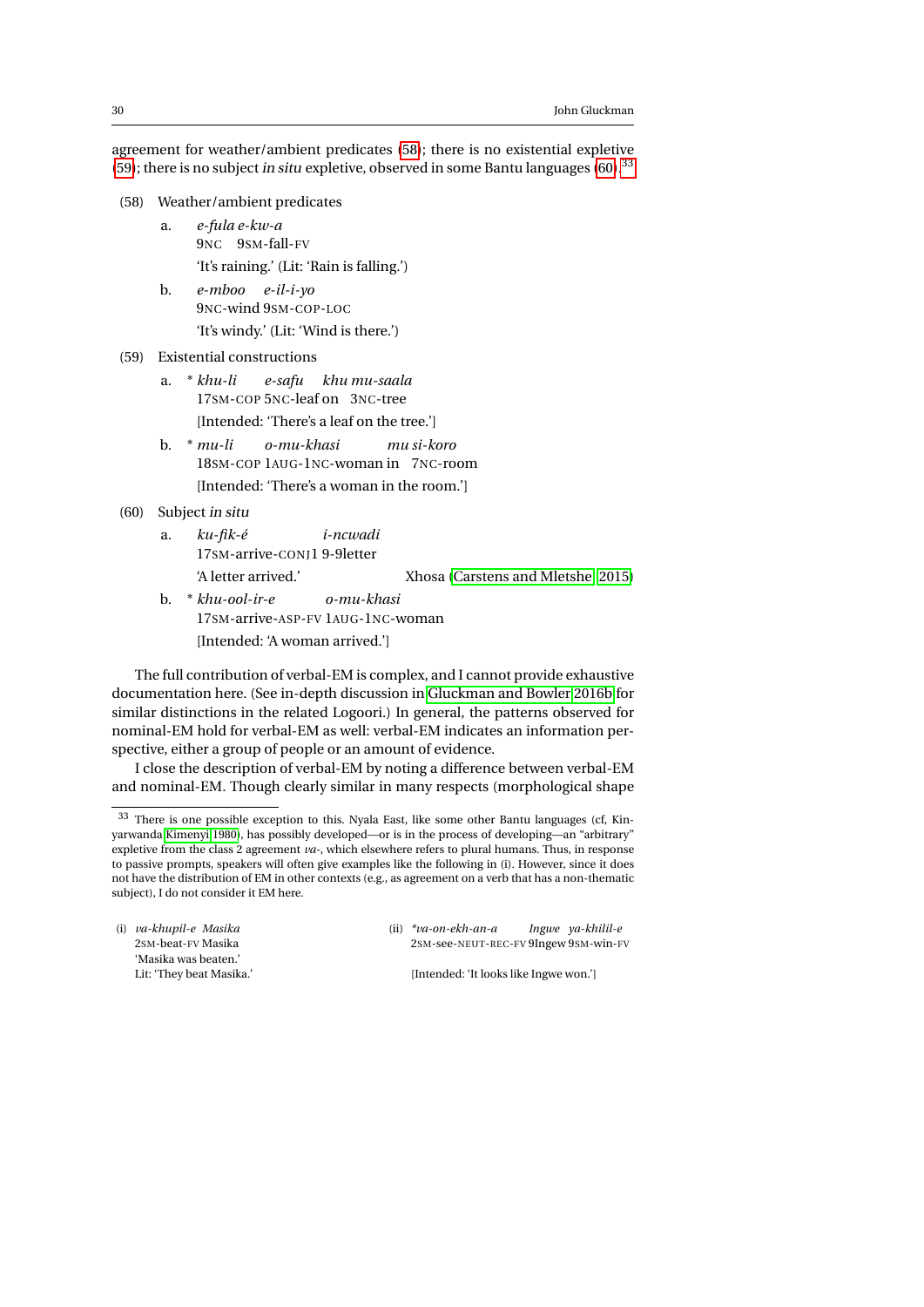and semantic contribution), verbal-EM differs from nominal-EM because verbal-EM is *dependent* on the presence of another constituent: it only appears in the presence of a selected CP. Nominal-EM does not display a similar correlation; it can appear on an isolated noun (e.g., *eviouvehi*, 'a lie (that everyone is aware of )') or on a noun that does not select for a CP at all (e.g., *eviourembo*, 'beauty (that everyone finds beautiful)'). The appearance of verbal-EM however, is strict: there must be an overt selected CP argument.

This fact is made evident in [\(61\)](#page-30-0) and [\(62\)](#page-30-1). Verbal-EM is only possible when there is a selected CP. (Cf similar Greek data in [Iatridou and Embick 1997\)](#page-46-13).<sup>[34](#page-30-2)</sup>

- <span id="page-30-0"></span>(61) a. *li-a-mu-kiis-isi-e* 5EM-TNS-1OM-surprise-CAUS-FV 9Ingwe 9SM-win-ASP-FV *Ingwe ya-vich-ir-e* 'It surprised him/her that Ingwe won.'
	- b. \* *Ingwe ya-vich-ir-e* 9Ingwe 9SM-win-ASP-FV and 5EM-TNS-1OM-surprise-CAUS-FV *na li-a-mu-kiis-isi-e* [Intended: 'Ingwe won and it surprised him/her.']
- <span id="page-30-1"></span>(62) a. A: *Ingwe ya-vich-ir-e?* 9Ingwe 9SM-win-ASP-FV
	- A: 'Did Ingwe win?'
	- b. B: *Indiyo. #li-a-mbo-kiis-isi-e* Yes. 5EM-TNS-1OM-surprise-CAUS-FV

B: 'Yes. It surprised me.'[35](#page-30-3)

Indeed, the appearance of verbal-EM is also subject to locality effects with respect to the embedded CP. Intervening elements can block the availability of verbal-EM. To illustrate, first, I note that verbal-EM may appear in copular constructions with a predicative CP. (The meaning that arises is something like "It's sure that..." or "It's just that...")

- (63) a. *vi-li* 8EM-COP COMP 9Ingwe 9SM-win-ASP-FV *mbo Ingwe ya-khil-il-e* 'It's sure that Ingwe won (everyone knows it).' (Lit: 'It's that Ingwe won.')
	- b. *ka-li* 6EM-COP COMP 9Ingwe 9SM-win-ASP-FV *mbo Ingwe ya-khil-il-e* 'It's sure that Ingwe won (a few people know it).'
	- c. *li-li* 5EM-COP COMP 9Ingwe 9SM-win-ASP-FV *mbo Ingwe ya-khil-il-e* 'It's sure that Ingwe won (someone specific knows it')

<span id="page-30-2"></span><sup>34</sup> Verbal-EM are thus technically among the class of *CP-linked* expletives [\(Williams, 1994;](#page-48-10) [Vikner,](#page-48-11) [1995;](#page-48-11) [Iatridou and Embick, 1997;](#page-46-13) [Ruys, 2010\)](#page-47-16) among others. Though see [Gluckman](#page-46-5) [\(2021\)](#page-46-5) for arguments that *pro-*drop languages do not have CP-linked *proexpl* .

<span id="page-30-3"></span><sup>&</sup>lt;sup>35</sup> This is not an ungrammatical sentence in Nyala East, since outside of this specific context the subject of the verb could be a dropped DP. The response is infelicitous in this discourse because there is no DP that the class 5 subject agreement could be referring to.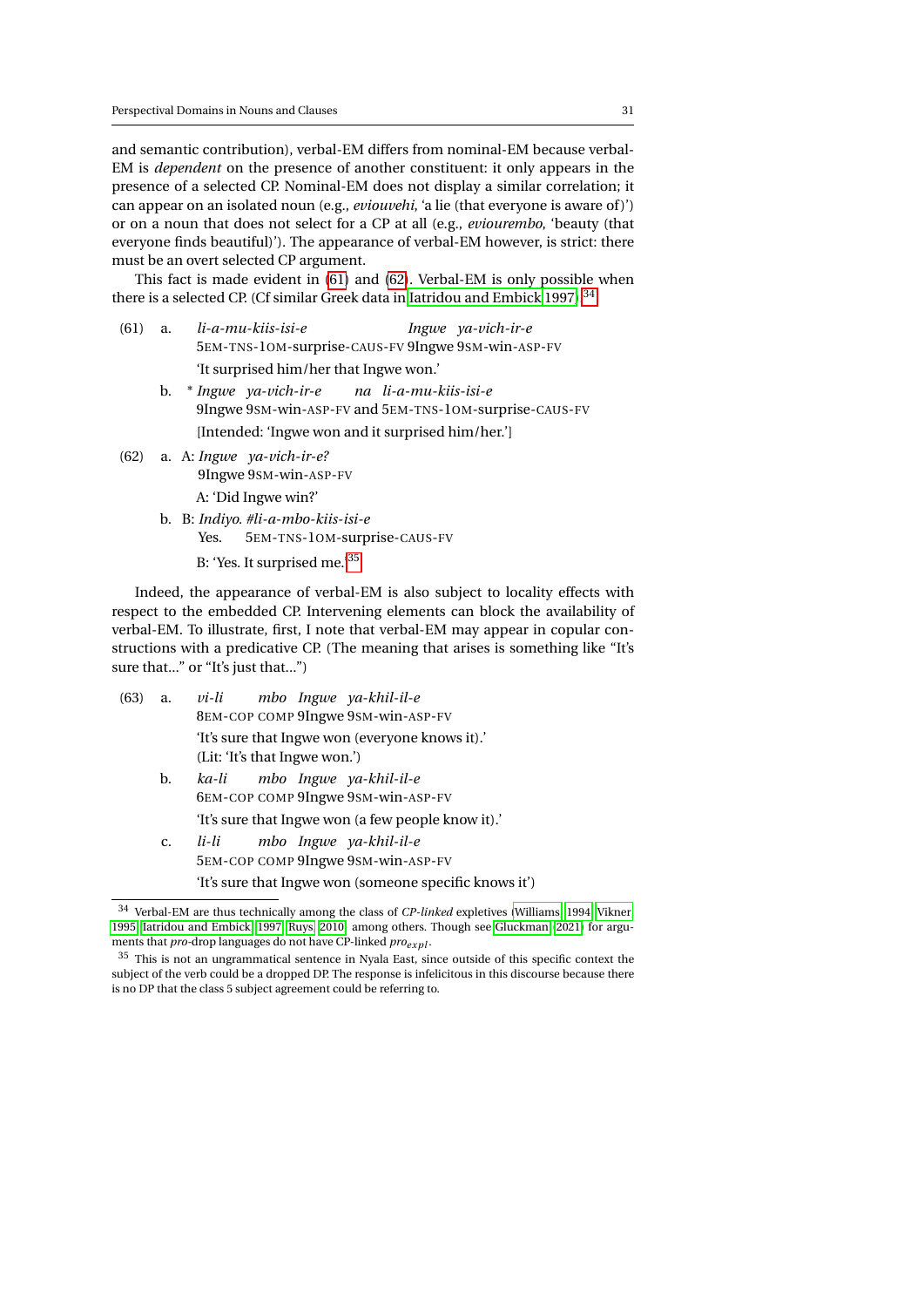d. *e-li* 9EM-COP COMP 9Ingwe 9SM-win-ASP-FV *mbo Ingwe ya-khil-il-e* 'It's sure that Ingwe won (someone nonspecific knows it')

However, verbal-EM is strictly unavailable if the CP is embedded inside of a noun. In such cases, the copula must indicate the class features of the noun. And if the noun has nominal-EM, then the copula reflects the features of the nominal-EM. I include [\(64c\)](#page-31-0) to show that a noun marked with EM obligatorily triggers the corresponding EM agreement on the verb.[36](#page-31-1)

- (64) a. *w-ali* 14SM-COP 14NC-lie COMP 9Ingwe 9SM-win-ASP-FV *ou-veyi mbo Ingwe ya-khil-il-e* 'It was a lie that Ingwe won.'
	- b. \* *vi-/ka-/li-/e-ali* 8SM-/6EM-/5EM-/9EM-COP 14NC-lie COMP 9Ingwe 9SM-win-ASP-FV *ou-veyi mbo Ingwe ya-khil-il-e* [Intended: 'It was a lie that Ingwe won.']
	- c. *vi-ali* 14EM-COP 8AUG-8EM-14NC-lie COMP 9Ingwe 9SM-win-ASP-FV *e-vi-ou-veyi mbo Ingwe ya-khil-il-e* 'It was a lie (that everyone knew about) that Ingwe won.'

<span id="page-31-0"></span>These facts present an added challenge to verbal-EM. Though the semantic contribution of verbal-EM is similar to that of nominal-EM, the syntactic facts require a distinct analysis, namely, one that syntactically links the epistemic marking on verbs with the embedded clause.

# <span id="page-31-2"></span>*3.1.1 Analysis of verbal-EM*

I argue that verbal-EM stems from a syntactic relationship between the verb (or rather, the locus of subject agreement) and the embedded CP. I take the appearance of verbal-EM to reflect an Agree relationship between T (assumed to be the

- (i) *Masika ka-vol-er-w-e* Masika 1SM-say-APPL-PASS-FV that 9Ingwe 9SM-lose-FV *mbo Ingwe ya-khupirw-e* 'Masika was told that Ingwe lost.'
- (ii) *\* Masika vi-/li-/ka-vol-er-w-a* Masika 8SM-5EM-6EM-say-APPL-PASS-FV that 9Ingwe 9SM-lose-FV *mbo Ingwe ya-khupirw-e* [Intended: 'Masika was told that Ingwe lost.']

Note, though, that not all intervening elements block agreement between T and the lower clause. In [\(61a\)](#page-30-0), the indirect object, marked on the verb with *mu-*, does not give rise to intervention effects. It must be the case that some elements are rendered "inactive" and so are not possible targets for T's *φ*-probe. Though I am not able to provide full discussion of the algorithm that renders arguments inactive, it is likely related to case. In the instances in which intervention effects are found (i.e., copular constructions), the only case-licensing head available is T. In the cases in which no intervention effects are found (ditransitive constructions), case licensing may stem from the transitive verb (or the applicative head). In certain circumstances, like passives, this head loses the ability to assign case, thus rendering some arguments active interveners.

<span id="page-31-1"></span> $^{36}\,$  I also note that an intervening applied argument which undergoes passive-raising similarly blocks verbal-EM (i), (ii). This is likewise explained as an intervention effect.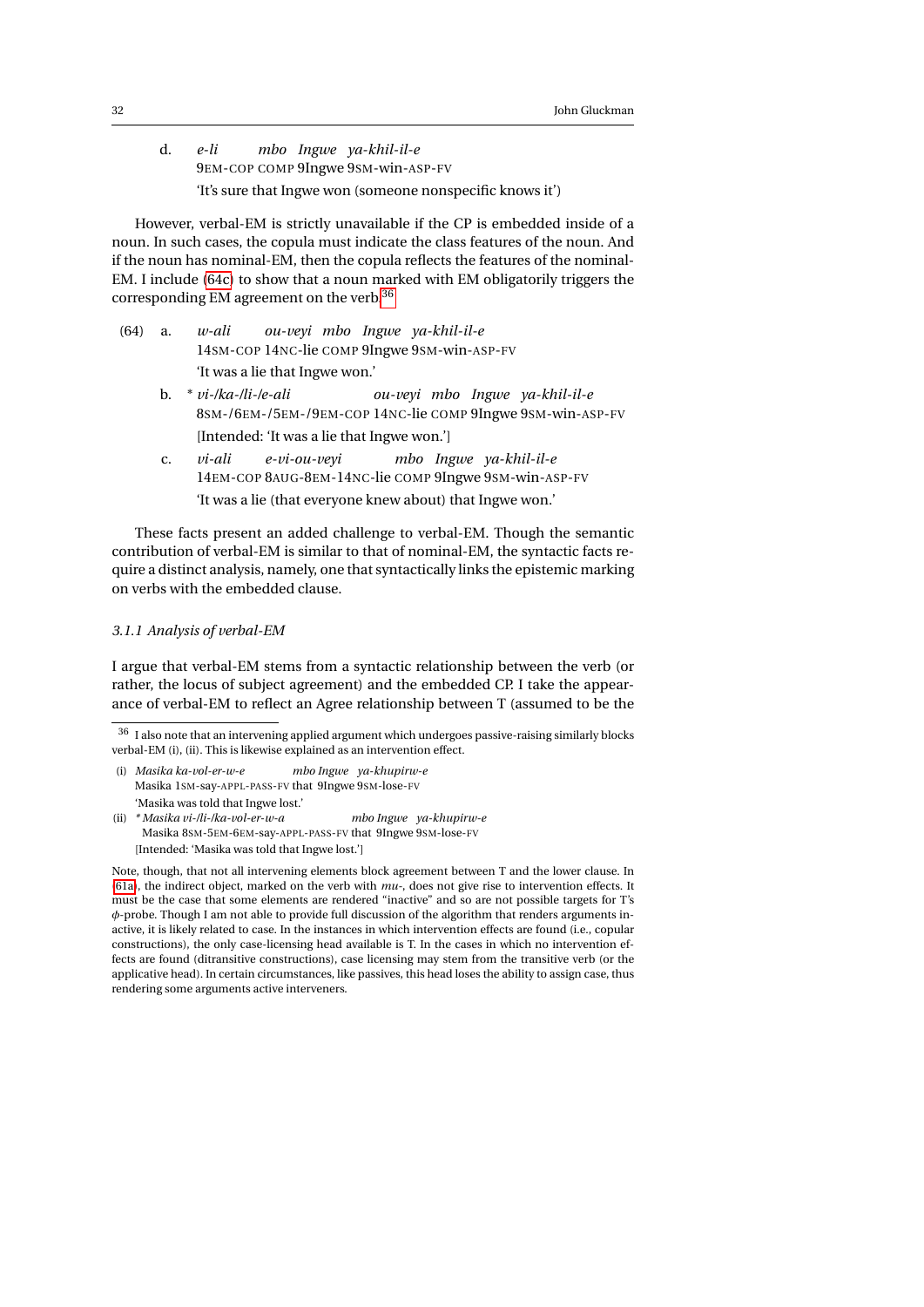locus of subject agreement) and one of the four perspectival operators in the embedded clause (following [Gluckman'](#page-46-5)s [2021](#page-46-5) analysis of the related Logoori; see also similar ideas in [Halpert 2016,](#page-46-6) who argues that expletive subject agreement in Zulu result from agreement with an embedded CP.)



This configuration directly ties the availability of verbal-EM to the presence of a syntactically local CP. Verbal-EM will be unavailable if a) there is no selected CP, or b) if the selected CP is not the most local element bearing active *φ*-features. I specifically reject an analysis which posits a perspectival operator in the verbal domain, or some other operator, say in spec-CP of the matrix clause. Such an analysis would sever the syntactic relationship between verbal-EM and an embedded CP.<sup>[37](#page-32-0)</sup>

A technical note about the direction of the Agree mechanism is needed here. For nominal-EM, I concluded that Agree was upwards—or at least is in a spechead configuration. (I will postulate the same thing for clausal-EM below.) Verbal-EM, however, utilizes a downward Agree relation. There are a few ways to reconcile these superficially conflicting uses of Agree. In the current envisioning of the issues, I am assuming that D's (and later C's)  $\phi$ -probe is relativized to target logophoric operators. It must therefore cyclically expand its search domain when no such operator can be found in its (local) c-command domain [\(Béjar and Rezac,](#page-44-2) [2009\)](#page-44-2). An alternative option would be to reorder the functional structure of perspectival DPs, situating Op below the agreeing D:  $[D | D_{\mu\phi} | [Op_{\phi} | ... ]]$ . Agree can then be said to always look in its c-command domain for the most local appropriate (meaning logophoric) goal. As stated earlier, note that this solution, and indeed any solution, requires relativizing D's *φ*-probe to target a logophoric operator. T's *φ*-probe is not similarly relativized, as subject agreement is not confined to logophoric centers. This solution is closest in spirit and structure to what [Diercks](#page-45-3) [\(2013\)](#page-45-3) suggests for the agreeing C in Lubukusu, and so I adopt it here. Ultimately, structural issues aside, the data suggest that D and C are related in this respect, to the exclusion of T.

<span id="page-32-0"></span> $\,^{37}$  In this, the findings match those of [Sundaresan](#page-48-2) [\(2018\)](#page-48-2) who argues based on binding phenomena in Tamil that the verb phrase (or anywhere below TP) cannot be a perspectival domain. In her terms, PersP, the locus of a perspectival center, is located above TP. This is consistent with the proposal above.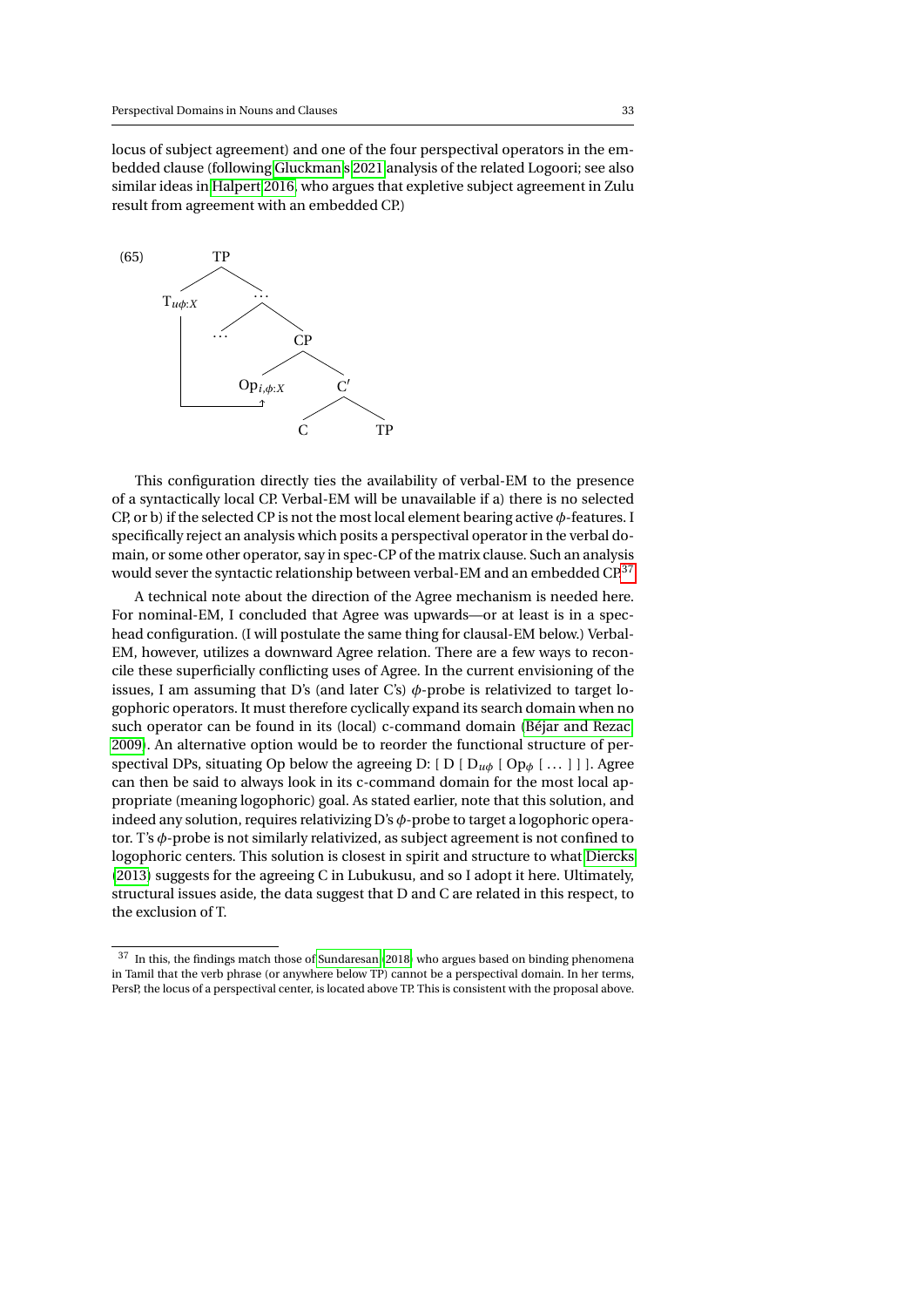# <span id="page-33-0"></span>3.2 Are CPs actually DPs? No.

One possibility that we can entertain is that embedded clauses in Nyala East are in fact DPs, where a silent head D directly embeds a CP [\(Manzini and Savoia, 2003;](#page-47-17) [Roussou, 2010;](#page-47-18) [Davies and Dubinsky, 2009;](#page-45-14) [Kastner, 2015;](#page-46-1) [Pietraszko, 2019\)](#page-47-2). (Alternatively, there may be a silent NP e.g., FACT, as proposed in [Kiparsky and Kiparsky](#page-46-14) [1971.](#page-46-14))



Besides being explicitly argued for in the above cited works (see in particular [Pietraszko'](#page-47-2)s [\(2019\)](#page-47-2) discussion of the Bantu language Ndebele), the hypothesis has the further benefit of allowing us to posit a single structural source for perspectivization: spec-DP. We could claim that verbal-EM derives from agreement with a perspectival operator in spec-DP, the shell around the CP.

However, treating CPs as DPs leads to a number of straightforward empirical predications that are not borne out in Nyala East. As [Kastner](#page-46-1) [\(2015\)](#page-46-1) points out, if CPs are housed in a DP shell, then we expect them to have DP properties. The diagnostics below indicate that selected CPs do not have the category of DP in Nyala East.<sup>[38](#page-33-2)</sup> Ultimately, we must conclude that there is no motivation grouping (object) CPs together with DPs Nyala East, whether in a DP shell or otherwise.<sup>[39](#page-33-3)</sup>

#### <span id="page-33-1"></span>*3.2.1 Object Marking*

In Nyala East, *pro*-dropped objects are obligatorily referenced on the verb by a set of object markers, which are in complementary distribution with overt nominals.

- (67) *Wekesa a-many-il-e* Wekesa 1SM-know-ASP-FV 6AUG-6NC-word and Nekesa also *a-ma-khuwa mana Nekesa yesi a-\*(ka-)many-il-e* 1SM-6OM-know-ASP-FV
	- 'Wekesa knows the news and Nekesa knows it, too.'

<span id="page-33-2"></span><sup>38</sup> We restrict discussion to non-subject CPs. It is still possible that subject CPs are housed in a DP shell; cf [Halpert and Schueler](#page-46-15) [\(2013\)](#page-46-15); [Lohndal](#page-47-19) [\(2013\)](#page-47-19). It is possible that, through the course of the derivation, a CP "acquires" a DP shell for syntactic reasons, e.g., promotion to spec-TP. What I show in the diagnostics below is that verbal-EM does not *need* a DP.

<span id="page-33-3"></span> $^{39}\,$  The first two tests below (object marking and selection) are replicated from [Gluckman](#page-46-5) [\(2021\)](#page-46-5). The last test (associatives/linkers) is taken from [Pietraszko](#page-47-2) [\(2019\)](#page-47-2).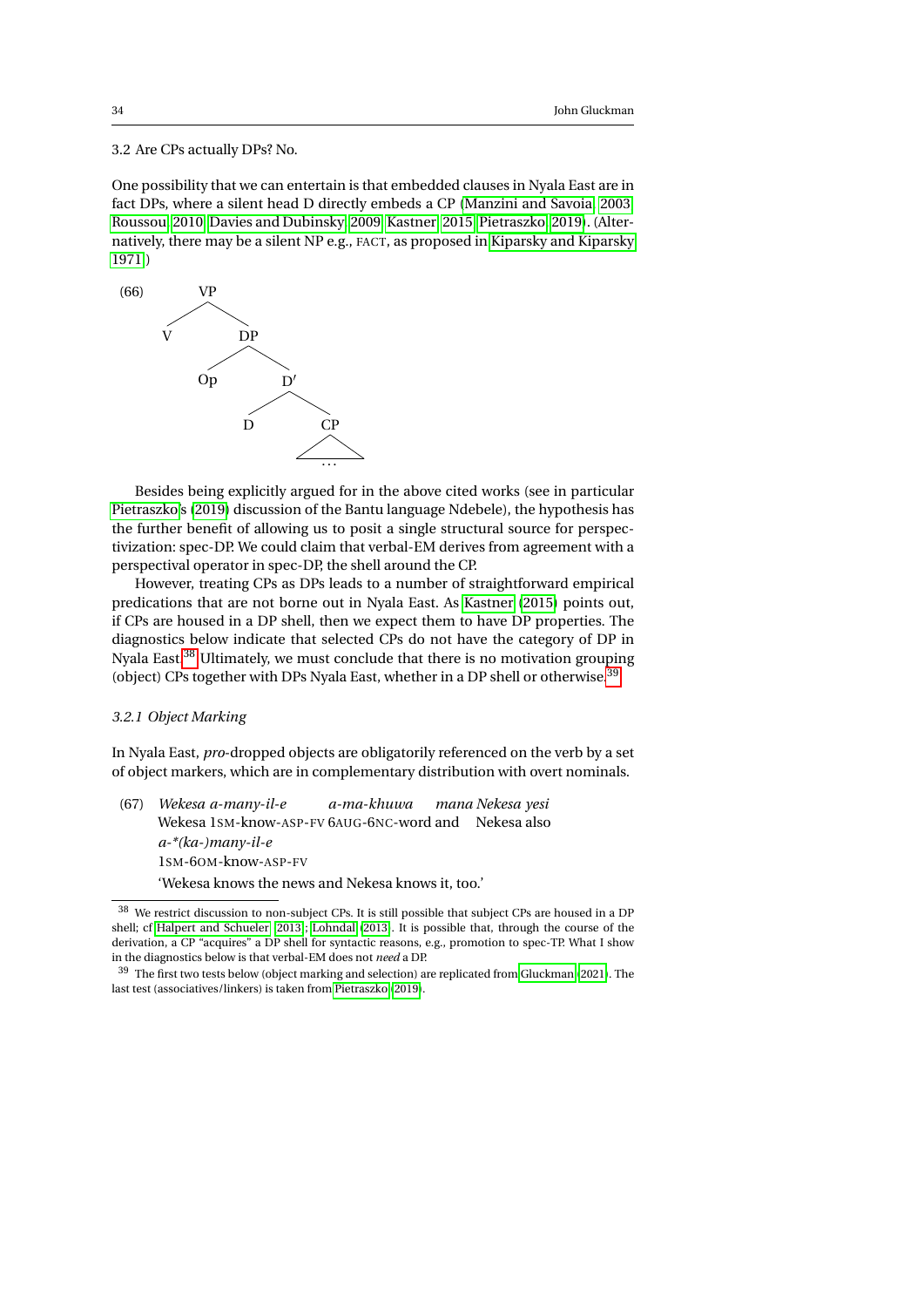Elided clauses cannot trigger object marking.

(68) *Wekesa a-many-il-e* Wekesa 1SM-know-ASP-FV COMP 9Ingwe 9SM-win-ASP-FV and Nekesa *mbo Ingwe ya-vich-ir-e mana Nekesa yesi a-(\*vi-/\*ka-/\*li-/\*yi-)many-il-e* also 1SM-8OM-6OM-5OM-9OM-know-ASP-FV 'Wekesa knows that Ingwe won and Nekesa knows it, too.'

[Halpert](#page-46-6) [\(2016,](#page-46-6) 255, fn 5) (for Zulu) and [Gluckman](#page-46-5) [\(2021\)](#page-46-5) (for Logoori) suggest that the reason that clauses can trigger subject marking but cannot trigger object marking in Bantu is that object marking involves cliticization, which is proposed to be dependent on a D feature. Subject marking, on the other hand, just reflects a "pure" Agree dependency. Since CPs lack D, object cliticization is not possible, but subject marking is still possible because it is not contingent on the presence of a  $DP<sup>40</sup>$  $DP<sup>40</sup>$  $DP<sup>40</sup>$ 

# *3.2.2 Distribution and selection*

One of the core arguments that [Kastner](#page-46-1) uses in his analysis is to show that CPs which have a DP layer appear in positions that are independently available for unambiguous DP arguments. Verbs that cannot select for a DP cannot select for a CP headed by a DP. The embedded clause with a predicate like *seem* must be a CP, not a DP.

- (69) a. \* It seems the fact / story / news.
	- b. It seems that Ingwe won.

Nyala East however readily permits all four verbal-EM with all such verbs.

- (70) \* *(e-khuwa) li-on-ekh-an-a* 5NC-word 5SM-see-NEUT-REC-FV 5NC-word *(e-khuwa)* [Intended: '\*The news seems / \*It seems the news.']
- (71) *vi-/ka-/li-/e-on-ekh-an-a* 8EM-/6EM-/5EM-/9EM-see-NEUT-REC-FV COMP 9Ingwe 9SM-win-ASP-FV *mbo Ingwe ya-vich-ir-e* 'It looks like Ingwe won.'

<span id="page-34-0"></span><sup>40</sup> Note that such data suggest that object CPs can *never* be functionally DPs in Nyala East. It further provides evidence against [Kastner'](#page-46-1)s [\(2015\)](#page-46-1) analysis which proposes that certain predicates may optionally select for a DP complement. The unavailability of the object marking with a verb like *-many-* 'know,' which does select for a DP complement suggests that this analysis cannot be correct for Nyala East. It further undermines the need for CPs to be DPs in subject position, as argued extensively for English (see the above cited authors). Ultimately, we might attribute this to parametric differences: some languages only allow DPs in the subject position, other languages are more permissive.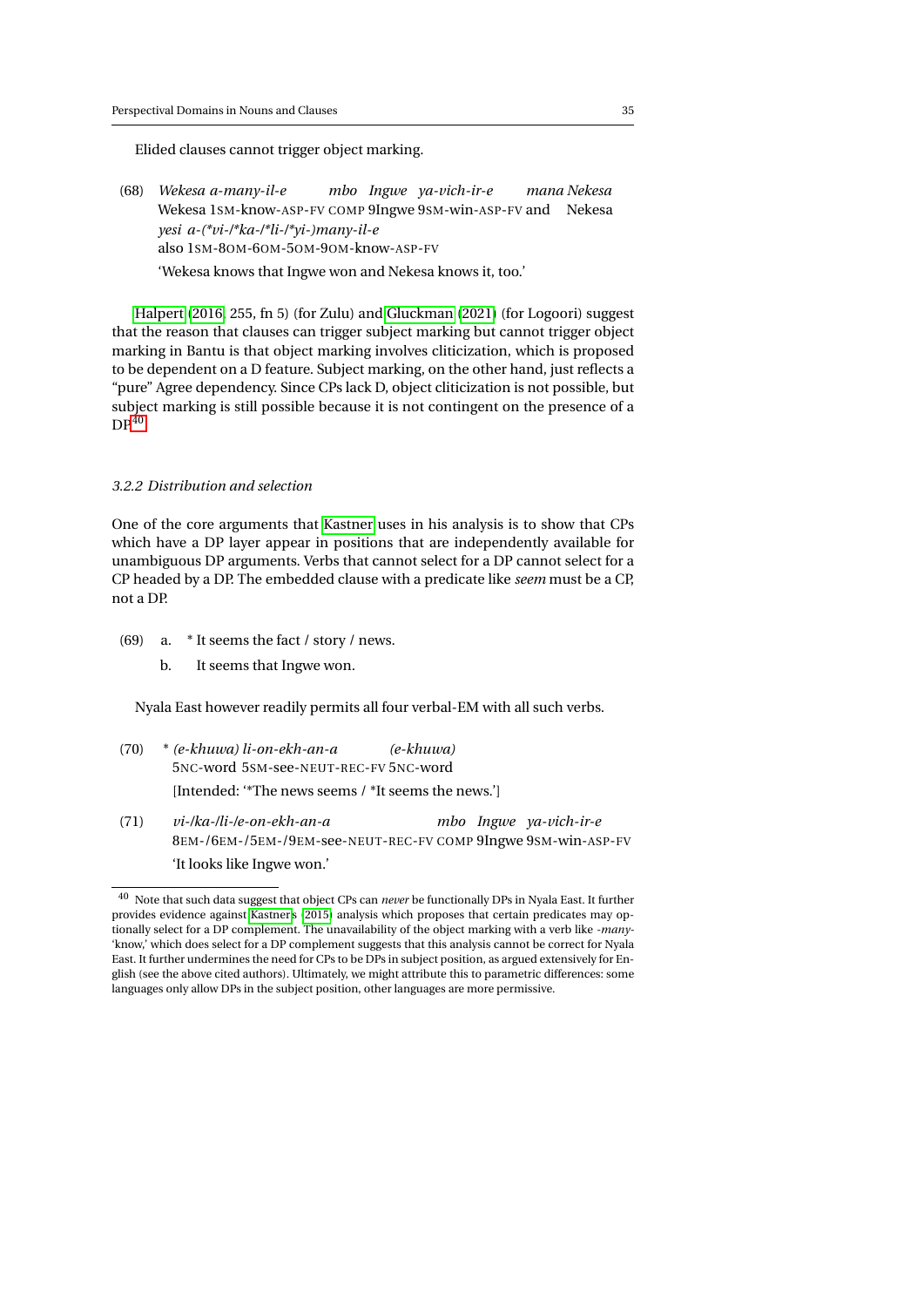*3.2.3 Associative/linker constructions*

[Pietraszko](#page-47-2) [\(2019\)](#page-47-2) makes a compelling case that CPs in Ndebele are headed by D. Part of the argument rests on distributional facts. I focus on one particularly convincing argument here. As a complement to N, a CP in Ndebele must be headed by the associative marker (called the *linker* by Pietraszko). This marker is independently required for linking nominal dependents (possessors, complements) to a head noun.

- <span id="page-35-1"></span>(72) a. *i-moto \*(y-a-)u-mfana* 9-car 9-LNK-1-boy 'the boy's car.'
	- b. *indaba i-a-*9.news 9-LNK- 15.AUG-15COMP 1SBJ-TAM-1.OBJ-like *[ u-kuthi u-ya-m-thanda ]* 'the news that she likes him' [\(Pietraszko, 2019,](#page-47-2) 81)

Since unambiguous nominal dependents, like possessives in [\(72a\)](#page-35-1), must also appear with the associative morpheme, the facts in [\(72\)](#page-35-1) are a clear indication that CPs have the category DP (or at least *can* have the category DP).

In Nyala East however, we find a clear distinction. While unambiguous nominal dependents must appear with the associative marker [\(73a\)](#page-35-2), clauses cannot, [\(73b\)](#page-35-3).

- <span id="page-35-3"></span><span id="page-35-2"></span>(73) a. *e-khuwa \*(li-a)* 5NC-news 5AGR-ASSO Masika *Masika* 'Masika's news'
	- b. *e-khuwa (\*li-a)* 5NC-word 5AGR-ASSO COMP 9Ingwe 9SM-win-ASP-FV *mbo Ingwe ya-vich-ir-e* 'the news that Ingwe won'

In summary, there are syntactic reasons to differentiate the categories C and D in Nyala East. I therefore conclude that CPs and DPs are distinct categories in the language (or equivalently, CPs do not have a DP layer in Nyala East), and that both projections may house perspectival information.

# <span id="page-35-0"></span>3.3 Clausal-EM in Nyala East

In the previous section, I provided evidence for a perspectival operator in the clausal domain. In this final section, I provide further support for this idea from the distribution of Nyala East's *agreeing complementizer*. Like many Eastern Bantu languages, Nyala East has a complementizer which introduces a finite embedded clause, and which reflects the class features of the matrix subject. In this sense, it is identical to what is described in [Diercks](#page-45-3) [\(2013\)](#page-45-3) for the closely related Lubukusu,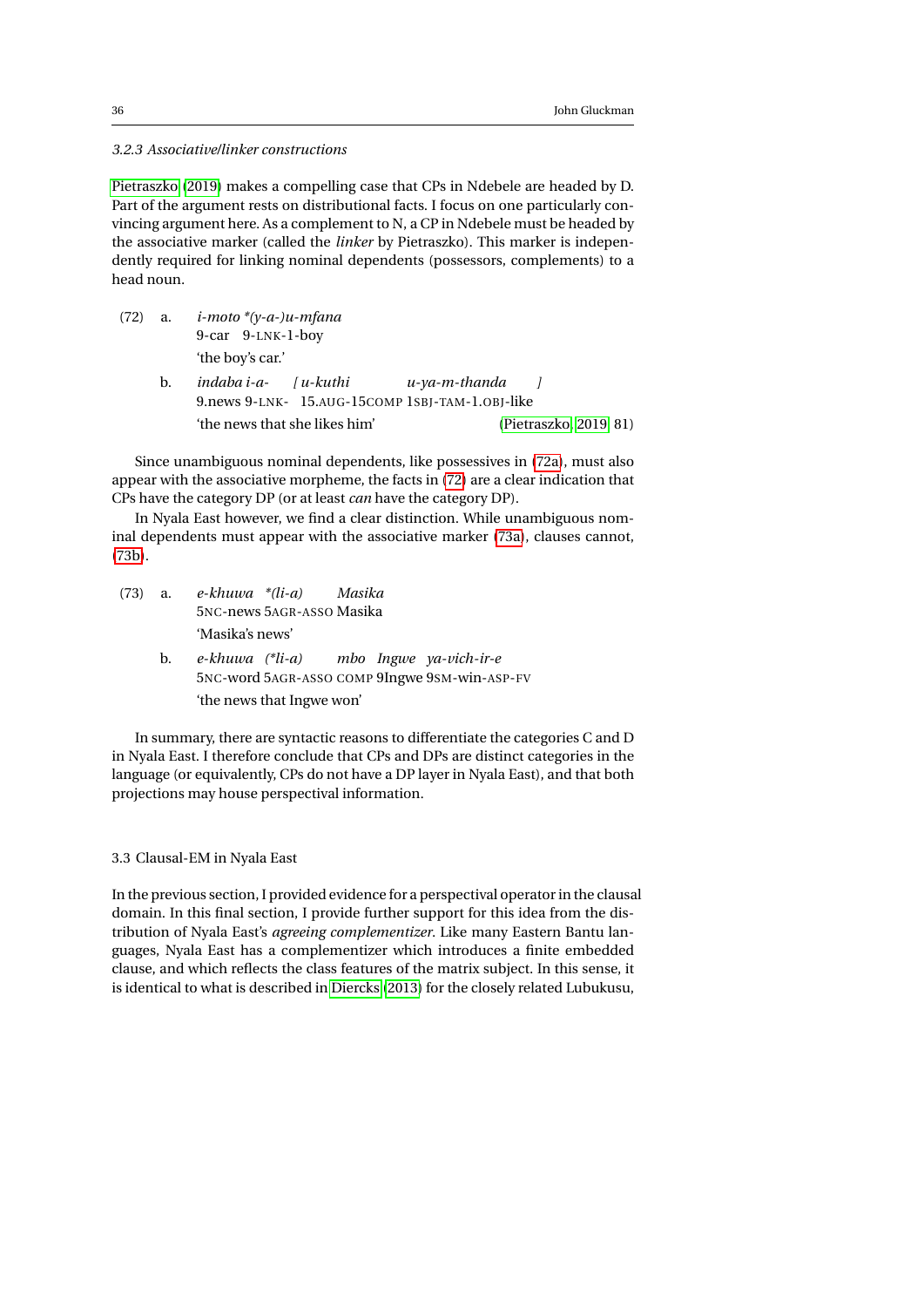and bears a striking similarity to the agreeing complementizers of the more distantly related Bantu languages Chokwe, Luchazi, Lunda, and Luvale described in [Kawasha](#page-46-16) [\(2006,](#page-46-16) [2007\)](#page-46-8).<sup>[41](#page-36-0)</sup>

- (74) a. *Masika ka-voy-e* Masika 1SM-say-FV 1AGR-COMP 9Ingwe 9SM-win-ASP-FV *a-chi Ingwe ya-vich-ir-e* 'Masika said that Ingwe won.'
	- b. *o-ver-a* 2SG.SM-be.sad-FV 2SG-COMP 9Ingwe 9SM-win-ASP-FV *o-chi Ingwe ya-vich-ir-e?* 'Are you sad that Ingwe won?'
	- c. *na-khu-voy-e* 1SG-2SG.OM-say-FV 1SG-COMP 2SG-COMP 1Nekesa 1SM-go-FV *n-chi / \*o-chi Nekesa ka-chi-e Nairobi* Nairobi

'I told you that Nekesa went to Nairobi.'

Nyala East has three other non-agreeing complementizers: *mbo* 'that' (shown earlier), *vachi*<sup>[42](#page-36-1)</sup> 'that' and *nga*, 'like.'<sup>[43](#page-36-2)</sup>

Why a particular complementizer is chosen is a complex question which I cannot fully address here. Broadly, these are all instances of *epistemic* complementizers discussed in [Frajzyngier and Jasperson](#page-45-15) [\(1991\)](#page-45-15); [Boye et al.](#page-44-6) [\(2015\)](#page-44-6). They signal an epistemic stance relative to an individual. The agreeing complementizer situates the embedded clause "according to" the matrix subject.

As observed in Lubukusu by [Diercks](#page-45-3) [\(2013\)](#page-45-3), though the agreeing complementizer must match the features of the (next highest) referential subject, $^{44}$  $^{44}$  $^{44}$  the relationship between the embedding subject and the agreeing complementizer is not

<span id="page-36-0"></span><sup>41</sup> The agreeing complementizer itself is historically derived from the verb 'say' [\(Güldemann, 2002\)](#page-46-17), but it cannot be synchronically analyzed as category V: *-chi* cannot be inflected for tense/aspect/mood or an object marker, cannot be negated, does not have a nonfinite form, cannot take a lexical subject, and appears in clausal positions not possible for other verbs. (See also [Güldemann](#page-46-18) [\(2008,](#page-46-18) §5.1.3.3) for a diachronic analysis of *\*-ti* that suggests the source is not verbal, but rather, a demonstrative.)

<span id="page-36-1"></span><sup>&</sup>lt;sup>42</sup> Despite its surface similarity, *vachi* should not be analyzed as an agreeing complementizer consisting of class 2 subject marking prefixed to the complementizer because *vachi* is available even when the matrix subject is not class 2.

<span id="page-36-2"></span><sup>43</sup> Embedded *if*-clauses are introduced in a variety of ways, but most typically with the C element *ni*which is prefixed to the verb: *Wekesa ni-a-kula esitau, ....* 'If Wekesa buys a book, ...'.

<span id="page-36-3"></span><sup>44</sup> Certain speakers permit cases where the agreeing complementizer can track a non-subject argument. (See also [Sundaresan 2018](#page-48-2) for a related observation in Tamil.) Such examples are not accepted by all speakers, and are the exception rather than the rule. Even with such speakers, an agreeing complementizer cannot reflect the features of an implicit argument.

<sup>(</sup>i) *%na-lak-ir-w-a* 1SG-promise-APPL-PASS-FV with Masika 1AGR-COMP 1SG-COMP 9Ingwe 9SM-COP 15NC-win *neende Masika a-chi / n-chi Ingwe i-ili okhu-vicha* 'I was promised by Masika that Ingwe will win.'

<sup>(</sup>ii) *na-lak-ir-w-a* 1SG-promise-APPL-PASS-FV 1AGR-COMP 1SG-COMP 9Ingwe 9SM-COP 15NC-win *\*a-chi / n-chi Ingwe i-ili okhu-vicha* 'I was promised that Ingwe will win.'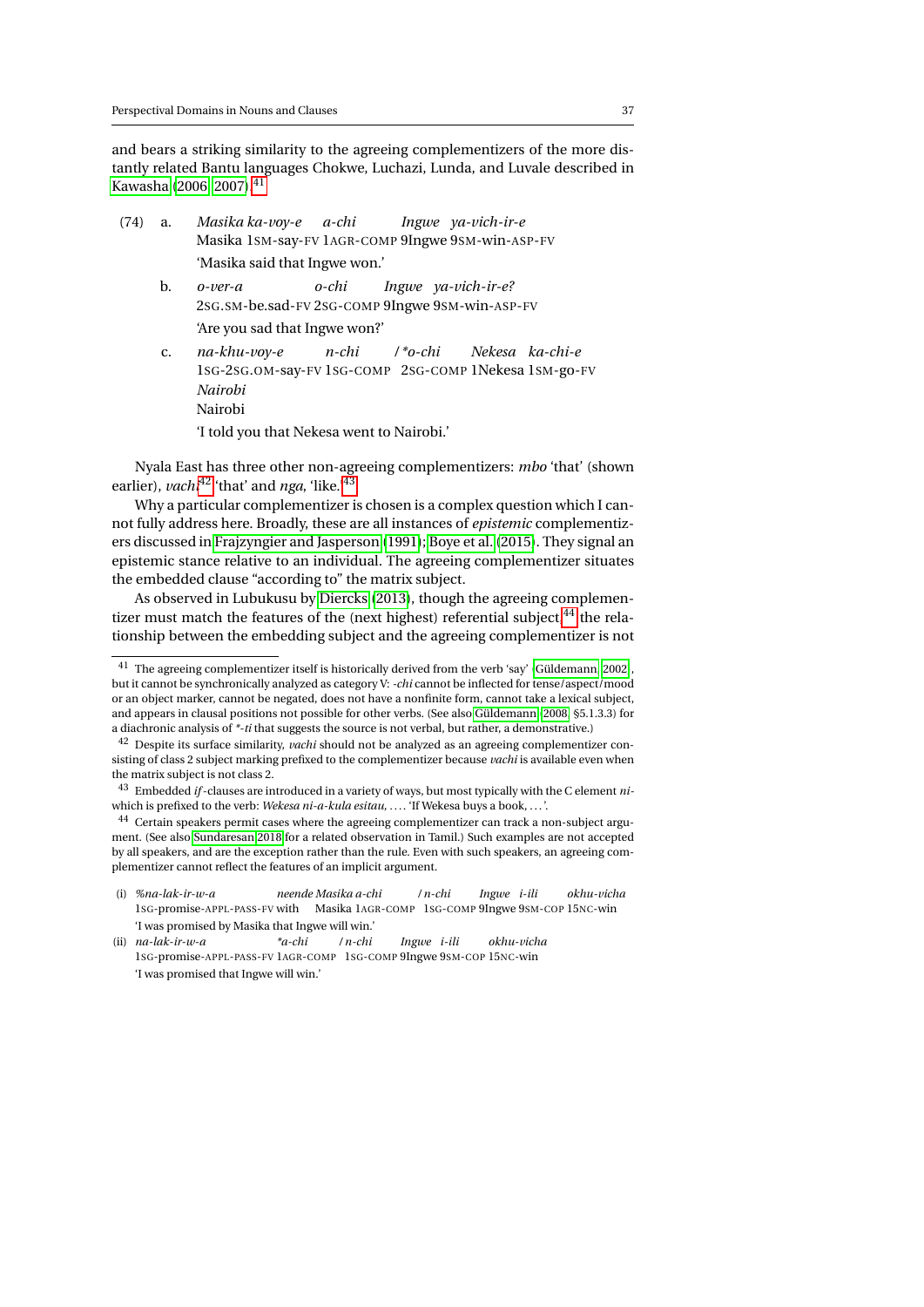subject to locality or intervention effects. An agreeing complementizer can track an argument across an indirect object, and inside of a noun phrase.

- (75) a. *Masika* 1Masika 1SM-2sg.OM-say-APPL-FV 1AGR-COMP 2SM-COMP 1Nekesa *ka-khu-vol-ir-e a-chi / \*khu-chi Nekesa ka-chi-e Nairobi* 1SM-go-FV 9Nairobi 'Masika told you that Nekesa went to Nairobi.'
	- b. *Masika ka-n-lak-ir-e* 1Masika 1AGR-1OM-promise-APPL-FV 1AGR-COMP 1SG-COMP *a-chi / \*n-chi Ingwe i-ili* 9Ingwe 9SM-COP 15NC-win *okhu-vicha* 'Masika promised me that Ingwe will win.'
- <span id="page-37-0"></span>(76) a. *n-ul-iy-e* 1SG-hear-ASP-FV 6AUG-6NC-news 1SG-COMP 6AGR-COMP 1Okwako *a-ma-khuwa n-chi / \*ka-chi Okwako ka-chi-a Nairobi* 1SM-go-FV 9Nairobi 'I heard the news that Okwako went to Nairobi.'
	- b. *Masika ka-ul-iy-e* 1Masika 1SM-hear-ASP-FV 8AUG-8EM-5NC-news 1AGR-COMP *e-vi-e-khuwa a-chi / vi-chi* \*8AGR-COMP 9Ingwe 9SM-win-ASP-FV *Ingwe ya-khil-il-e* 'Masika heard the news (that everyone knows) that Ingwe won.'

The agreeing complementizer is germane to the discussion of epistemic marking for two reasons. The first is that an agreeing complementizer can co-occur with verbal-EM. Unsurprisingly, they must match.

- (77) a. *vi-on-ekh-an-a* 8EM-see-NEUT-REC-FV 8EM-COMP 9Ingwe 9SM-win-ASP-FV *vi-chi Ingwe ya-vich-ir-e* 'It looks like Ingwe won.'
	- b. *ka-on-ekh-an-a* 6EM-see-NEUT-REC-FV 6EM-COMP 9Ingwe 9SM-win-ASP-FV *ka-chi Ingwe ya-vich-ir-e* 'It looks like Ingwe won.'
	- c. *li-on-ekh-an-a* 5EM-see-NEUT-REC-FV 5EM-COMP 9Ingwe 9SM-win-ASP-FV *li-chi Ingwe ya-vich-ir-e* 'It looks like Ingwe won.'
	- d. *e-on-ekh-an-a* 9EM-see-NEUT-REC-FV 9EM-COMP 9Ingwe 9SM-win-ASP-FV *e-chi Ingwe ya-vich-ir-e* 'It looks like Ingwe won.'

However, unlike what is demonstrated above for the agreeing complementizer with a lexical subject, the relationship between verbal-EM and the complementizer *is* sensitive to locality and intervention. In cases with predicative propositional nouns and nonthematic subjects, verbal-EM is not possible [\(78b](#page-38-0)[-78e\)](#page-38-1), though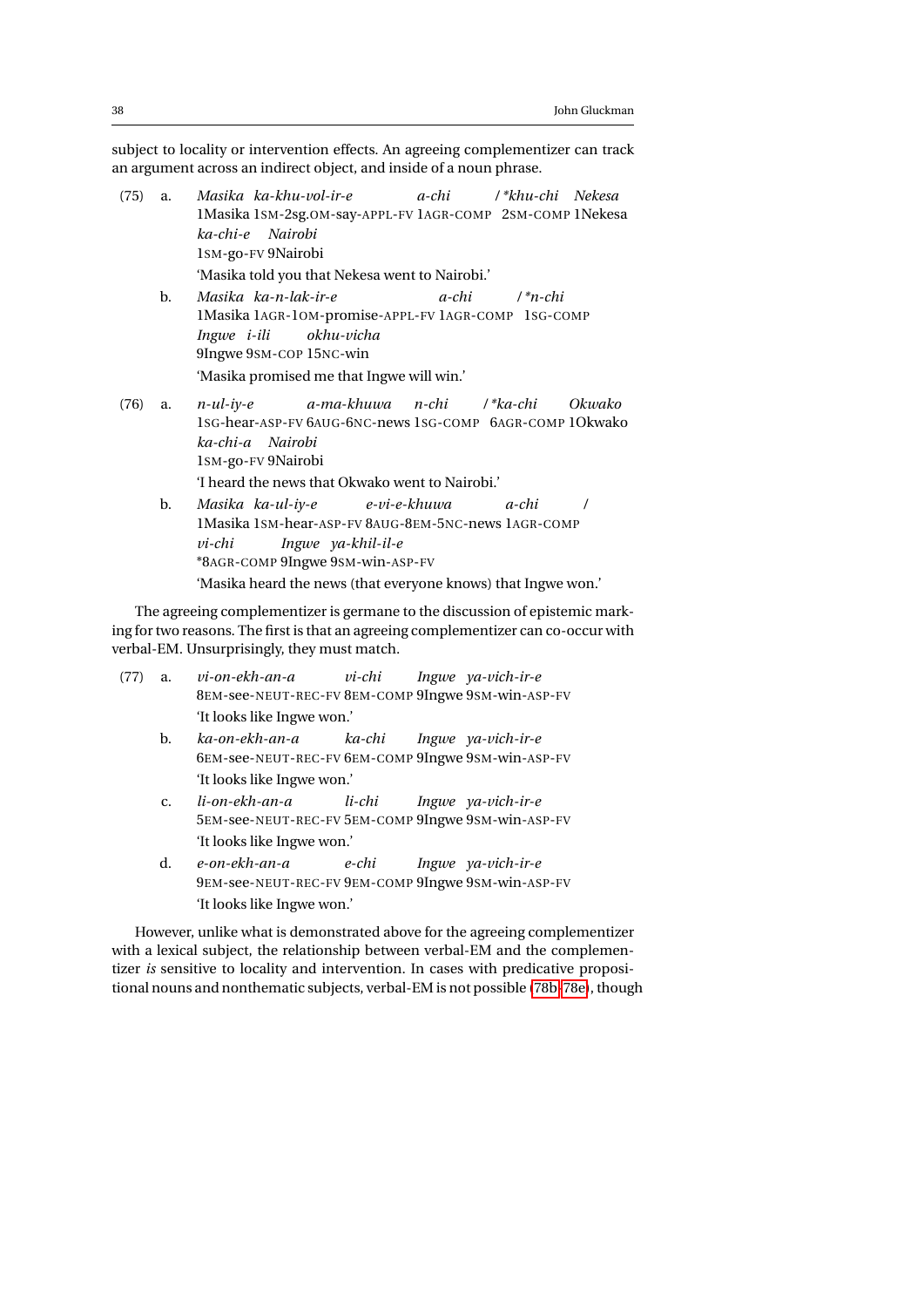epistemic marking is permitted on the complementizer in the absence of verbal-EM [\(78a\)](#page-38-2).

- <span id="page-38-2"></span><span id="page-38-0"></span>(78) a. *w-ali* 14SM-COP 14NC-lie 14EM-/6EM-/5EM-/9EM-COMP 9Ingwe *ou-veyi vi-/ka-/li-/e-chi Ingwe ya-khil-il-e* 9SM-win-ASP-FV 'It was a lie that Ingwe won.'
	- b. \* *vi-ali* 8EM-COP 14NC-lie 8EM-COMP 9Ingwe 9SM-win-ASP-FV *ou-veyi vi-chi Ingwe ya-khil-il-e* [Intended: 'It was a lie that Ingwe won.']
	- c. \* *ka-ali* 6EM-COP 14NC-lie 6EM-COMP 9Ingwe 9SM-win-ASP-FV *ou-veyi ka-chi Ingwe ya-khil-il-e* [Intended: 'It was a lie that Ingwe won.']
	- d. \* *li-ali* 5EM-COP 14NC-lie 5EM-COMP 9Ingwe 9SM-win-ASP-FV *ou-veyi li-chi Ingwe ya-khil-il-e* [Intended: 'It was a lie that Ingwe won.']
	- e. \* *e-al-*9EM-COP 14NC-lie 9EM-COMP 9Ingwe 9SM-win-ASP-FV *ou-veyi e-chi Ingwe ya-khil-il-e* [Intended: 'It was a lie that Ingwe won.']

<span id="page-38-1"></span>The data in [\(78a\)](#page-38-2) demonstrate that the epistemic marking that appears on the complementizer is *independent* of verbal-EM. The data in [\(78b](#page-38-0)[-78e\)](#page-38-1) demonstrate that the relationship between subject agreement and an agreeing complementizer is different from verbal-EM and an agreeing complementizer. I summarize the difference schematically in [\(79\)](#page-38-3).

<span id="page-38-3"></span>(79) a. [ verbal-EM ...  $[X_{\phi} \dots [$  agreeing-C ... ] ] ] ✗ b.  $[$  (DP) subject-marking . .  $[X_{\phi} \dots]$  agreeing-C . . .  $]$ ]  $\overline{\checkmark}$ 

The second reason agreeing complementizers factor into the discussion of epistemic marking is that Nyala East permits *unembedded* complementizers.[45](#page-38-4) When the agreeing complementizer is unembedded, it can be inflected for 1st/2nd person (singular) agreement, or it may occur with one of the four EM. I refer to [\(80b-](#page-39-0)[80e\)](#page-39-1) as *clausal-EM*. [46](#page-38-5)

<span id="page-38-4"></span><sup>45</sup> The phenomenon of unembedded complementizers has recently been labelled *desubordination* [\(Boye and Kehayov, 2016\)](#page-44-7) or *insubordination* [\(Evans, 2007;](#page-45-16) [Evans and Watanabe, 2016\)](#page-45-17) for non-Bantu languages.

<span id="page-38-5"></span> $^{46}$  Not all speakers accept or produce clausal-EM for reasons that are not fully understood. I suspect that, for many speakers, the agreeing complementizer *-chi* may still bear some residual "say" meaning (perhaps as a quotative marker, cf [Güldemann 2008\)](#page-46-18), and so clausal-EM is degraded because epistemic markers cannot in general be lexical subjects of a transitive verb of communication. I note that all speakers accept/produce unembedded non-agreeing complementizers *mbo / vachi*. All speakers also permits unembedded agreeing complementizers inflected for 1st/2nd person, but not third person.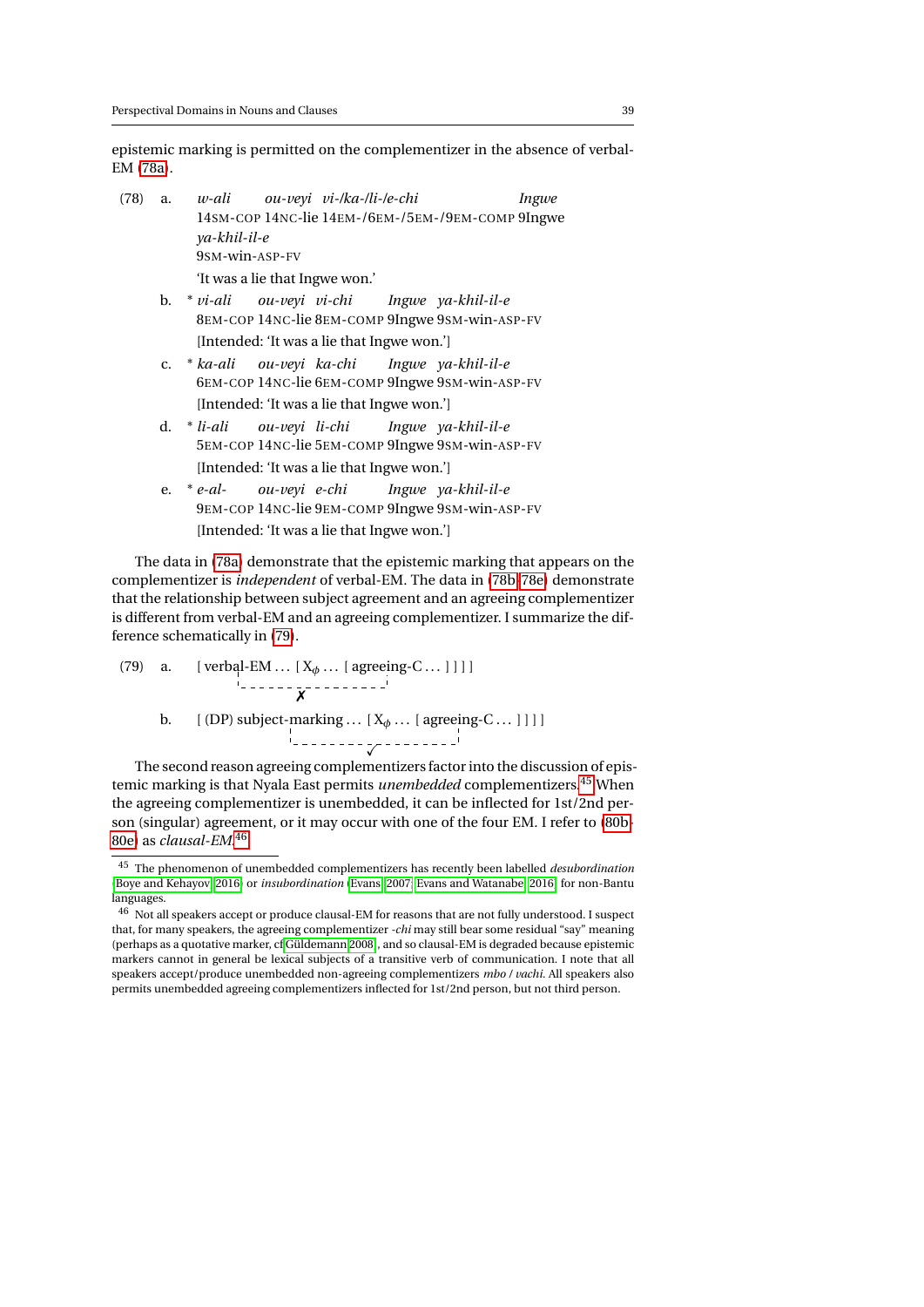<span id="page-39-4"></span><span id="page-39-0"></span>

| (80) | a.          | mbo / vachi / n-chi Masika ka-chi-e Nairobi<br>COMP / COMP / 1SG-COMP 1Masika 1SM-go-FV Nairobi |
|------|-------------|-------------------------------------------------------------------------------------------------|
|      |             | 'Masika went to Nairobi (I heard from someone/many people/I in-<br>sist)'                       |
|      | b.          | Masika ka-chi-e Nairobi<br>vi-chi<br>8EM-COMP 1 Masika 1 SM-go-FV Nairobi                       |
|      |             | 'Masika went to Nairobi (according to a lot of evidence).'                                      |
|      | $C_{\star}$ | Masika ka-chi-e Nairobi<br>ka-chi<br>6EM-COMP 1 Masika 1 SM-go-FV Nairobi                       |
|      |             | 'Masika went to Nairobi (according to a few pieces of evidence).'                               |
|      | d.          | Masika ka-chi-e Nairobi<br>li-chi<br>5EM-COMP 1 Masika 1 SM-go-FV Nairobi                       |
|      |             | 'Masika went to Nairobi (according to a specific piece of evidence).'                           |
|      | e.          | Masika ka-chi-e Nairobi<br>e-chi<br>9EM-COMP 1 Masika 1 SM-go-FV Nairobi                        |
|      |             | 'Masika went to Nairobi (according to a non-specific piece of evi-<br>dence).'                  |

<span id="page-39-1"></span>Again, the choice of clausal-EM generally replicates what was observed for nominal-EM and verbal-EM. The use of an unembedded complementizer serves to distance the speaker from the asserted proposition, translating roughly as "according to X." And again, clausal-EM reflects a quantificational scale. *Vichi* indicates that the speaker has a lot of information to support the proposition. *Kachi* indicates that the speaker has less information. *Lichi* indicates that the speaker is using a particular, specific piece of information. *Echi* is the most neutral. Again, class 9 *echi* is rarely offered, and is only used when the speaker wants to hide or obfuscate somewhat.[47](#page-39-2)

#### *3.3.1 Analysis of clausal-EM*

I adopt wholesale the ideas in [Diercks'](#page-45-3)s [\(2013\)](#page-45-3) analysis of the agreeing complementizer in the closely related Lubukusu. [Diercks](#page-45-3) proposes to analyze the agreeing complementizer as an instance of C agreeing with an "anaphoric operator" in spec-CP (adopting ideas from [Safir 2004b\)](#page-47-20). $48$ 

<span id="page-39-2"></span><sup>47</sup> It should be noted that, unlike nominal-EM and verbal-EM, clausal-EM tends not to indicate a group of individuals as an information perspective. Instead, when used, they almost always refer to some non-human information perspective. This difference between nominal-/verbal- and clausal-EM is likely due to the fact that non-agreeing complementizers are solely used to reflect "hearsay" evidence. *Mbo* indicates that one person told the speaker; *vachi* that the speaker has heard from multiple sources. Thus, I believe it likely that the unavailability of the group of individuals readings may be the result of a blocking effect. However, I will not be able to provide an in-depth analysis of unembedded complementizers. I refer the reader to the many functions attributed to unembedded complementizers cross-linguistically documented in [Boye and Kehayov](#page-44-7) [\(2016\)](#page-44-7); [Evans and Watanabe](#page-45-17) [\(2016\)](#page-45-17). I am unaware of any work that has systematically looked at this issue in a Bantu language outside of the discussions in [Kawasha](#page-46-16) [\(2006,](#page-46-16) [2007\)](#page-46-8), [Güldemann](#page-46-18) [\(2008\)](#page-46-18), and [Devos and Bostoen](#page-45-18) [\(2012\)](#page-45-18).

<span id="page-39-3"></span><sup>48</sup> Indeed, *-chi* and Lubukusu's agreeing complementizer *-li* are in fact cognate morphemes.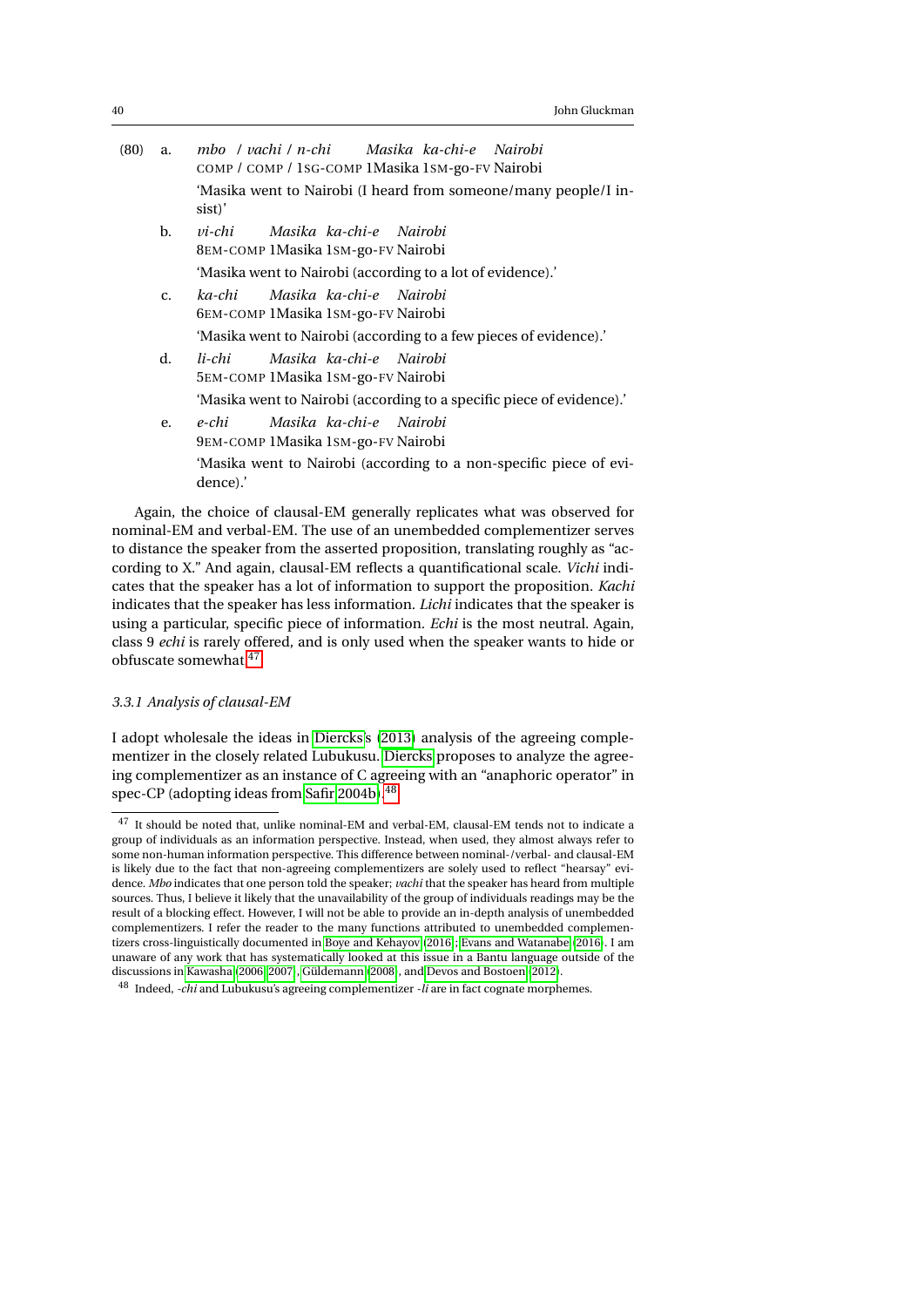

On [Diercks'](#page-45-3) analysis, the operator is a *subject oriented anaphor*. It obligatorily is imbued with the *φ*-features of the subject of the embedding verb. Crucially, [Dier](#page-45-3)[cks](#page-45-3) does not model this as a case of Agree, where Op gets its features by entering into an (upwards) Agree-relationship with the subject. Instead, he treats this as a case of LF/covert movement plus checking. Op, inherently imbued with features, covertly moves to T to check its features because anaphors must be in a local relationship with their antecedents [\(Safir, 2004b\)](#page-47-20). Therefore, though the anaphoric operator always tracks the subject of the matrix clause, the operator is *syntactically* independent of this argument. Op gets its reference, and hence *φ*-features, through discourse/pragmatic factors.<sup>[49](#page-40-0)</sup> Indeed, I take the availability of an unembedded agreeing complementizer as evidence of this syntactic independence. The data in [\(80\)](#page-39-4) simply illustrate that the chosen operator does not need a syntactic antecedent. It can be fixed to a salient discourse entity, like the speaker or hearer, or it can track one of the salient groups picked out by the perspectival operators.

The evidence from predicative propositional nouns with nonthematic subjects in [\(78a\)](#page-38-2) is additional evidence that Op is syntactically independent of the subject. Clausal-EM is available on an embedded complementizer, even when verbal-EM is banned in the higher clause. And crucially, clausal-EM can appear even when there is no verbal-EM on the higher predicate. Thus, clausal-EM must not be de-

<span id="page-40-0"></span><sup>49</sup> [Diercks et al.](#page-45-19) [\(2020\)](#page-45-19) takes a more sophisticated view of the syntactic relationship between the subject and anaphor. In the updated analysis, the agreeing complementizer is imbued with features which are "interpretable," but "unvalued" (in the sense of [Pesetsky and Torrego 2007\)](#page-47-21). C moves in the syntax to a position c-commanding the subject in spec-*v*P, and Agree occurs downwards. See also [Carstens](#page-44-8) [\(2016\)](#page-44-8) for a similar idea. The precise derivation of complementizer agreement is not crucial for the analysis here, as I ultimately conclude that clausal-EM cannot stem from C agreeing with a non-local argument in any case. However, I also note that the data in [\(76\)](#page-37-0) are problematic for the accounts in [Diercks et al.](#page-45-19) [\(2020\)](#page-45-19); [Carstens](#page-44-8) [\(2016\)](#page-44-8) because they propose that agreement on complementizers results from head-movement of C (or specifically, Force $\overline{0}$ ) into the matrix clause, where it c-commands the subject. Examples with agreeing complementizers as complements to NP are problematic because it requires head-movement out of the DP into the main clause, violating the Head-Movement Constraint as well as the Complex-NP constraint. I therefore find Dierck's original ideas more convincing. The solution proposed in [Carstens](#page-44-8) [\(2016,](#page-44-8) §3.6.5) assumes that the D+*φ*+N complex in Bantu is rendered inactive after case valuation, and thus transparent to movement, though this incorrectly predicts (at least for Nyala East) that the language does not have Complex-NP islands.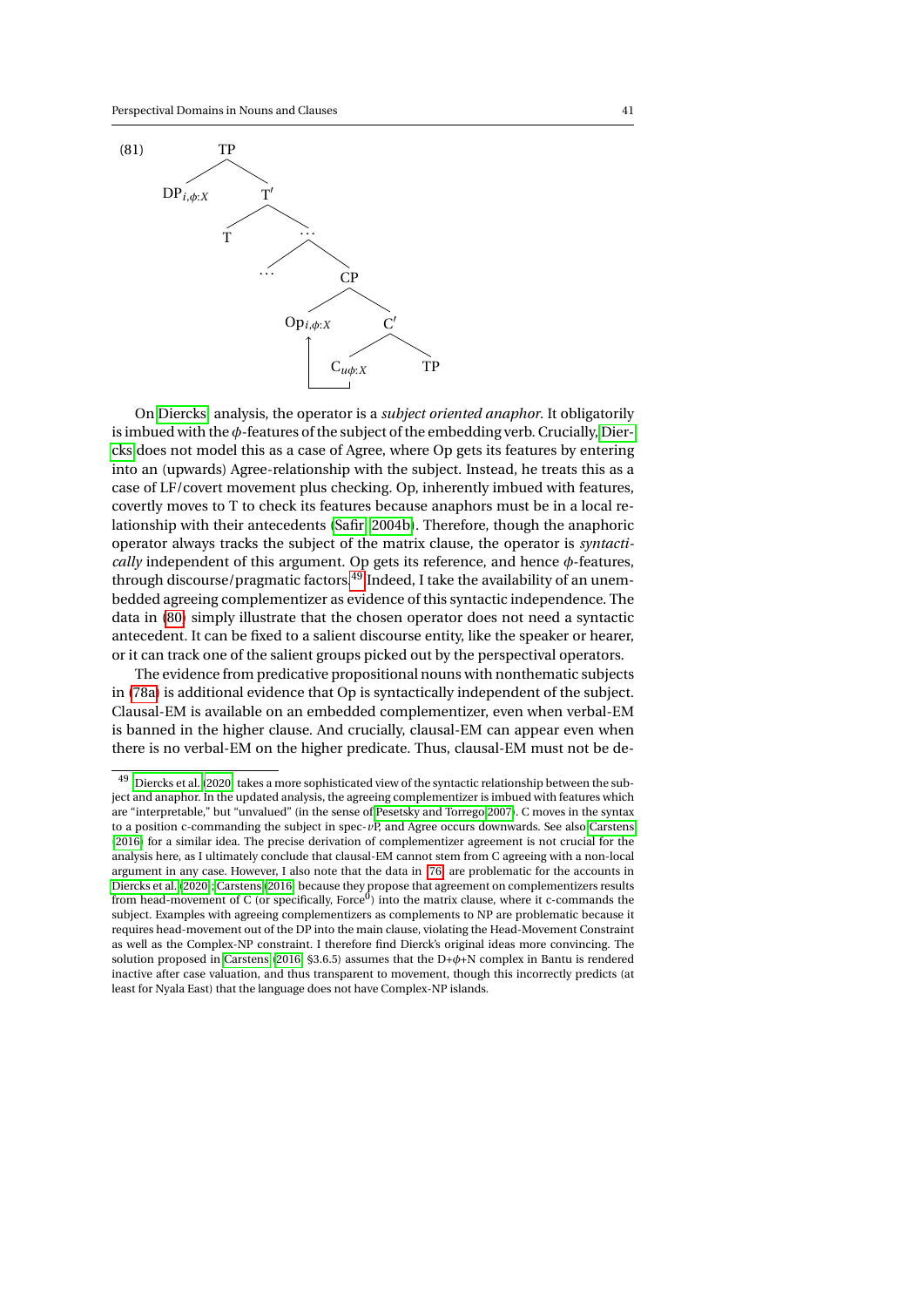pendent on verbal-EM. Indeed, the cases where both verbal-EM and clausal-EM both appear and obligatorily match provide support for the analysis of verbal-EM presented in [subsubsection 3.1.1.](#page-31-2) T's *φ*-probe looks under c-command for an active goal, and agrees with the most local argument, whether a DP or Op. Thus, verbal-EM and a complementizer inflected with EM must match.

In summary, the existence of a perspectival operator in the CP domain is supported by converging evidence.

#### <span id="page-41-0"></span>**4 Discussion: comparing DP and CP**

While the distribution and analysis of epistemic marking in Nyala East illustrates the parallelism between the CP and DP domains, I wish to emphasize that the domains are not homomorphic. The discussion in [subsection 3.2](#page-33-0) illustrates that we must maintain at minimum a categorial distinction between CP and DP. An additional way in which these domains are distinct is that the DP perspectival operator is not subject-oriented. Unlike with clausal-EM, nominal-EM does not have a requirement to match a local subject.

I suggest that this difference reflects a selectional distinction—although I concede that this is not an informative answer. The agreeing complementizer selects for a "bound" operator, whose features are (semantically) fixed to match the subject, when there is a local superordinate subject. In the absence of such a subject, one of the four operators in  $(30)$  is introduced.<sup>[50](#page-41-2)</sup> The agreeing determiner has stricter requirements: it can only merge one of the four operators proposed above. Ultimately, it may be that the difference relates to the different historical paths that the agreeing complementizer and the agreeing determiner took to their present synchronic status. The complementizer *-chi* derives from the proto-Bantu verb *\*-ti* 'say,' and so possibly has "vestigial" verbal properties, like subject agreement, which is inherently non-local. That is, the agreeing complementizer is al-ready "programmed" to track a non-local argument.<sup>[51](#page-41-3)</sup> The agreeing determiner does not derive from a verbal predicate, and so it is more restricted in what it agrees with. That is, it has only recently developed the ability to agree, and has not (yet) extended this ability to be non-local agreement. And indeed,  $D_{\mu\nu}$  is generally more restricted since it can only appear on a subset of nouns: judge-dependent nouns.[52](#page-41-1)

<span id="page-41-2"></span> $^{50}\,$  This is not as arbitrary as it may first seem. On the analysis worked out in [Diercks](#page-45-3) [\(2013\)](#page-45-3), the operator in the lower clause undergoes a matching operation with the higher subject. If the features do not match, the derivation crashes. Thus, merging one of the operators in [\(30\)](#page-17-3) would ultimately fail if the subject's *φ*-features do not match.

<span id="page-41-3"></span><sup>51</sup> It is worth noting that [Güldemann](#page-46-18) [\(2008,](#page-46-18) §5.1.3.3) suggests that proto-Bantu *\*-ti* did not originally have a verbal function, but instead started as a determiner, which "acquired" verbal functions, and became a true verb in many Bantu languages, through its use as a complementizer.

<span id="page-41-1"></span><sup>52</sup> One way of understanding the difference between D and C may be tied to how each functional category "encodes" the associated *φ*-features. Truly nominal categories are inherently imbued with *φ*features (say by selecting for a *φ* head). I have argued above though that C is not inherently *φ*-bearing, rather, it "has" *φ*-features only in that it merges an operator which bears *φ*-features. If this is on the right track, we can say, following the line of argumentation in [Halpert](#page-46-19) [\(2019\)](#page-46-19), that the well-noted gray area between CPs and DPs may be in how inherent the associated *φ*-features are. DPs are inherent *φ*-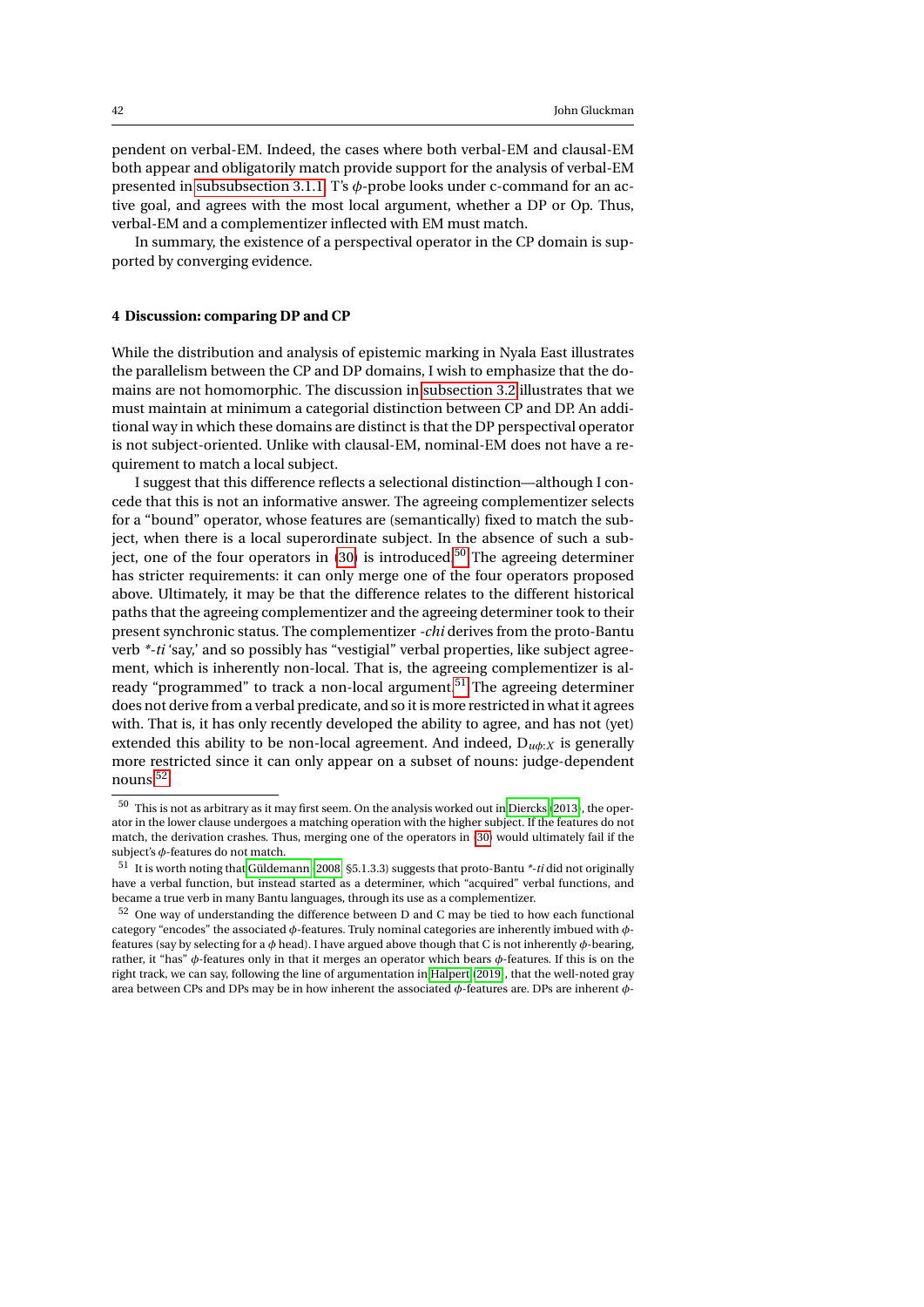In addition to comparing DP and CP in Nyala East, it is also worth comparing the two perspectival operators housed in each domain. They each have distinct distributions and interactions with their syntactic and semantic environment. The differences are summarized in [section 4.](#page-41-0)

|                            | $DP$ -Op       | $CP$ -Op |
|----------------------------|----------------|----------|
| <b>EM</b> operators        | yes            | yes      |
| Subject-orientation        | no             | yes      |
| Speaker/hearer-orientation | ( <b>ves</b> ) | yes      |
| Vacuous binding            | no             | yes?     |

**Table 3** Comparison of perspectival operators in DP and CP

The core similarity is that both CP and DP permit the four EM operators to be introduced. Note that in both cases, the  $\phi$ -features of the operators project. DPs act morphosyntactically as if they are in the noun class of the relevant EM. This is descriptively true with clauses as well, shown by the fact that verbal-EM and clausal-EM must match when they appear together. I note briefly an additional similarity, not included in [section 4.](#page-41-0) In the analysis above, we find that both D and C require probe-relativization, unlike T. D and C's *φ*-probes may only target logophoric operators, restricting which elements can be agreed with. In contrast, T's *φ*-probe is capable of targeting any element with active *φ*-features.

Perhaps the most significant difference between the two operators is that the operator in CP *must* be locally "bound" when introducing an embedded clause under a predicate that selects for a thematic subject. (This is a consequence of [Diercks'](#page-45-3)s [2013](#page-45-3) feature matching analysis—though note that this is not, technically, binding.) As noted above, I attribute this to a selectional fact: D only selects for one of the four "epistemic" operators; C is liberal in allowing an operator with any set of *φ*-features, granting that they match the superordinate subject. Again, I suggest above that this may ultimately have a diachronic explanation.

While both DPs and CPs may be speaker or hearer oriented, the behavior of such orientation is not consistent across categories. CPs can be speaker-oriented when the agreeing complementizer reflects 1st or 2nd person morphology, both embedded and unembedded. Thus, with CPs, speaker- and hearer-orientation is grammaticalized through the agreement reflected on C.[53](#page-42-0) This is in contrast to the speaker-/hearer-orientation of DPs, which is purely pragmatically calculated and is not grammaticalized. On the analysis above, this orientation is simply a result of the fact that the discourse participants are typically the most salient individuals.

feature-bearers. CPs are more or less "noun-y" depending on how "inherent" the associated *φ*-features are: when they are directly selected, CPs are functionally nominal (as in Ndebele). Nyala East's CPs are not DPs because they only "indirectly" select for *φ*-features. Thanks to an anonymous reviewer for this suggestion; it is certainly worth pursuing in future work.

<span id="page-42-0"></span><sup>53</sup> It is possible to analyze the unembedded agreeing complementizers in this context as a form of embedding under some higher ASSERT or QUESTION operator, thereby subsuming these cases as a special case of "subject" orientation.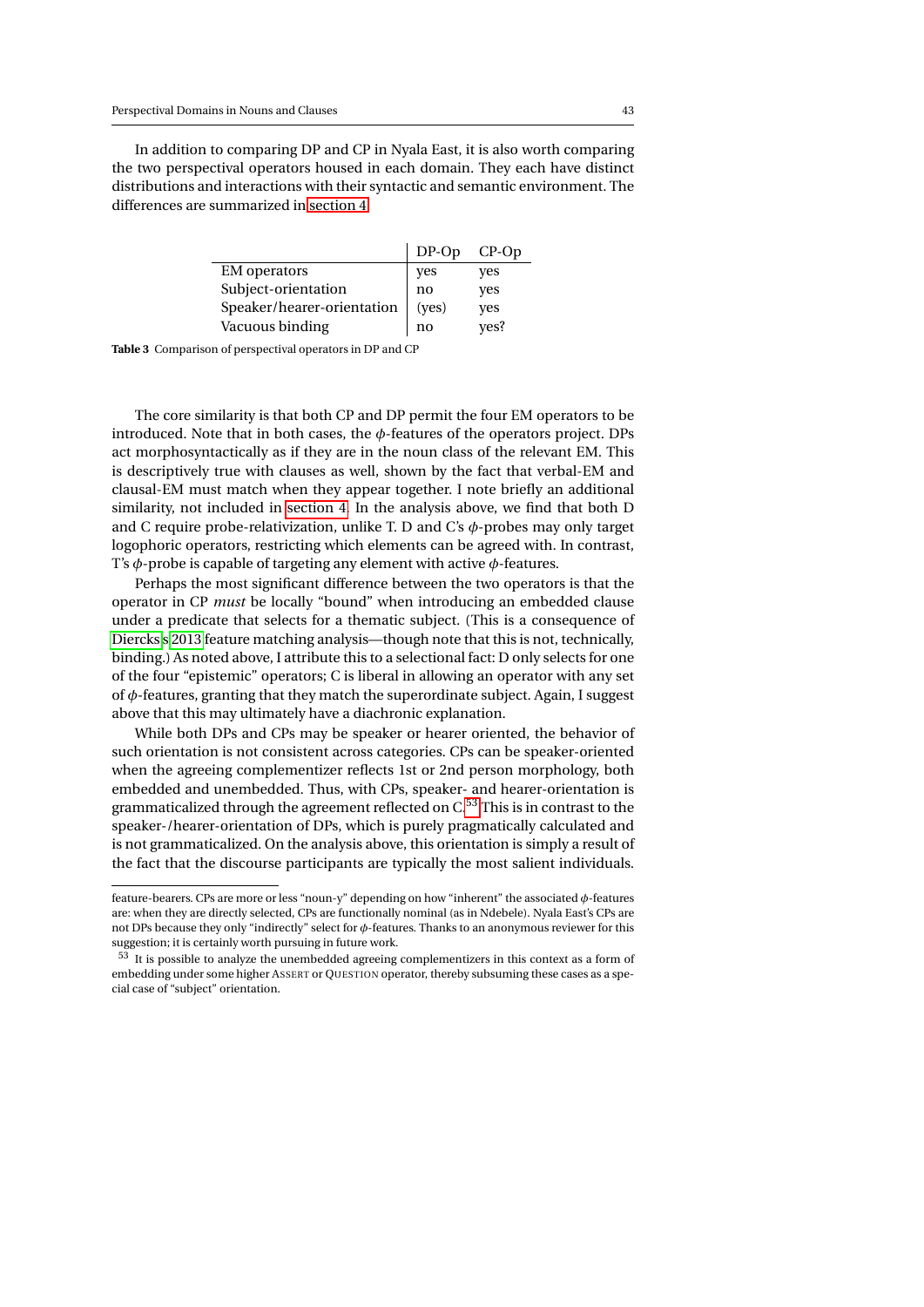But unlike with CPs, DPs never reflect the *φ*-features of 1st/2nd person. Seen in this light, the difference in speaker-/hearer-orientation between DPs and CPs is in fact exactly the same as the subject-orientation difference: the CP case is more liberal in allowing the operator to reflect any set of *φ*-features, while DP may only reflect one of four operators whose reference is established via discourse.

Finally, we find a clear difference in the distribution of Op in DPs and CPs. While CPs freely permit any of the EM (that is, any clause can be embedded under verbal- and clausal-EM), nominal-EM is restricted only to the nouns that are inherently judge-dependent. Above I explained this by appealing to a ban on vacuous quantification: Op can be merged in DP just in case it binds some logophoric element. It is unclear whether this same explanation extends to the clausal cases. The motivation for Op's distribution in DP was based on the idea that only some nouns are inherently "perspectivizeable." If we apply this same reasoning to the clausal cases, it is possible to claim that the ability for Op to occur apparently freely in CP is because all propositions are also inherently perspectivizeable, i.e., are able to be known/believed relative to an individual. If this is on the right track, then in fact there is no difference between these two operators in this regard.

I emphasize that I do not claim that D and C have the same denotation, either. While I have proposed an analysis of the augment in Nyala East as a parameterized choice function, I remain agnostic as to whether this is the correct analysis of C as well.<sup>[54](#page-43-0)</sup> This is an empirical question, which I cannot fully address here. The answer to this question hinges in part on determining the semantic type of clauses in Nyala East, a topic which has seen a large amount of recent investigation outside of Bantu languages. (See [Djärv 2019](#page-45-6) for a recent theoretical overview and [Halpert](#page-46-19) [2019](#page-46-19) for Bantu-specific discussion.) However, as I have shown in [subsection 3.2,](#page-33-0) clauses are not *syntactically* DPs, and so we expect that they should not have the meaning of DPs either.

Despite these differences, the similarities between nominal- and clausal-EM (and verbal-EM) cannot be overlooked. It is surely not coincidental that both domains utilize the same markers to reflect similar epistemic meanings. It is these shared characteristics that the account above ultimately seeks to unify by proposing a perspectival operator that is shared across these domains. The data and analysis above capitalize on the idea that some nouns are inherently evaluated relative to the beliefs/epistemic state of an individual, and that propositions are as well. The former is a relatively novel, but well-motivated observation, while the latter is an observation that goes back decades. Nyala East's epistemic marking is sensitive to the shared semantic commonality, independent of the category of the phrases.

<span id="page-43-0"></span><sup>54</sup> See the ideas in [Gluckman and Bowler 2016b](#page-46-4) for an analysis of verbal-EM in the related Logoori. I note that while in [Gluckman and Bowler](#page-46-4) [\(2016b\)](#page-46-4) we do adopt a choice functional analysis of Logoori, the details of that analysis are extremely different from what is proposed here. Again, I will leave it for future work whether the two analyses can be connected.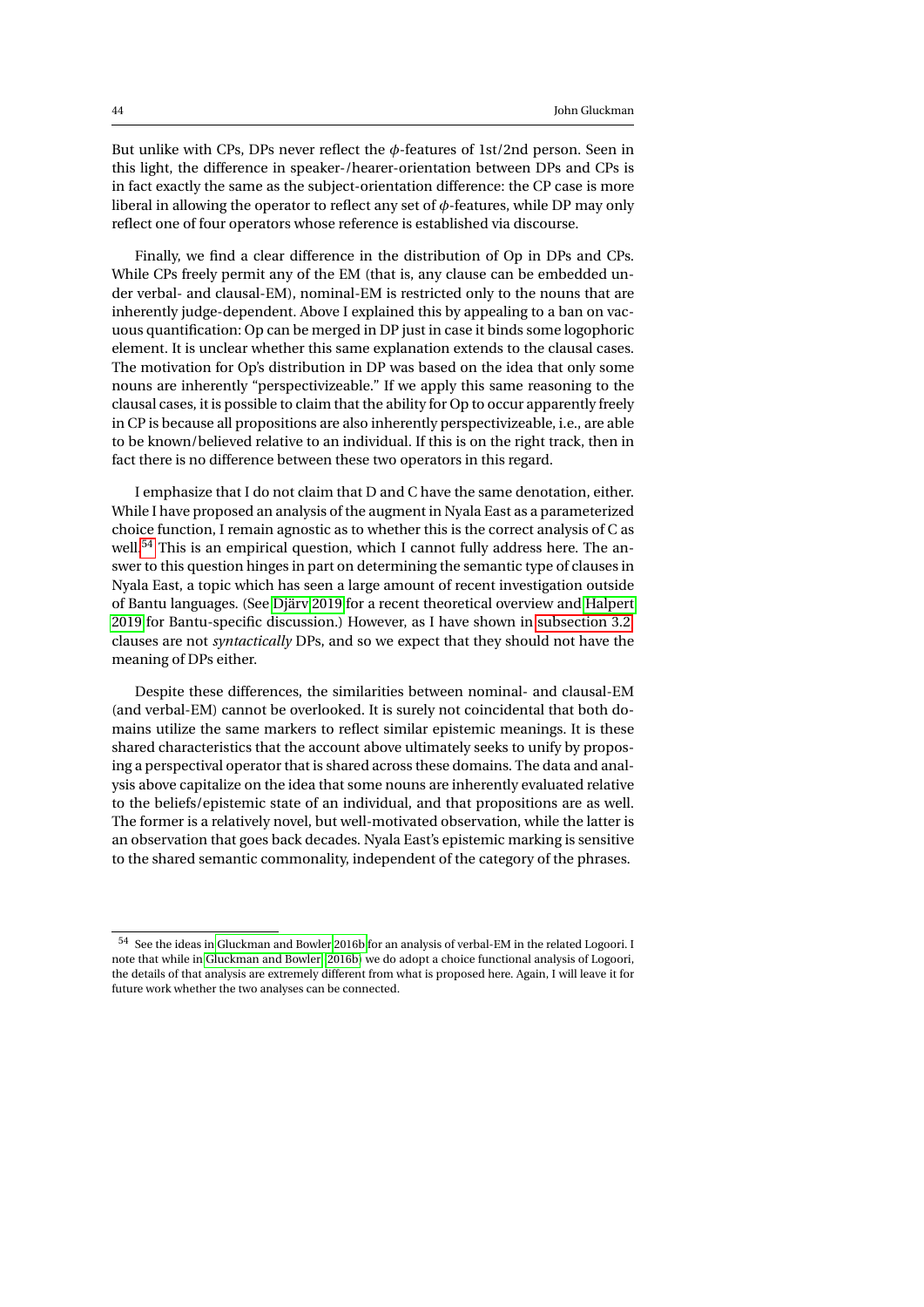## **5 Conclusion**

In sum, all cases of EM are derived by functional elements reflecting agreement with a perspectival operator—thus they all morphologically look the same. Perspectival operators can be merged in two loci in Nyala East: spec-CP and spec-DP. Nominal-EM is the reflex of a determiner agreeing with Op in spec-DP. Clausal-EM is the reflex of the complementizer agreeing with Op in spec-CP. Verbal-EM reflects a different relationship: it is the reflex of T agreeing with Op in spec-CP of an embedded clause.

The analysis provides explicit evidence for an inherent link between the categories of DP and CP, a link that has a long history in the syntactic literature, starting from [Rosenbaum](#page-47-0) [\(1967\)](#page-47-0) and more recently pursued in [Kastner](#page-46-1) [\(2015\)](#page-46-1); [Pietraszko](#page-47-2) [\(2019\)](#page-47-2). Nyala East demonstrates that the link extends to semantics as well, even when CPs and DPs remain categorially distinct.

#### **Acknowledgments**

Thanks primarily to Valaria Okwako, Benard Walumbe, James Musi, Robert Musaka, Phibi Wamaiwa Wekesa, Milcah Nabaljo, and Periz Walumbe for sharing their language with me. The ideas in this paper benefited greatly from discussions with Margit Bowler and Aron Finholt. And I am particularly grateful to Joash Gambarage and Lisa Matthewson for detailed comments on a previous version of this work. Thanks also to audiences at WCCFL 39 at the University of British Columbia, at the Research in Formal and Field Linguistics Seminar at the University of Kansas, and to three anonymous reviewers for NLLT.

## **References**

<span id="page-44-5"></span><span id="page-44-4"></span>Abney SP (1987) The English Noun Phrase in its Sentential Aspect. PhD thesis, MIT Adger D, Quer J (2001) The syntax and semantics of unselected embedded questions. Language 77:107–133

<span id="page-44-2"></span>Béjar S, Rezac M (2009) Cyclic Agree. Linguistic Inquiry 40(1):35–73

<span id="page-44-0"></span>Bergqvist H (2015) Epistemic marking and multiple perspective: an introduction. Sprachtypologie und Universalforschung 68(2):1–19

<span id="page-44-3"></span>Bittner M (1999) Concealed causatives. Natural Language Semantics 7:1–78

<span id="page-44-7"></span>Boye K, Kehayov P (eds) (2016) Complementizer Semantics in European Languages, Empirical Approaches to Language Typology, vol 57. De Gruyter/Mouton, Berlin

<span id="page-44-6"></span>Boye K, van Lier E, Brink ET (2015) Epistemic complementizers: a cross-linguistic survey. Language Sciences 51:1–17

<span id="page-44-1"></span>Carstens V (2008) DP in Bantu and Romance. In: de Cat C, Demuth K (eds) The Bantu-Romance Connection: A comparative study of verbal agreement, DPs, and information structure, John Benjamins, Amsterdam/Philadelphia

<span id="page-44-8"></span>Carstens V (2016) Delayed Valuation: A Reanalysis of Goal Features, "Upward" Complementizer Agreement, and the Mechanics of Case. Syntax 1:1–42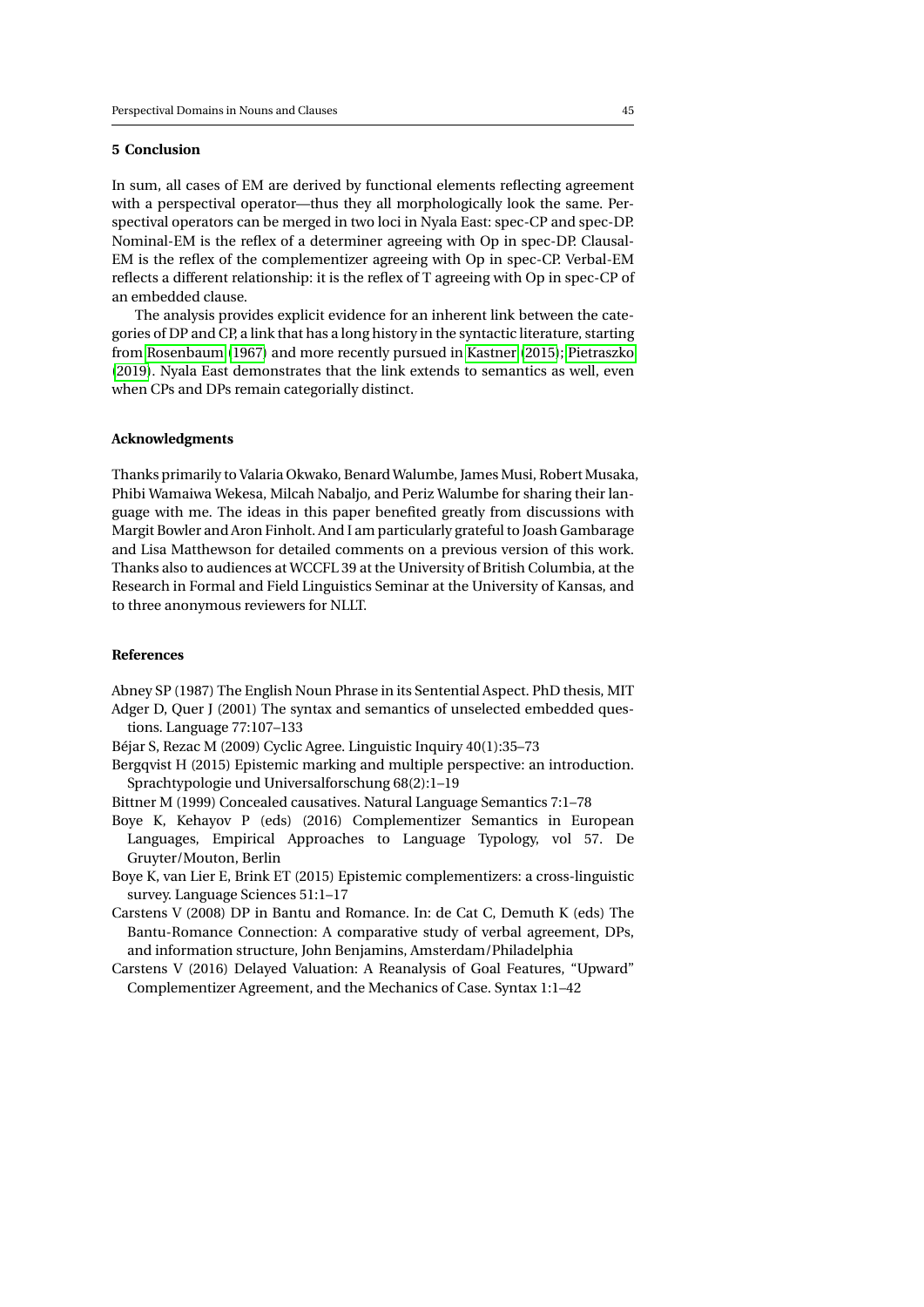- <span id="page-45-8"></span>Carstens V, Mletshe L (2015) Radical defectivity: Iimplications of Xhosa expletive constructinos. Linguistic Inquiry 2:187–242
- <span id="page-45-0"></span>Charnavel I (2019) Locality and Logophoricity: A Theory of Exempt Anaphora. Oxford Studies in Comparative Syntax, Oxford University Press, Oxford
- <span id="page-45-9"></span>Chomsky N (2000) Minimalist Inquiries: The Framework. In: Martin R, Michaels D, Uriagereka J (eds) Step by Step: Essays on Minimalist Syntax in Honor of Howard Lasnik, MIT Press, Cambridge, MA, pp 89–155
- <span id="page-45-10"></span>Chomsky N (2001) Derivation by Phase. In: Kenstowicz M (ed) Ken Hale: A Life in Language, MIT press, Cambridge, MA, pp 1–52
- <span id="page-45-14"></span>Davies WD, Dubinsky S (2009) On the existence (and distribution) of sentential subjects. In: Gerdts D, Moore J, Polinsky M (eds) Hypothesis A/Hypothesis B: linguistic explorations in honor of David M. Perlmutter, MIT Press, Cambridge, MA, pp 111–128
- <span id="page-45-11"></span>Déchaine RM, Girard R, Mudzingwa C, Wiltschko M (2014) The internal syntax of Shona class prefixes. Language Sciences 43:18–46
- <span id="page-45-18"></span>Devos M, Bostoen K (2012) Bantu do/say polysemy and origins of the quotative in Shangaci. African Linguistica 18:97–132
- <span id="page-45-3"></span>Diercks M (2013) Indirect agree in Lubukusu complementizer agreement. Natural Language & Linguistic Theory 31(2):357–407
- <span id="page-45-19"></span>Diercks M, van Koppen M, Putnam M (2020) Agree probes down: Anaphoric feature valuation and phase reference. In: Smith P, Murswell J, Hartmann K (eds) Agree to Agree: Agreement in the Minimalist Programme, Language Science Press, Berlin, pp 347–389
- <span id="page-45-6"></span>Djärv K (2019) Factive and Assertive Attitude Reports. PhD thesis, University of Pennsylvania, Philadelphia, PA
- <span id="page-45-13"></span>Dom S, Kulikov L, Bostoen K (2018) Valency-decreasing derivations and quasimiddles in Bantu: A typological perspective. Southern African Linguistics and Applied Language Studies 36(3):165–173
- <span id="page-45-7"></span>de Dreu M (2008) The internal structure of the Zulu DP. Master's thesis, Universiteit Leiden
- <span id="page-45-12"></span>Elliott P (2017) Elements of clausal embedding. PhD thesis, University College London
- <span id="page-45-16"></span>Evans N (2007) Insubordination and its uses. In: Nikolaeva I (ed) Finiteness: Theoretical and empirical foundations, Oxford University Press, Oxford, pp 366–431
- <span id="page-45-17"></span>Evans N, Watanabe H (eds) (2016) Insubordination. John Benjamins, Amsterdam/Philadelphia
- <span id="page-45-1"></span>Evans N, Bergqvist H, Roque LS (2018) The grammar of engagement I: framework and initial exemplifications. Language and Cognition 10(21):110–140
- <span id="page-45-2"></span>Faller M (2004) The Ingredients of Reciprocity in Cuzco Quechua. Journal of Semantics 24:255–288
- <span id="page-45-15"></span>Frajzyngier Z, Jasperson R (1991) *That*-clauses and other complements. Lingua 83:133–153
- <span id="page-45-4"></span>Gambarage JJ (2019) Belief-of-Existence Determiners: Evidence from the Syntax and Semantics of Nata Augments. PhD thesis, University of British Columbia
- <span id="page-45-5"></span>Gambarage JJ, Matthewson L (2019) The Bantu-Salish connection in determiner semantics. handout from keynote address at ACAL 50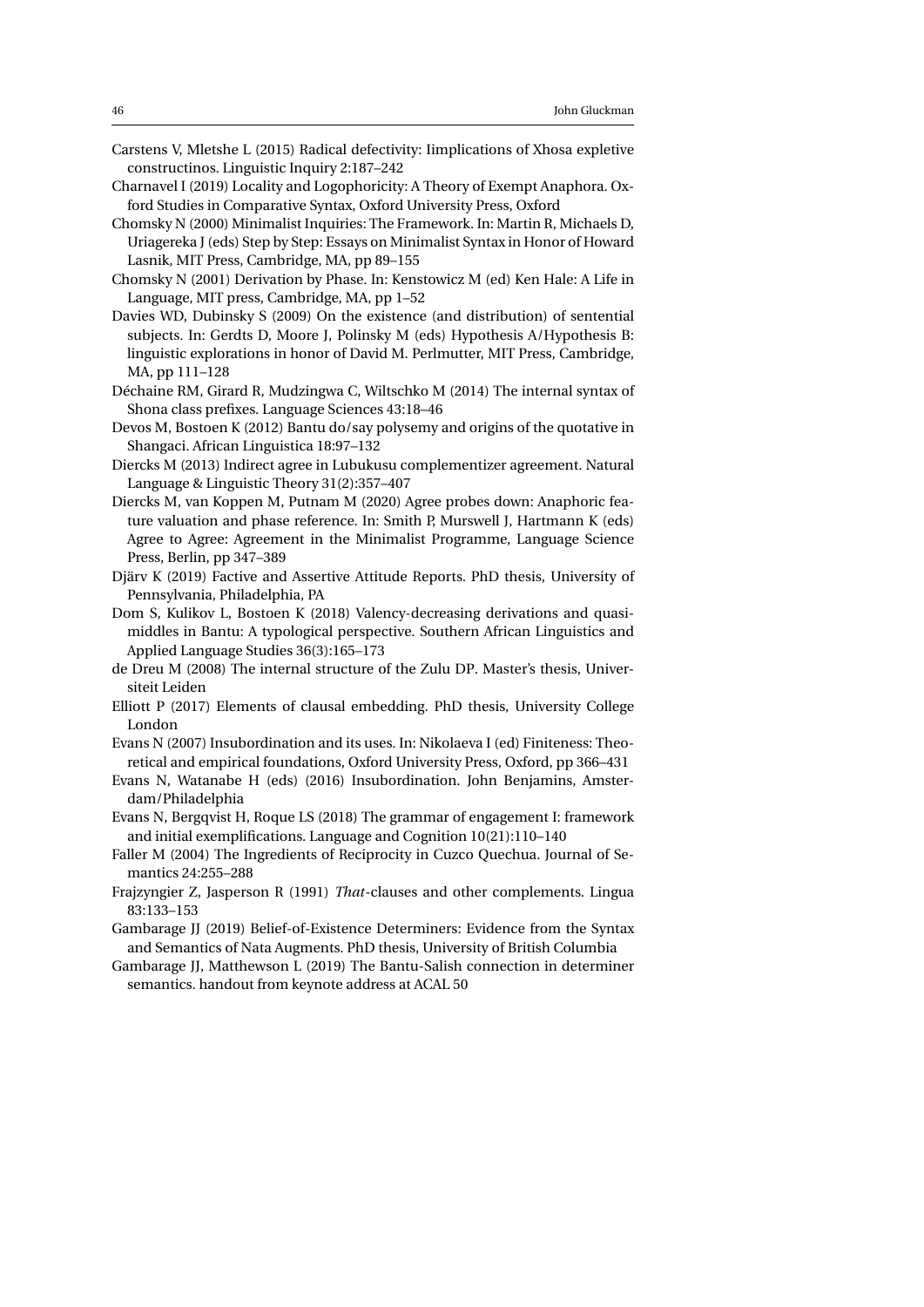- <span id="page-46-5"></span>Gluckman J (2021) Null Expletives and Embedded Clauses in Logoori. Syntax 24:334–375
- <span id="page-46-11"></span>Gluckman J, Bowler M (2016a) The Anticausative Alternation in Luragooli in Luragooli. In: Payne D, Pachiarotti S, Bosire M (eds) Diversity in African Languages: Selected Papers from the 46th Annual Conference on African Linguistics, Language Science Press, Berlin, Contemporary African Linguistics, vol 2, pp 271–289
- <span id="page-46-4"></span>Gluckman J, Bowler M (2016b) Expletive agreement, evidentiality, and modality in Logooli. In: Proceedings of SALT 26, Austin, TX
- <span id="page-46-17"></span>Güldemann T (2002) When 'say' is not *say*. In: Güldemann T, von Roncador M (eds) Reported Discourse: A meeting ground for different linguistic domains, John Benjamins, Amsterdam/Philadelphia, pp 253–288
- <span id="page-46-18"></span>Güldemann T (2008) Quotative Indexes in African Languages: A Synchronic and Diachronic Survey, Empirical Approaches to Language Typology, vol 34. Mouton de Gruyter, Berlin
- <span id="page-46-2"></span>Gutiérrez A (2015) Evidential determiners in nivacle. Anthropological Linguistics ˆ 57(4):412–443
- <span id="page-46-6"></span>Halpert C (2016) Argument Licensing and Agreement. Oxford University Press, Oxford
- <span id="page-46-7"></span>Halpert C (2017) The Augment. Manuscript submitted to The Oxford Guide of Bantu Languages
- <span id="page-46-19"></span>Halpert C (2019) How to be an Embedded Clause: *say* Complementizers in Bantu. In: Bochnak R, Butt M, Meertens E, Zymla MM (eds) Proceedings of TripleA 5: Fieldwork Perspectives on the Semantics of African, Asian and Austronesian languages, Universitätsbibliothek Tübingen, Tübingen, pp 31–46
- <span id="page-46-15"></span>Halpert C, Schueler D (2013) That sentential subjects are (linked to) dps is explained herein. Snippets 28:3–4
- <span id="page-46-10"></span>Hintikka J (1986) The semantics of *A Certain*. Linguistic Inquiry 17:227–273
- <span id="page-46-13"></span>Iatridou S, Embick D (1997) Apropos *pro*. Language 73(1):58–78
- <span id="page-46-3"></span>Jacques G (2018) Non-propositional evidentiality. In: Aikhenvald A (ed) The Oxford Handbook of Evidentiality, Oxford University Press, pp 109–123
- <span id="page-46-1"></span>Kastner I (2015) Factivity mirrors interpretation: The selectional requirements of presuppositional verbs. Lingua 164:156–188
- <span id="page-46-16"></span>Kawasha B (2006) The stucture of complement clauses in Lunda. Studies in African Linguistics 35(1):1–32
- <span id="page-46-8"></span>Kawasha B (2007) Subject-agreeing complementizers and their functions in Chokwe, Luchazi, Lunda, and Luvale. In: Payne D, Pena J (eds) Selected proceedings of the 37th annual conference on African linguistics, pp 180–190
- <span id="page-46-12"></span>Kimenyi A (1980) A relational grammar of Kinyarwanda. University of California Press, Berkeley, CA
- <span id="page-46-14"></span>Kiparsky P, Kiparsky C (1971) Fact. In: Steinberg D, Jakobovits L (eds) Semantics: an interdisciplinary reader in philosophy, linguistics, and psychology, Cambridge, Cambridge
- <span id="page-46-0"></span>Koopman H, Sportiche D (1989) Pronouns, logical variables, and logophoricity in Abe. Linguistic Inquiry 20:555–589
- <span id="page-46-9"></span>Kramer R (2015) The Morphosyntax of Gender. Oxford University Press, Oxford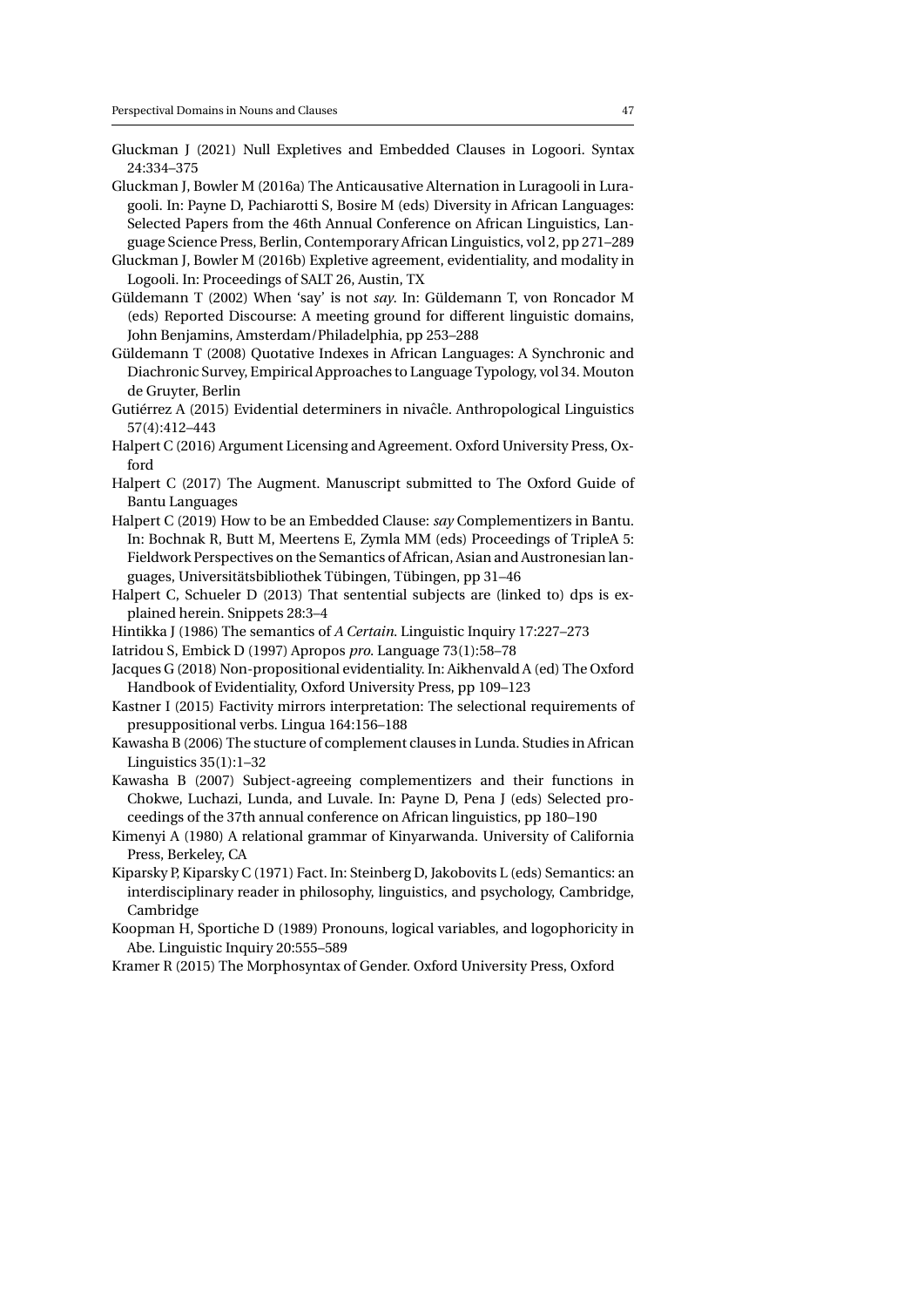- <span id="page-47-10"></span>Kratzer A (1998) Scope or pseudo-scope? Are there wide-scope indefinites? In: Rothstein S (ed) Events in Grammar, Kluwer Academic Publishers, Dordrecht
- <span id="page-47-12"></span>Kuno S (1987) Functional syntax – anaphora, discourse, and empathy. Chicago University Press, Chicago
- <span id="page-47-1"></span>Lees RB (1965) Turkish nominalizations and the problem of ellipsis. Foundations of Language pp 112–121
- <span id="page-47-19"></span>Lohndal T (2013) Sentential Subjects: topics or real subjects? In: Santana-LaBarge RE (ed) Proceedings of the 31st West Coast Conference on Formal Linguistics (WCCFL 31), Cascadilla Proceedings Project, pp 315–324
- <span id="page-47-15"></span>Lohndal T (2014) Sentential Subjects in English and Norwegian. Syntaxe et sémantique 1(15):81–113
- <span id="page-47-3"></span>Maho JF (2009) NUGL Online: The online version of the New Updated Guthrie List, a referential classification of the Bantu languages. Online at [https://brill.com/fileasset/downloads\\_products/35125\\_](https://brill.com/fileasset/downloads_products/35125_Bantu-New-updated-Guthrie-List.pdf) [Bantu-New-updated-Guthrie-List.pdf](https://brill.com/fileasset/downloads_products/35125_Bantu-New-updated-Guthrie-List.pdf)
- <span id="page-47-17"></span>Manzini MR, Savoia L (2003) The Nature of Complementizers. Rivista di Grammatica Generativa 28:87–110
- <span id="page-47-9"></span>Matthewson L (1998) Determiner Systems and Quantificational Strategies: Evidence from Salish. Holland Academic Graphics, The Hague
- <span id="page-47-5"></span>Ndayiragije J, Nikiema E, Bhatt P (2012) The augment in Kirundi: when syntax meets phonology. In: Selected Proceedings of the 42nd Annual Conference on African Linguistics, Cascadilla Proceedings Project, Somerville, MA, pp 112–121
- <span id="page-47-7"></span>Norris M (2014) A theory of nominal concord. PhD thesis, University of California, Santa Cruz
- <span id="page-47-4"></span>Nurse D, Philippson G (eds) (2003) The Bantu Languages. Routledge
- <span id="page-47-13"></span>Partee B (1987) Noun phrase interpretation and type-shifting principles. In: Studies in Discourse Representation Theory and the Theory of Generalized Quantifiers (GRASS 8), Foris, Dordrecht, pp 115–143
- <span id="page-47-21"></span>Pesetsky D, Torrego E (2007) The Syntax of Valuation and the Interpretability of Features. In: Karimi S, Samiian V, Wilkins W (eds) Phrasal and clausal architeture: Syntactic derivation and interpretation, John Benjamins
- <span id="page-47-11"></span><span id="page-47-2"></span>Pietraszko A (2019) Obligatory CP Nominalization in Ndebele. Syntax 22(1):66–111 Potts C (2002) No vacuous quantification constraints in syntax. In: North East Linguistics Society, vol 32
- <span id="page-47-8"></span>Reinhart T (1997) Quantifier scope: How labor is divided between QR and choice functions. Linguistics and Philosophy 20(4):335–397, DOI 10.1023/A: 1005349801431
- <span id="page-47-0"></span>Rosenbaum P (1967) The grammar of English predicate complement constructions. MIT press, Cambridge, MA
- <span id="page-47-18"></span>Roussou A (2010) Selecting complementizers. Lingua 120:582–603
- <span id="page-47-16"></span>Ruys E (2010) Expletive selection and CP arguments in Dutch. The Journal of Comparative Germanic Linguistics 13(2):141–178
- <span id="page-47-14"></span>Safir K (2004a) Person, context and perspective. Rivista di Linguistica 16(1):107– 153
- <span id="page-47-20"></span>Safir K (2004b) The Syntax of Anaphora. Oxford University Press, Oxford
- <span id="page-47-6"></span>Schlenker P (2003) A Plea for Monsters. Linguistics and Philosophy 26:29–120